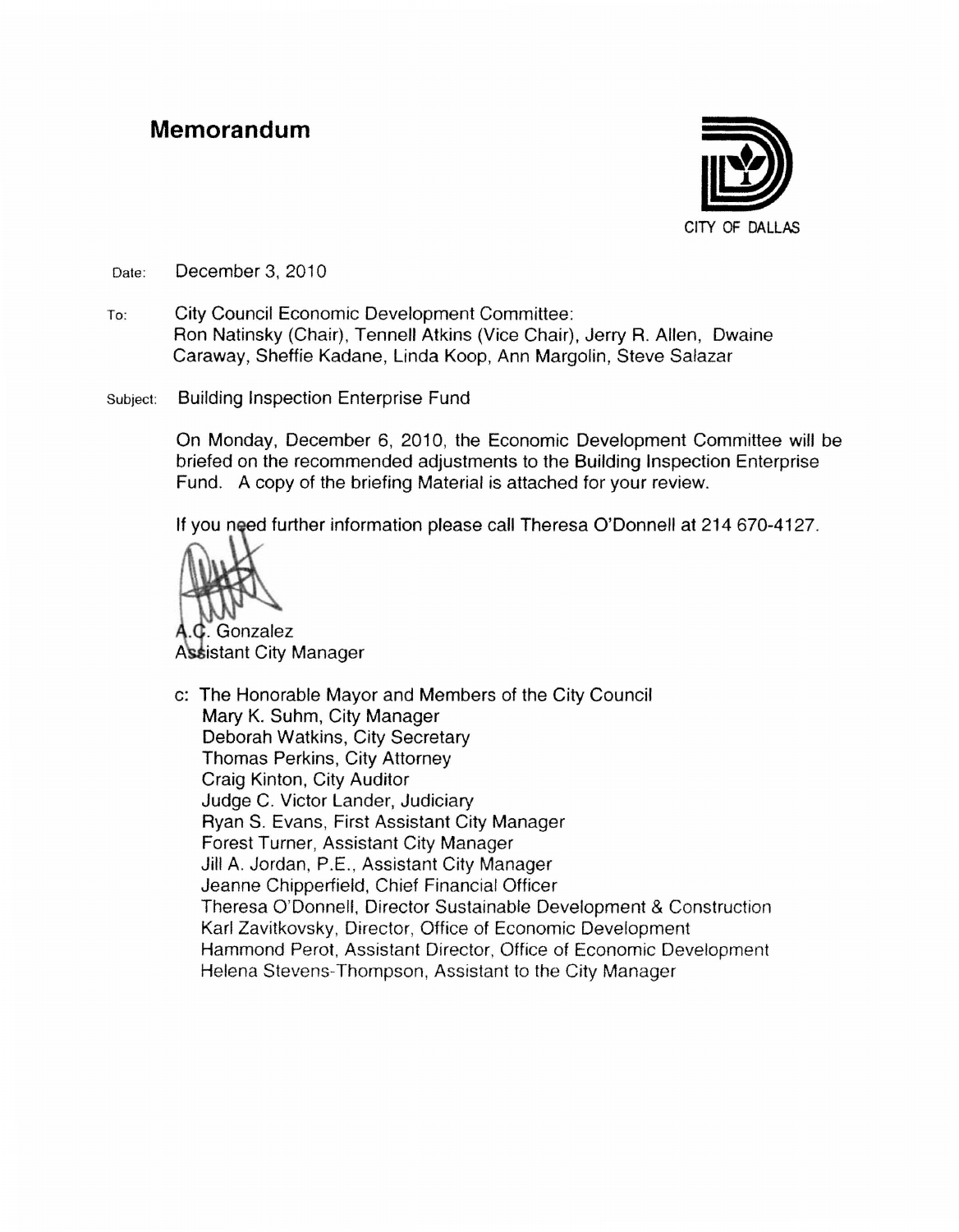## **Building Inspections Enterprise Fund Task Force**

Sustainable Development and Construction – Enterprise Fund

December 6, 2010





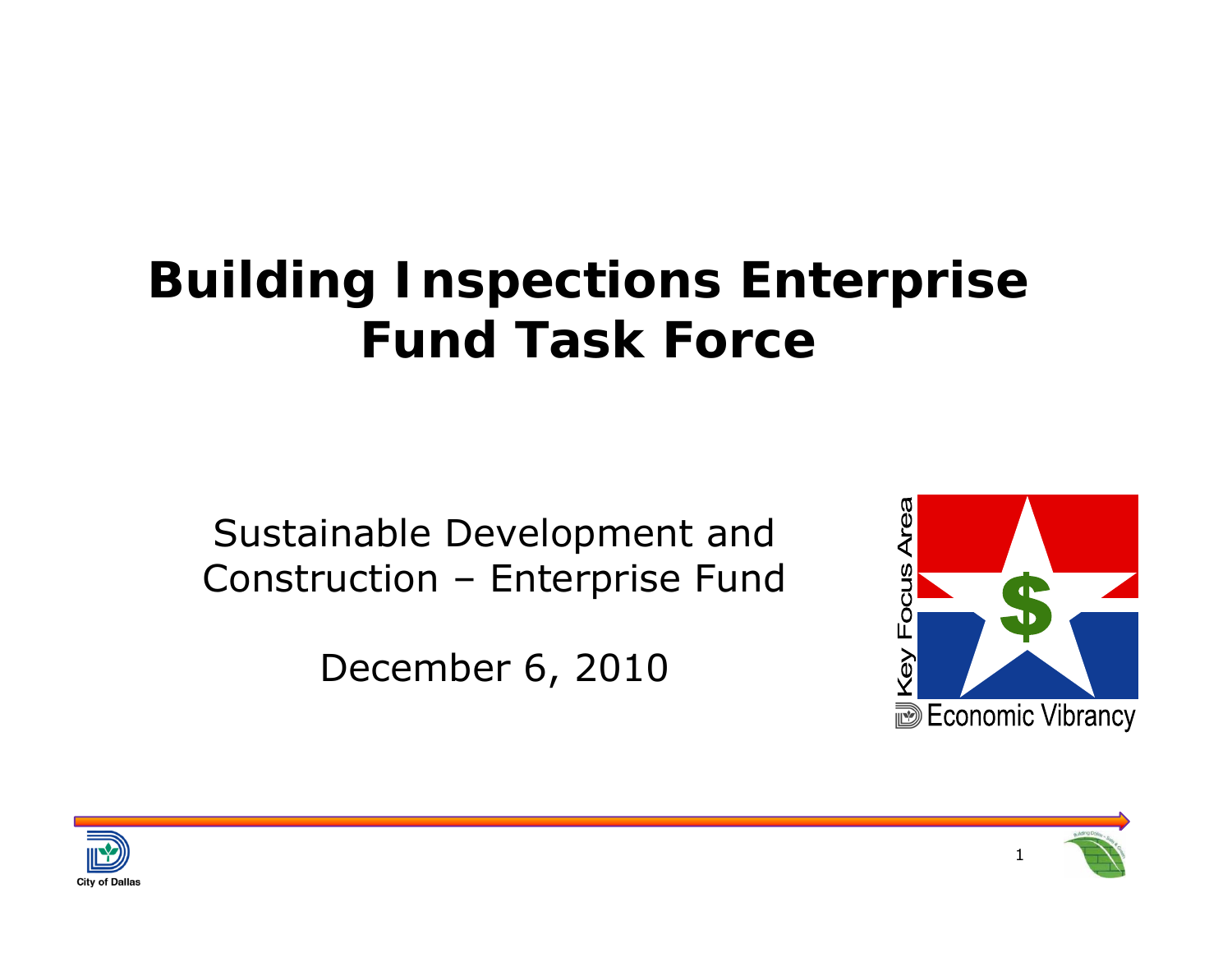#### **Purpose**

**To review the BI Task Force discussions** and recommend adjustments to the existing Building Inspection Enterprise Fund fee ordinance



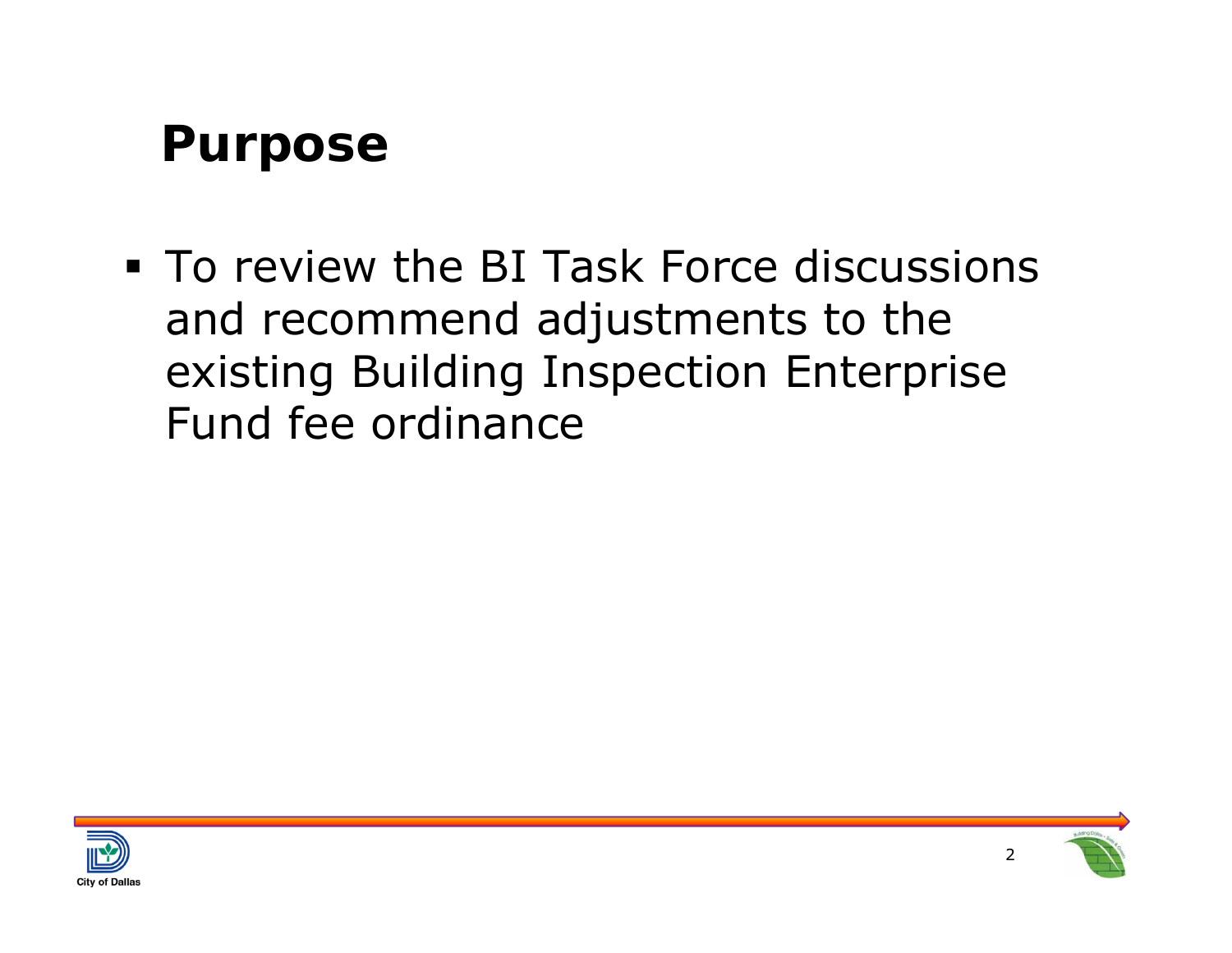## **Covered in this briefing**

- Background
- Committee Work
- **Recommendations**





3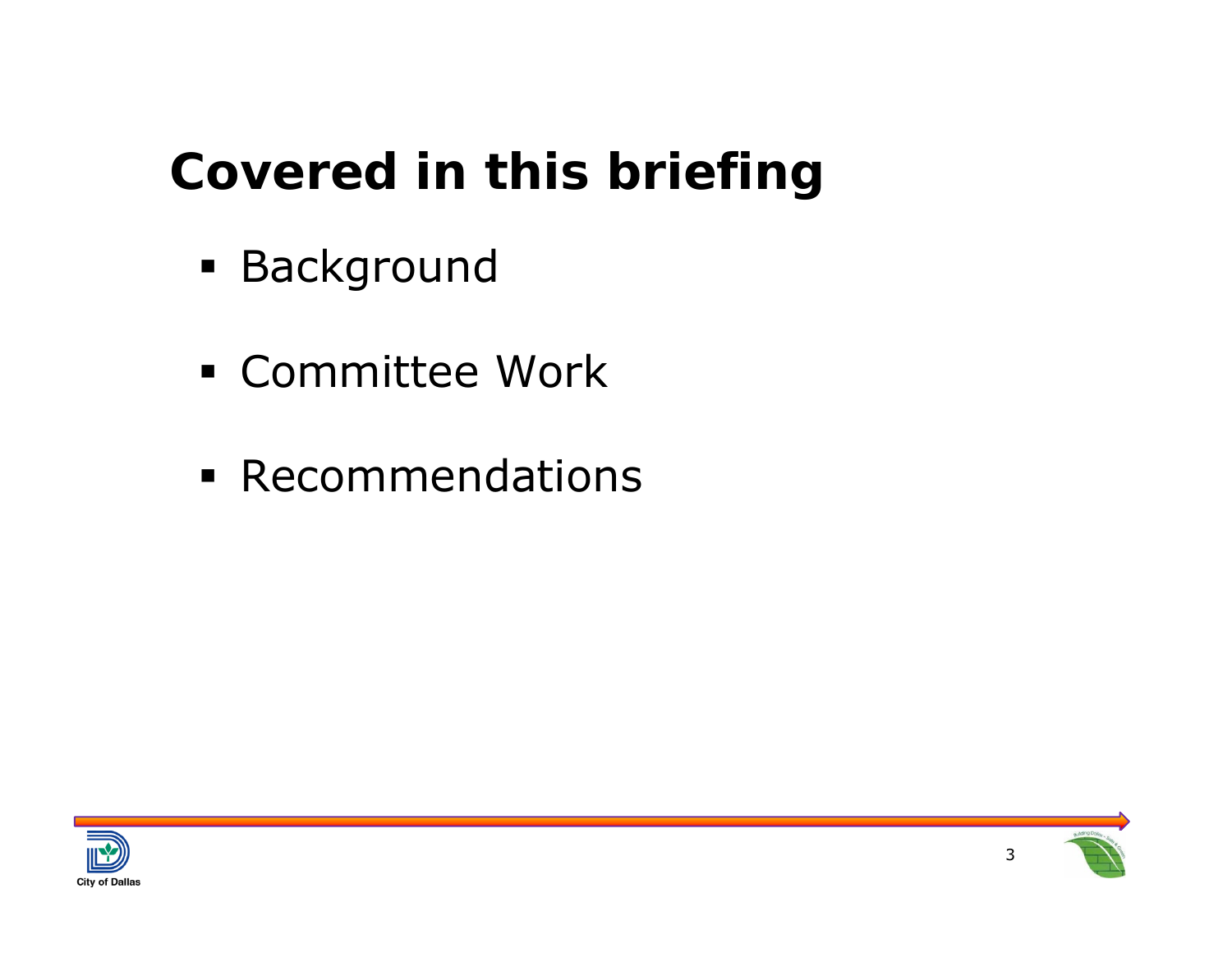## **What is the Building Inspection Enterprise Fund?**

- $\blacksquare$  Building Inspections Enterprise Fund is used to pay for functions in:
	- **Building Inspections Office**
	- Zoning/Historic Division
- $\blacksquare$ This fund is distinct and separate from the General Fund.
- $\blacksquare$  It is a fund that is fully supported by the fees that are collected for the services it provides
- Each year, the Enterprise Fund establishes revenue-based fees to provide service to the development and construction industry and support the operation of the department
- The Enterprise Fund consists of 146 employees with an annual budget of \$16.5M





4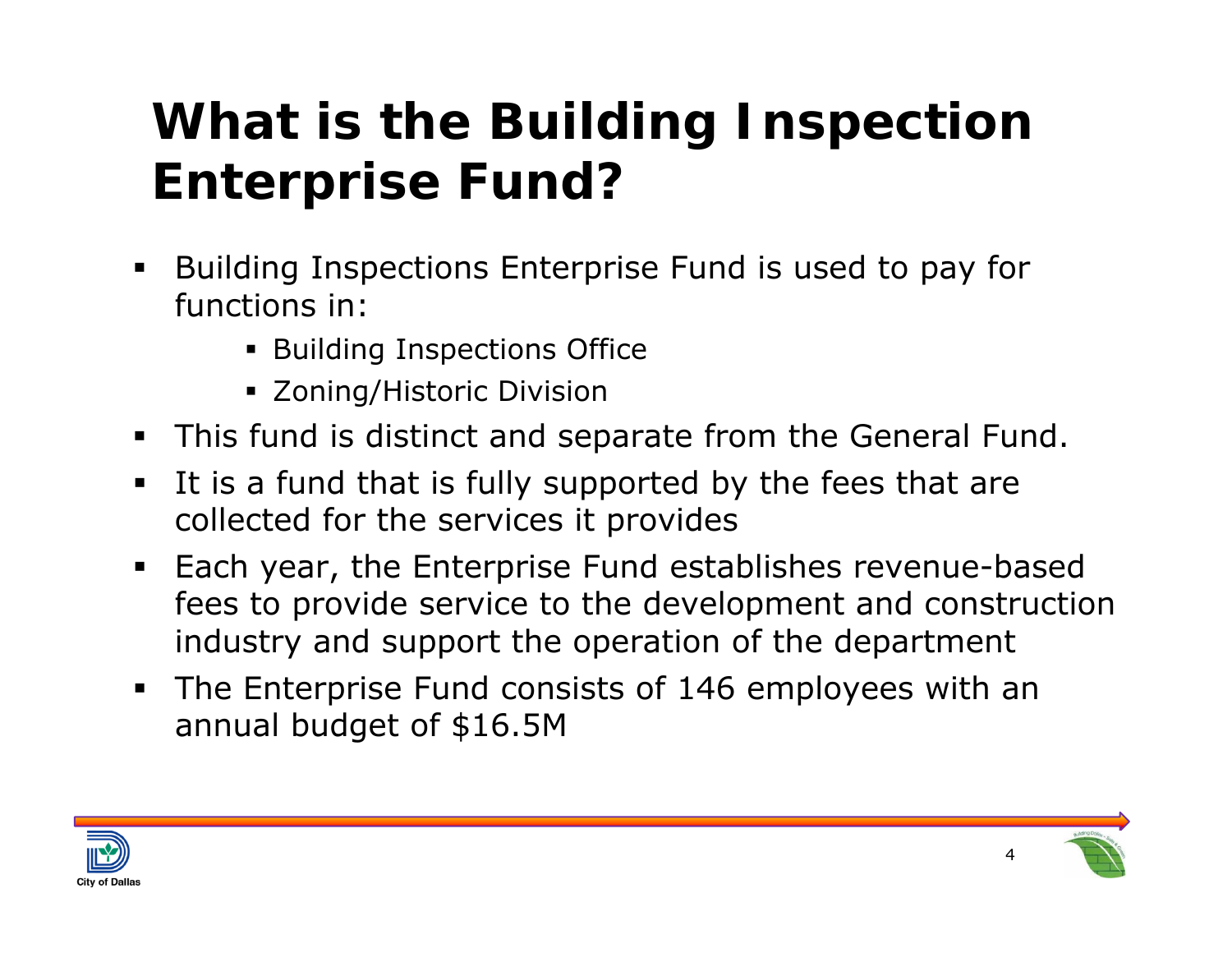## **Overview Building Inspection**

- $\blacksquare$  The Building Inspection Office is approximately 122 employees who work to keep the public safe by ensuring compliance with construction standards
- ш Services provided include:
	- − Issuing building permits and Certificates of Occupancy
	- − Reviewing and approving site and construction plans for compliance with zoning and building codes
	- − Researching information about development activity, past uses on property, allowed uses, etc.
	- − Performing construction inspections
	- − Responding to Open Records Requests



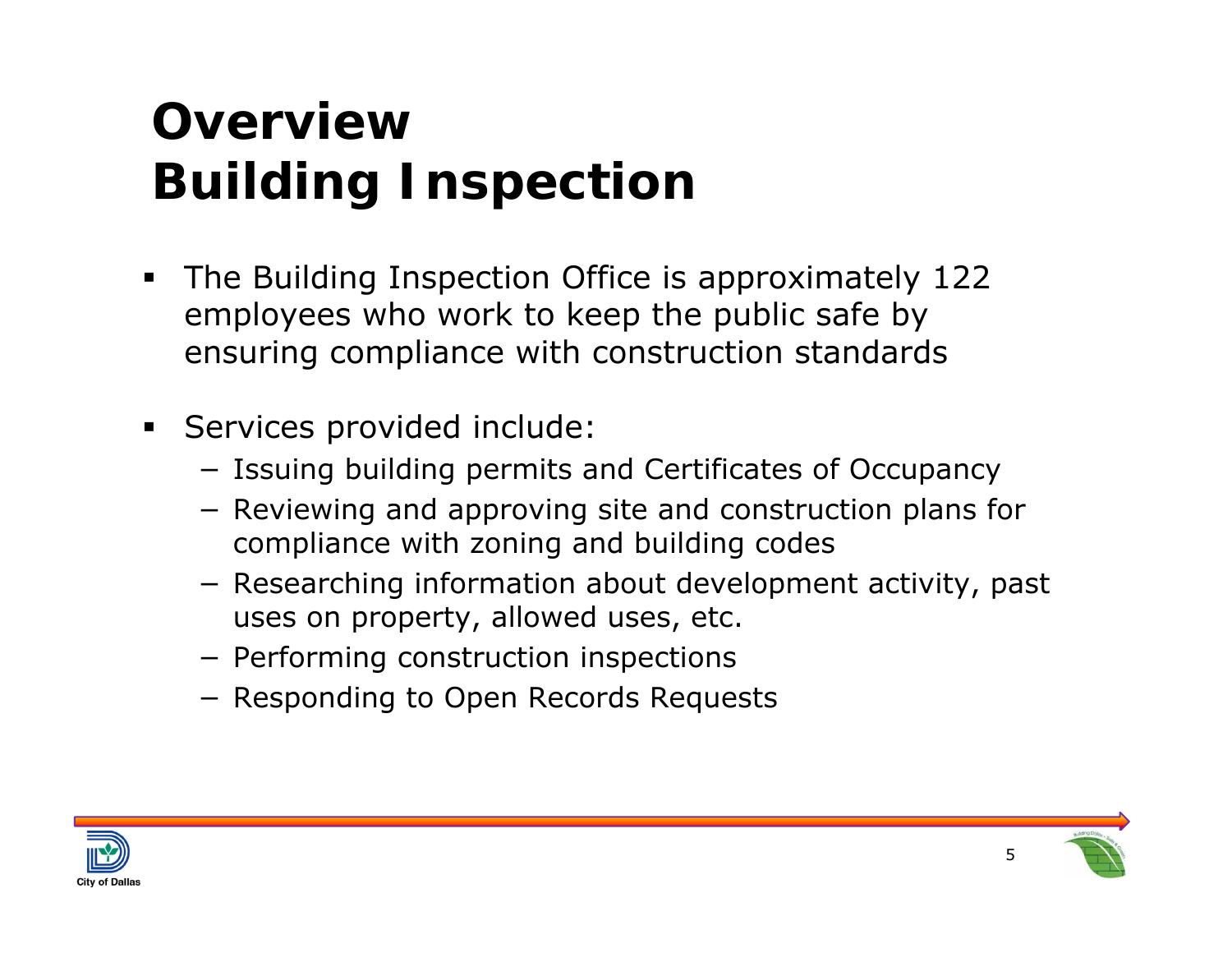## **Overview Zoning/Historic Division**

This division consists of 24 employees who facilitate growth and development in Dallas by:

- − Reviewing and processing- zoning requests, SUPs, variances, special exceptions, street name changes, plats, development code amendments and other miscellaneous land use applications
- − Maintaining the official zoning maps and providing all legally required notification
- −- Providing staff support for the Council Transportation and Environmental Committee, City Plan Commission, Board of Adjustment, Landmark Commission, the Zoning Ordinance Advisory Committee, and other affiliated subcommittees and task forces

(Long Range Planning is not included division and is funded thru the GF)



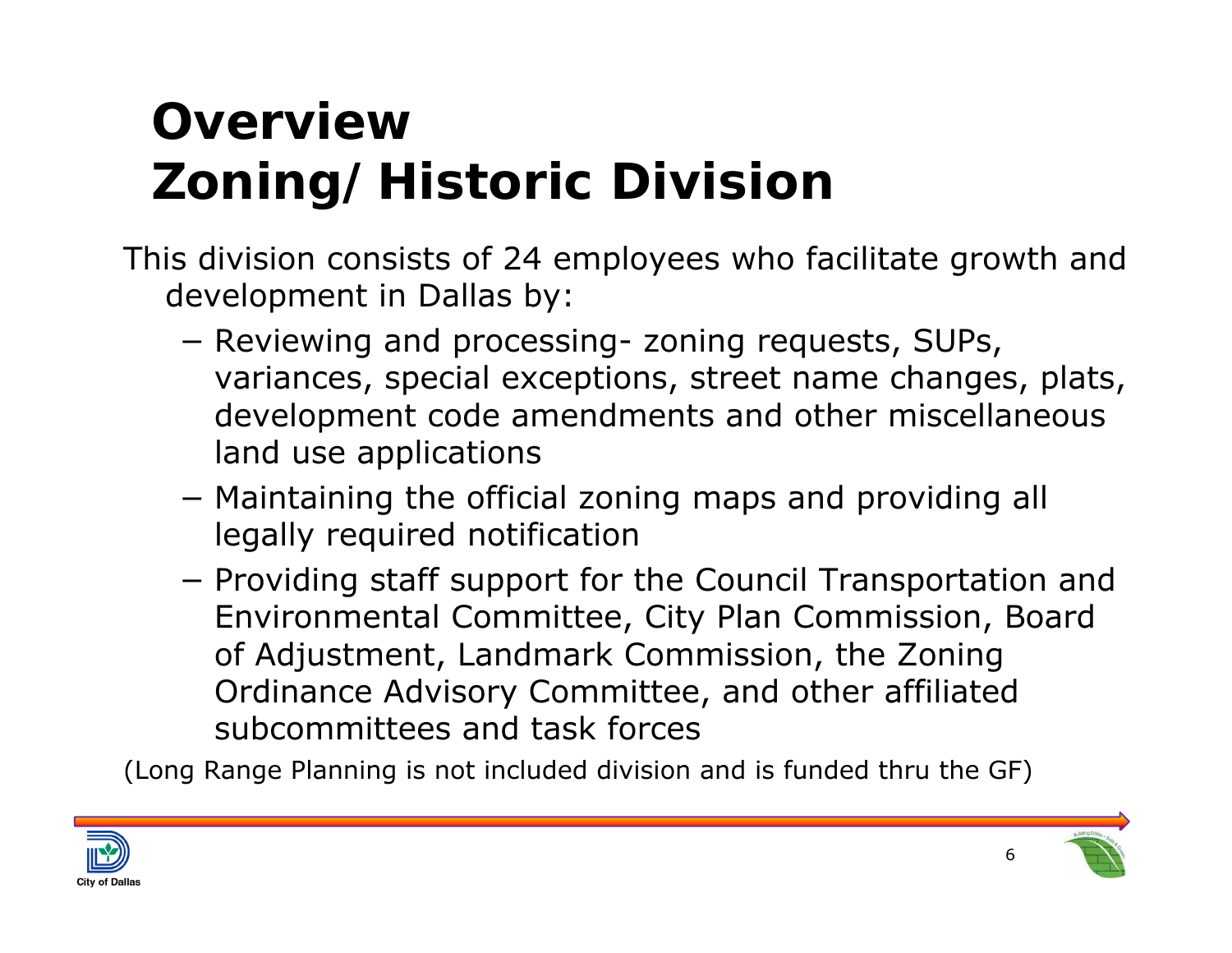### **Impact of the Economic Downturn on the Enterprise Fund**

Funding and revenues declined much greater and faster than workload, from 2007

- <sup>−</sup>Overall permit workload decreased by 9.27 %
- −Construction valuation decreased 45.42 %
- <sup>−</sup>Staffing levels were reduced by 51%





7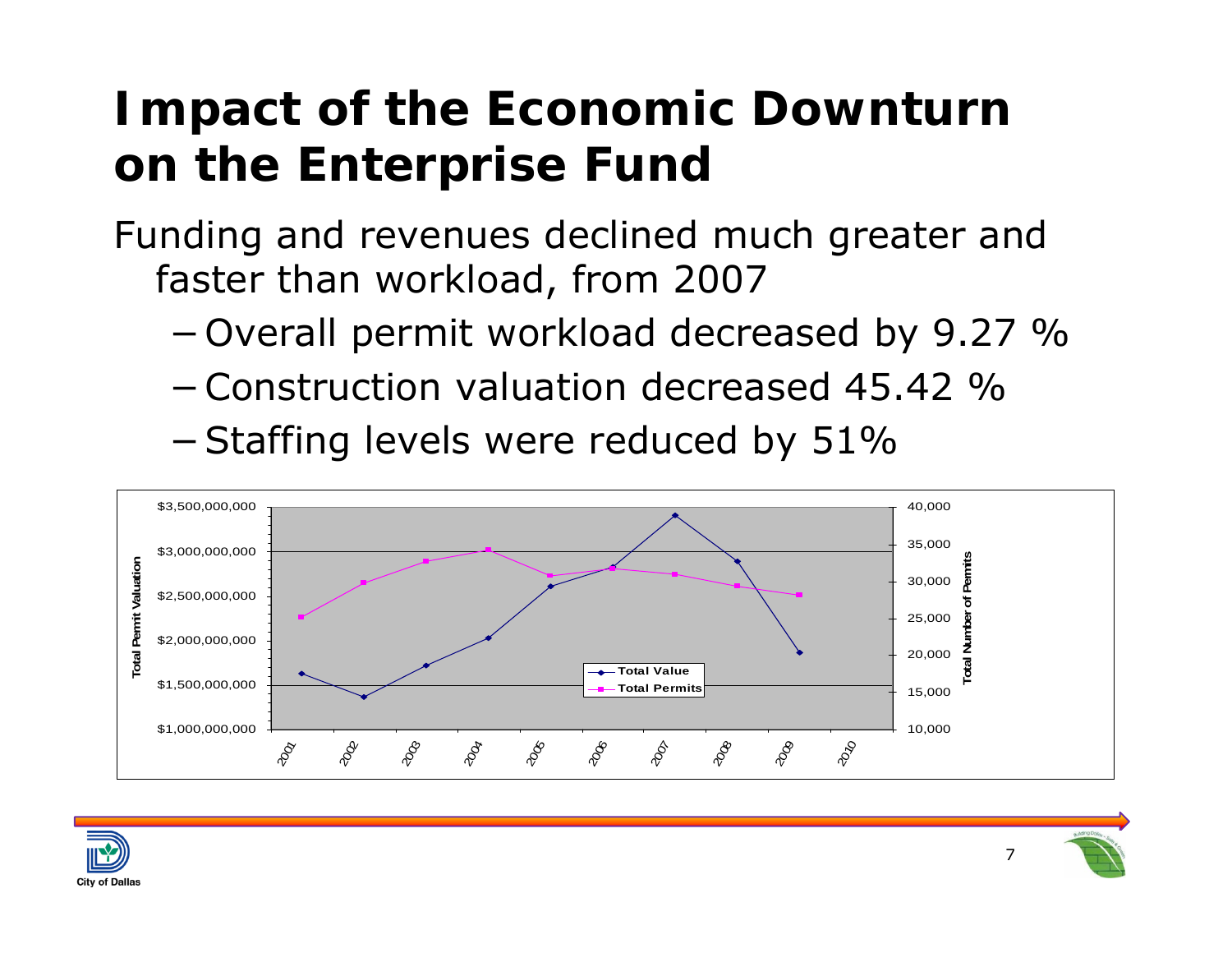### **Impact of the Economic Downturn on the Enterprise Fund**





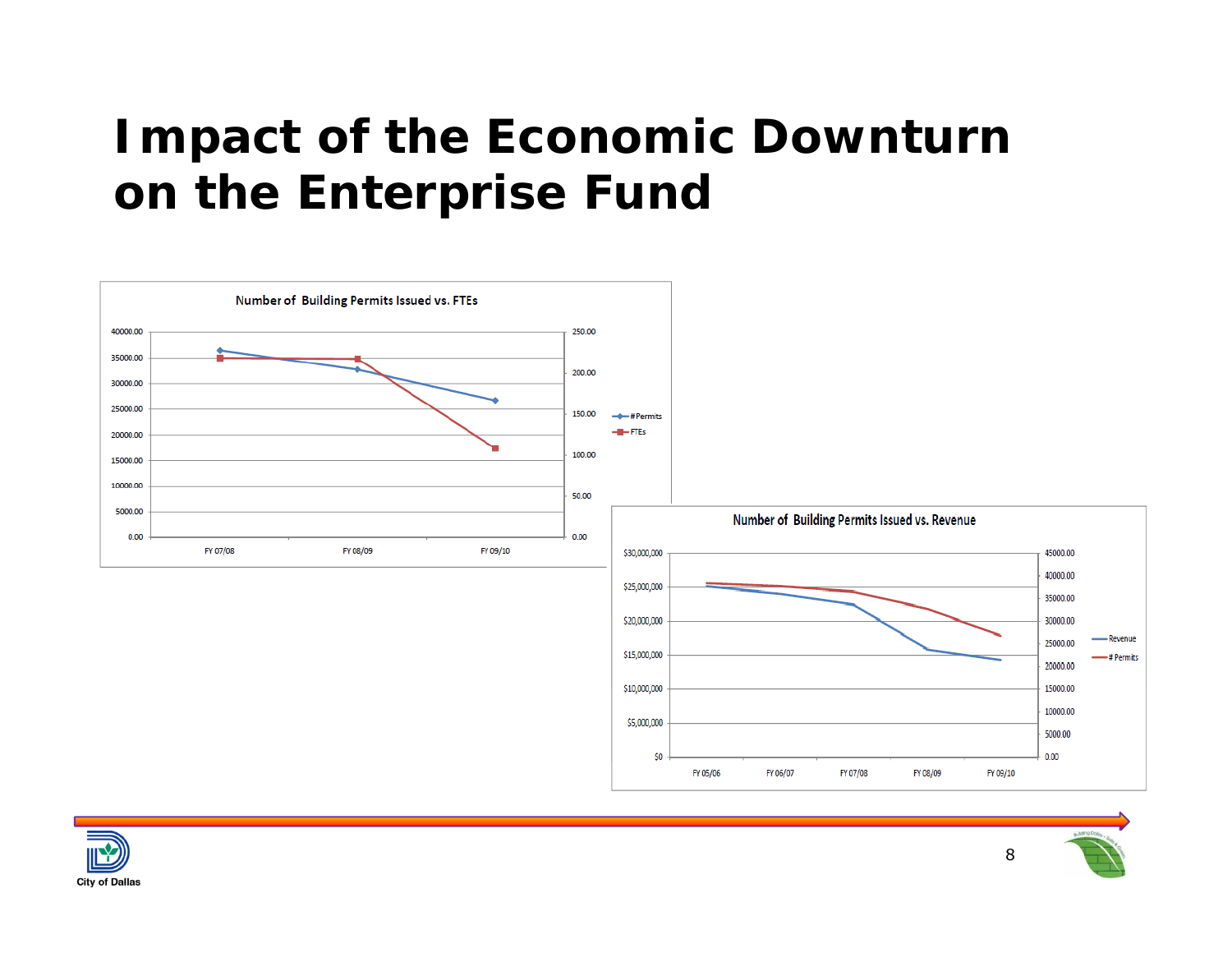## **Impact on the Current Budget and Staffing Levels**

- With a staff reduction of 51% and an overall workload reduction of 9.27%;
	- −– Staffing assignments and allocations were adjusted to address most critical workload
	- −Core functions were prioritized
	- −All specialized services were eliminated



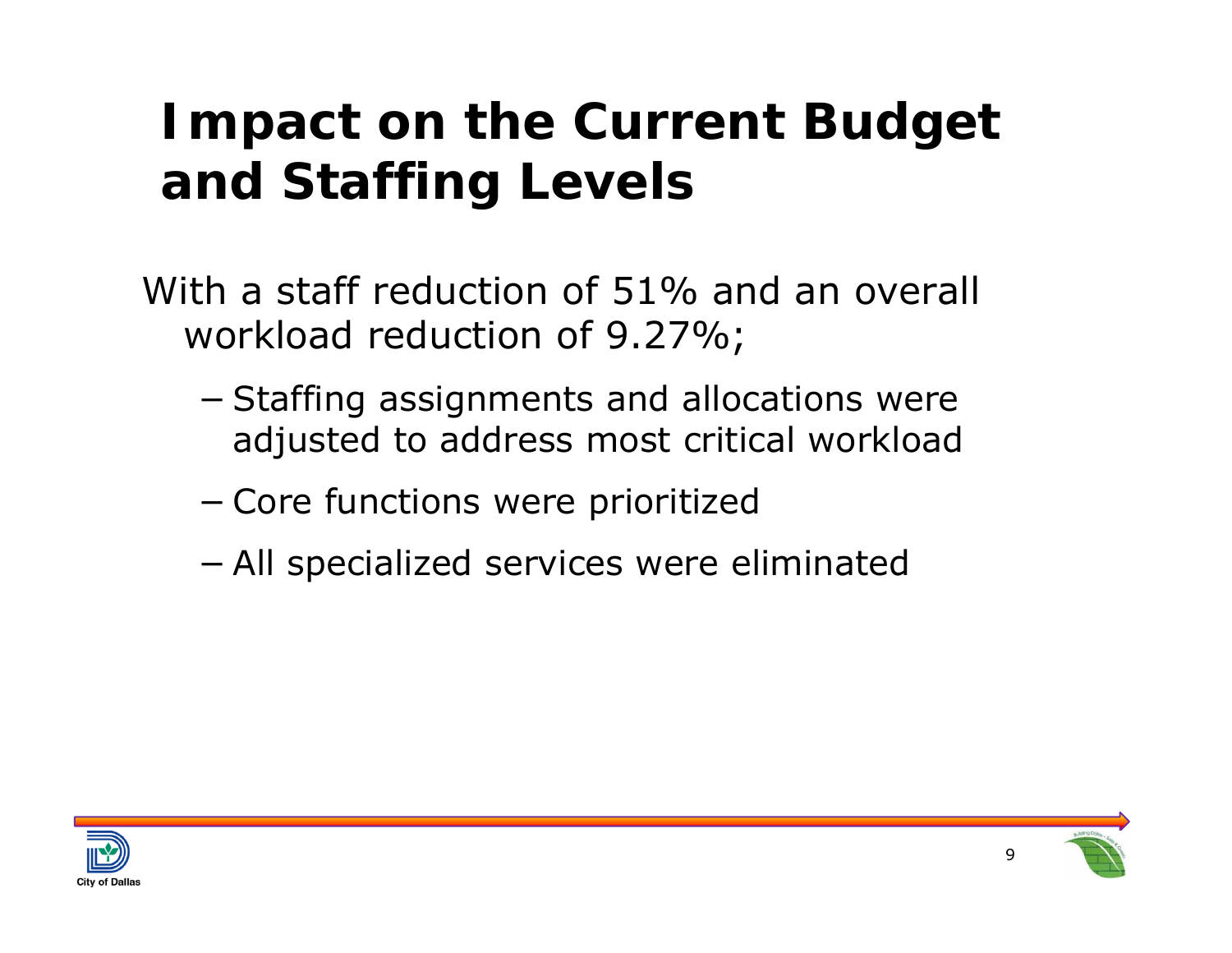#### **Impact on current budget and staffing levels**

- Significant and sudden reduction in staff has resulted in a sharp increase in customer complaints and dissatisfaction
	- −– Length of time to review and approve construction plans increased
	- −– Length of time to review and process zoning cases increased
	- −Length of time to provide inspections increased
	- −- Staff not readily accessible for consultation, information requests and reviews
	- − Continued demand/expectation for services that were eliminated



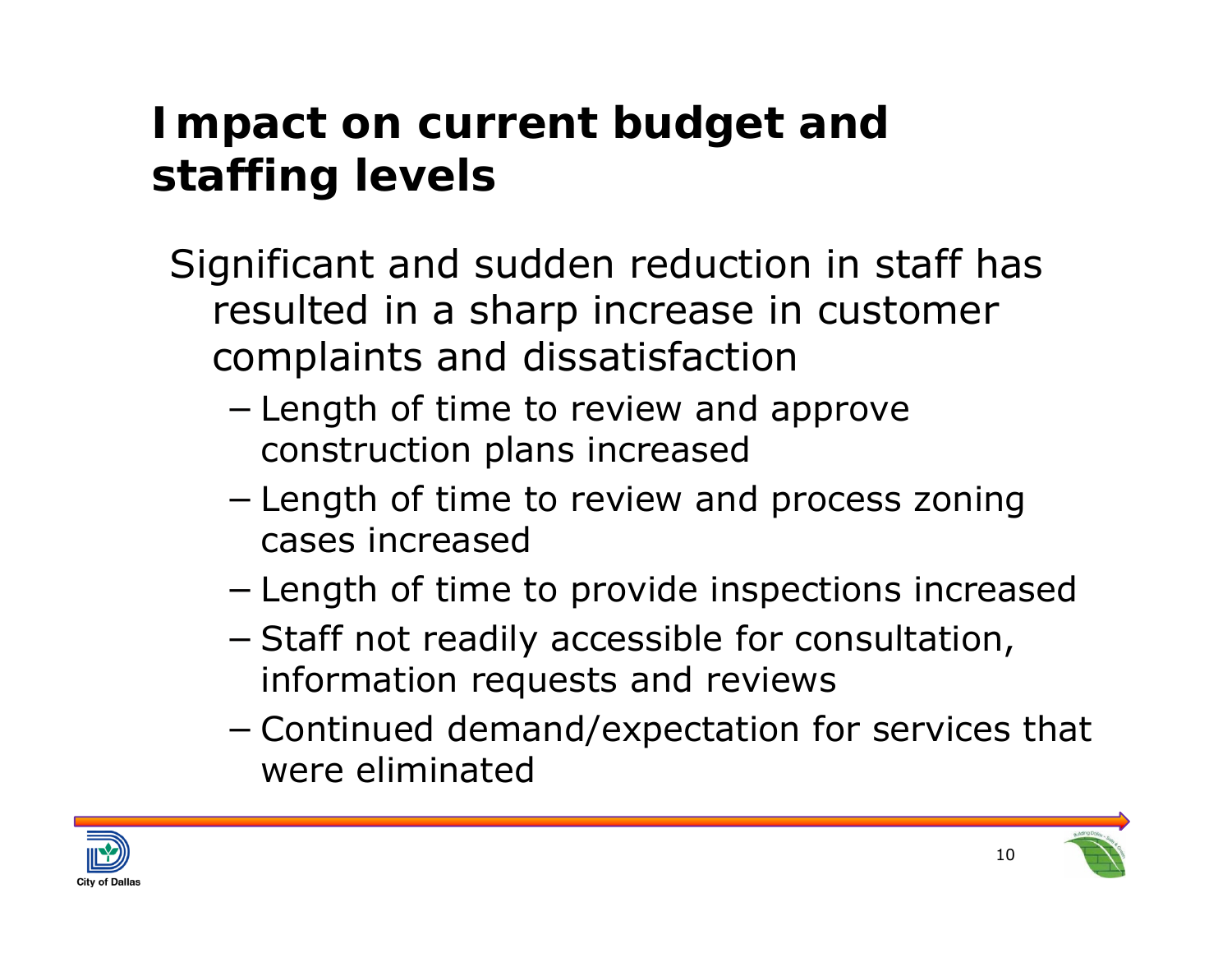### **Zoning/Historic Division**

#### **Additional impact of uncompensated work**

- $\blacksquare$  Accounts for 27% of regular agenda items on zoning docket (09/10 budget year)
- Plus there exists a multi-year backlog of authorized zoning requests
- Plus entire Landmark Commission docket, accounting for approximately \$600,000 worth of staff resources
- The difference between zoning revenues and zoning costs is more than \$2M annually
- At the same time, paying customers are experiencing longer and longer delays



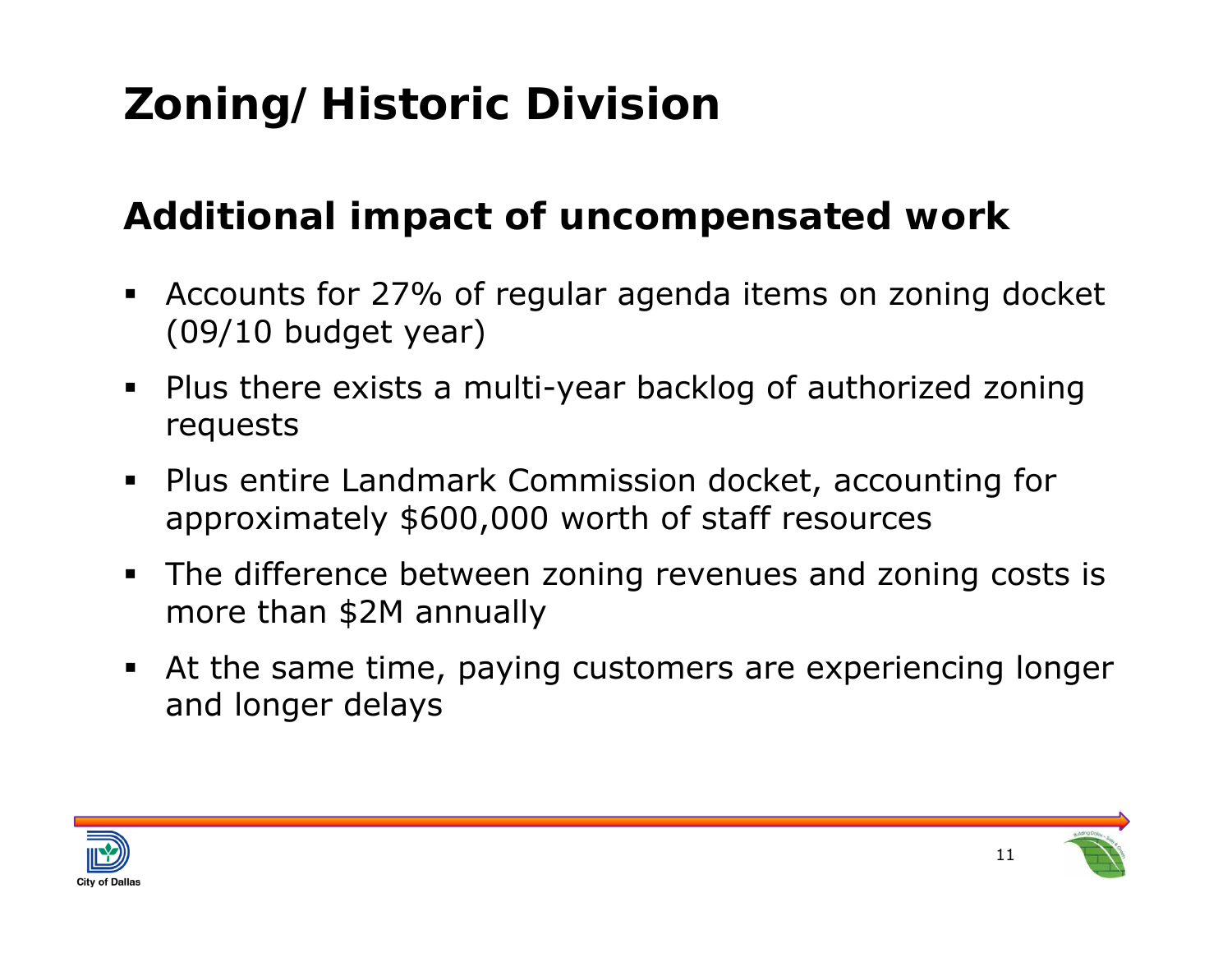#### **Professional Staff / Fee Caseload Levels**

|                       | 07/08 | 09/10          | Change |
|-----------------------|-------|----------------|--------|
| Zoning staff          | 6     | 3              | $-50%$ |
| caseload              | 214   | 152            | $-29%$ |
| Plat staff            | 3     | 1              | $-66%$ |
| caseload              | 447   | 211            | $-52%$ |
| <b>BDA staff</b>      | 1.5   | 129            | $-33%$ |
| caseload              | 192   |                | $-33%$ |
| <b>Historic staff</b> | 7     | $\overline{2}$ | $-71%$ |
| caseload              | 722   | 507            | $-30%$ |



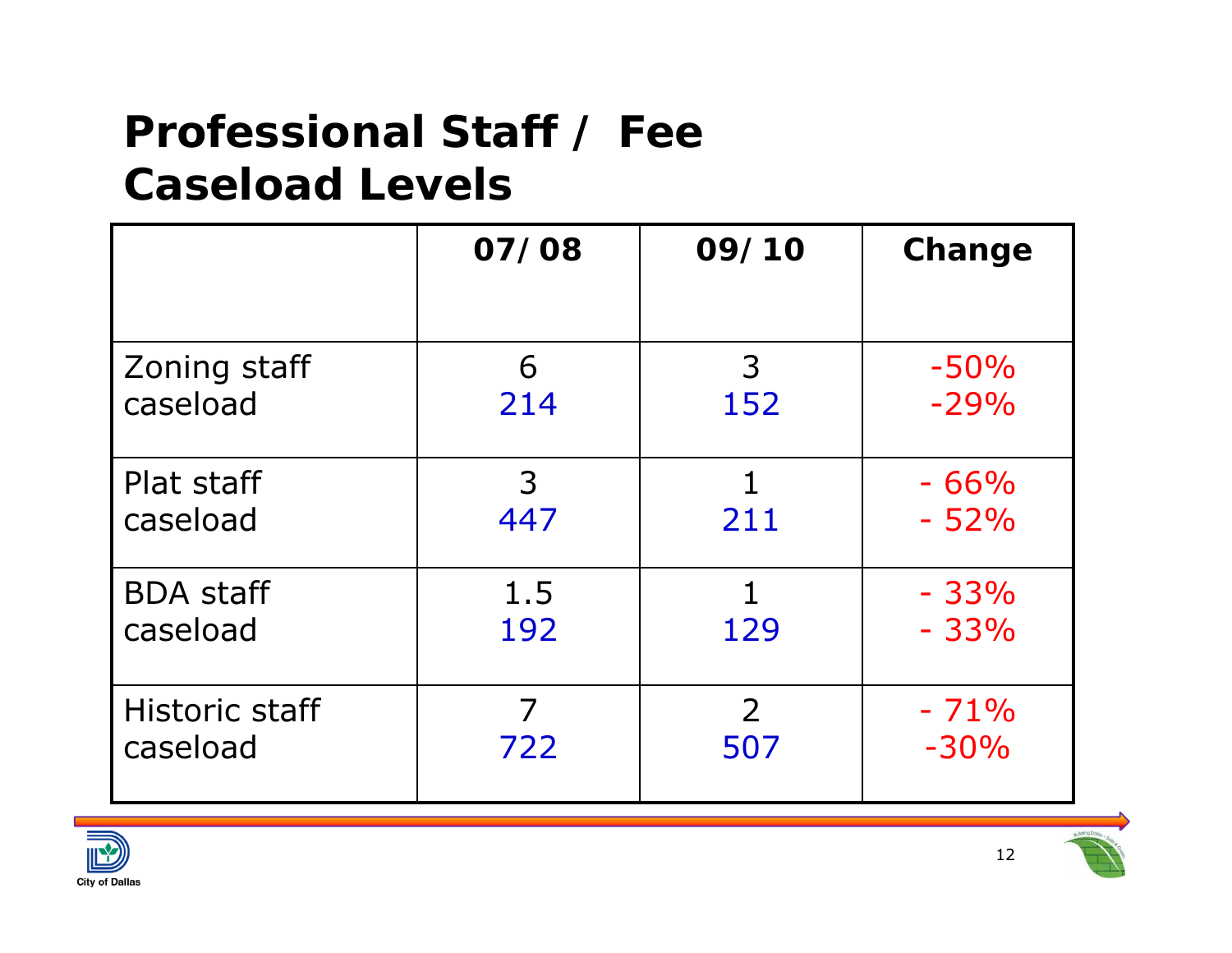#### **Uncompensated vs. Revenue Zoning Case Load**





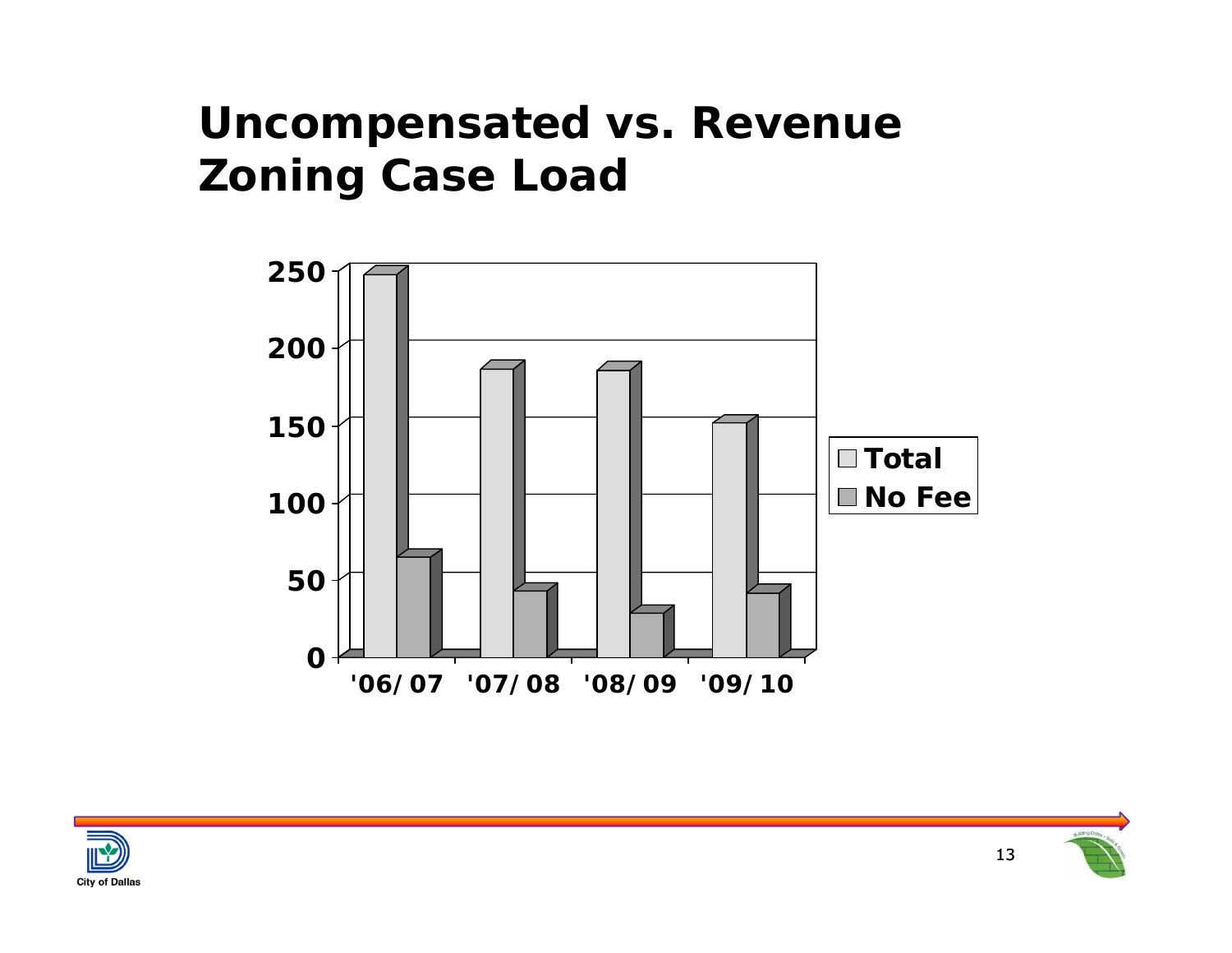#### **Uncompensated Landmark Case Load (CA's)**





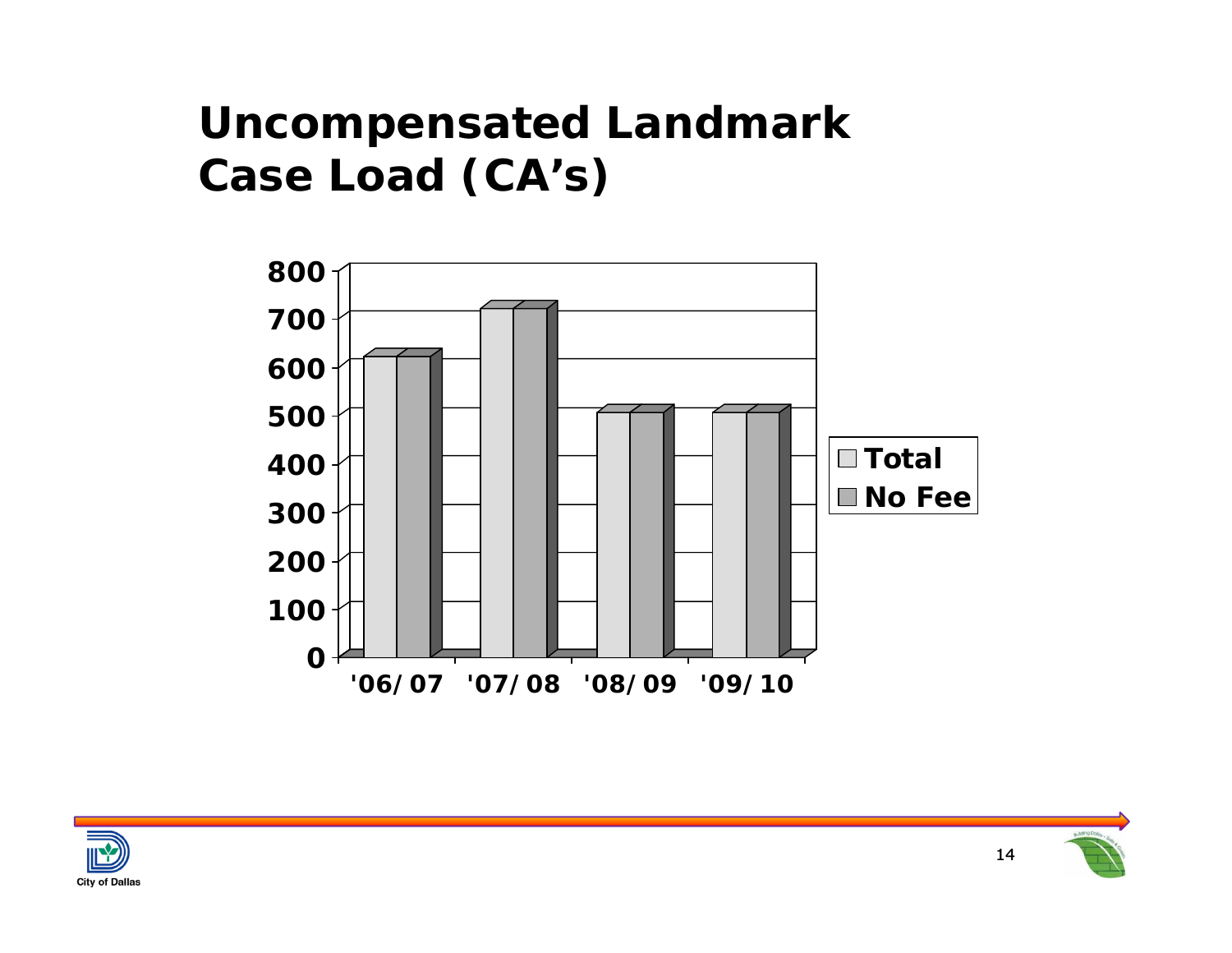## **Compounded impacts**

- **Growing number of paid cases outstrips** staff capacity to process
- **Delays for accepting and scheduling paid** zoning cases has peaked at 4 months, extending the overall time to almost 1 year to completion
- **Uncertain and unpredictable hearing date** schedules have frustrated customers and jeopardized important economic and public projects



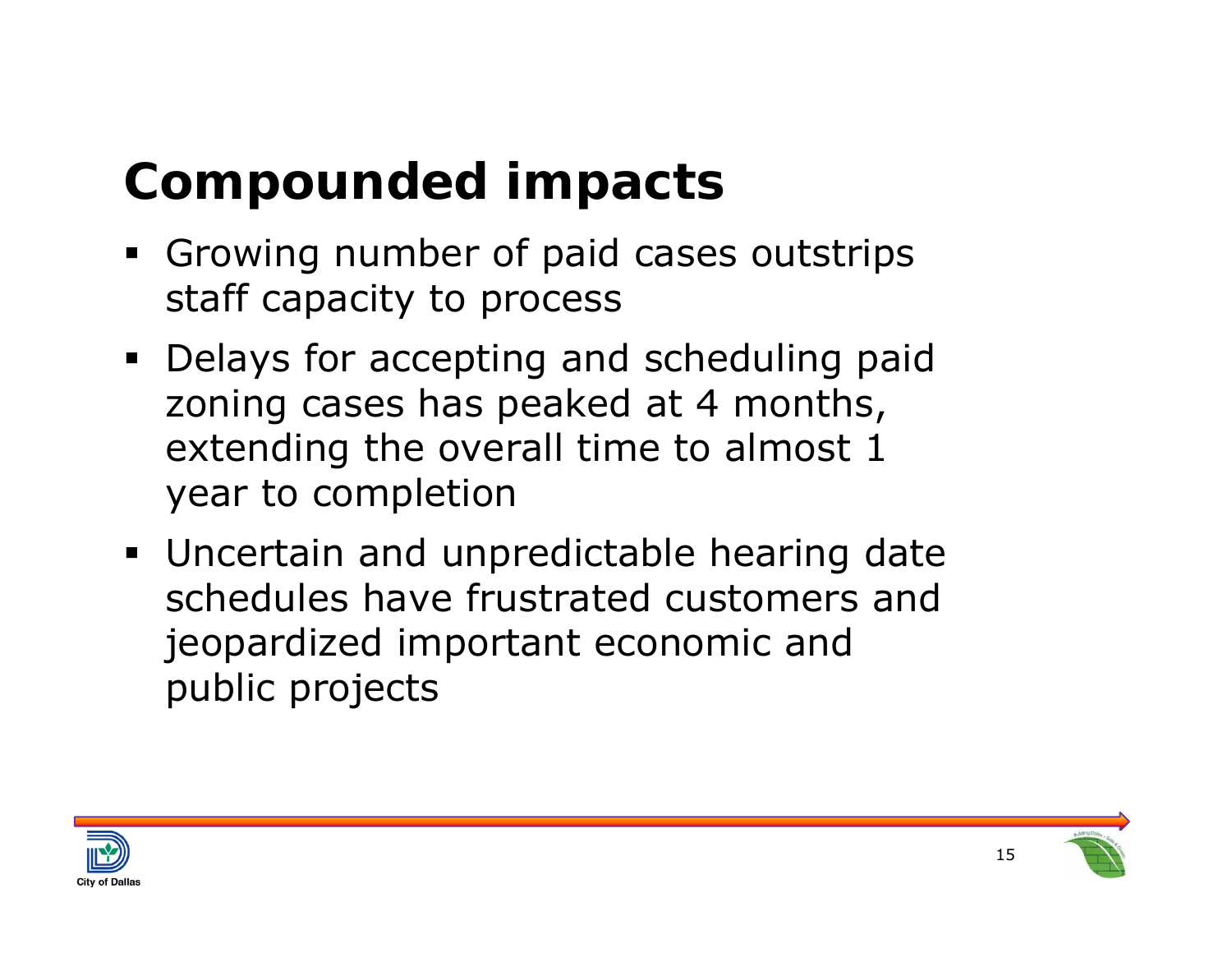## **Direction from Council**

- **During the budget deliberations in late** September 2010, Council suspended fee adjustment and directed staff to continue meeting with industry representatives to discuss proposal
- Fee adjustments have not been enacted



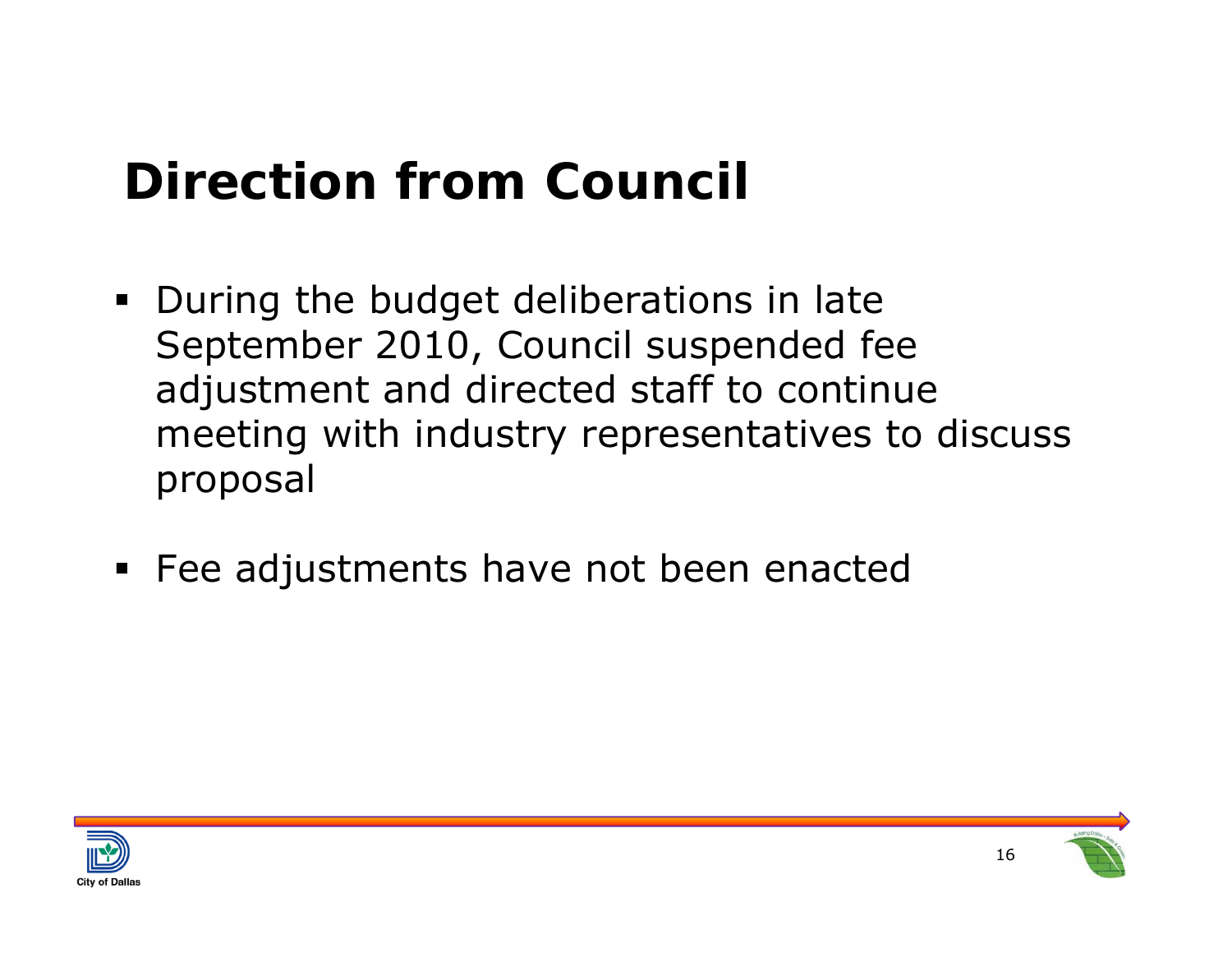### **Building Inspections Taskforce**

- Appointed by the City Manager in late September
- **Began meeting in early October**
- 5 large committee meetings were convened
- Smaller subgroups were created to have indepth discussions on specific topics
- **In all, more than 20 city hosted meetings have** taken place
- **Industry has met privately many more times**



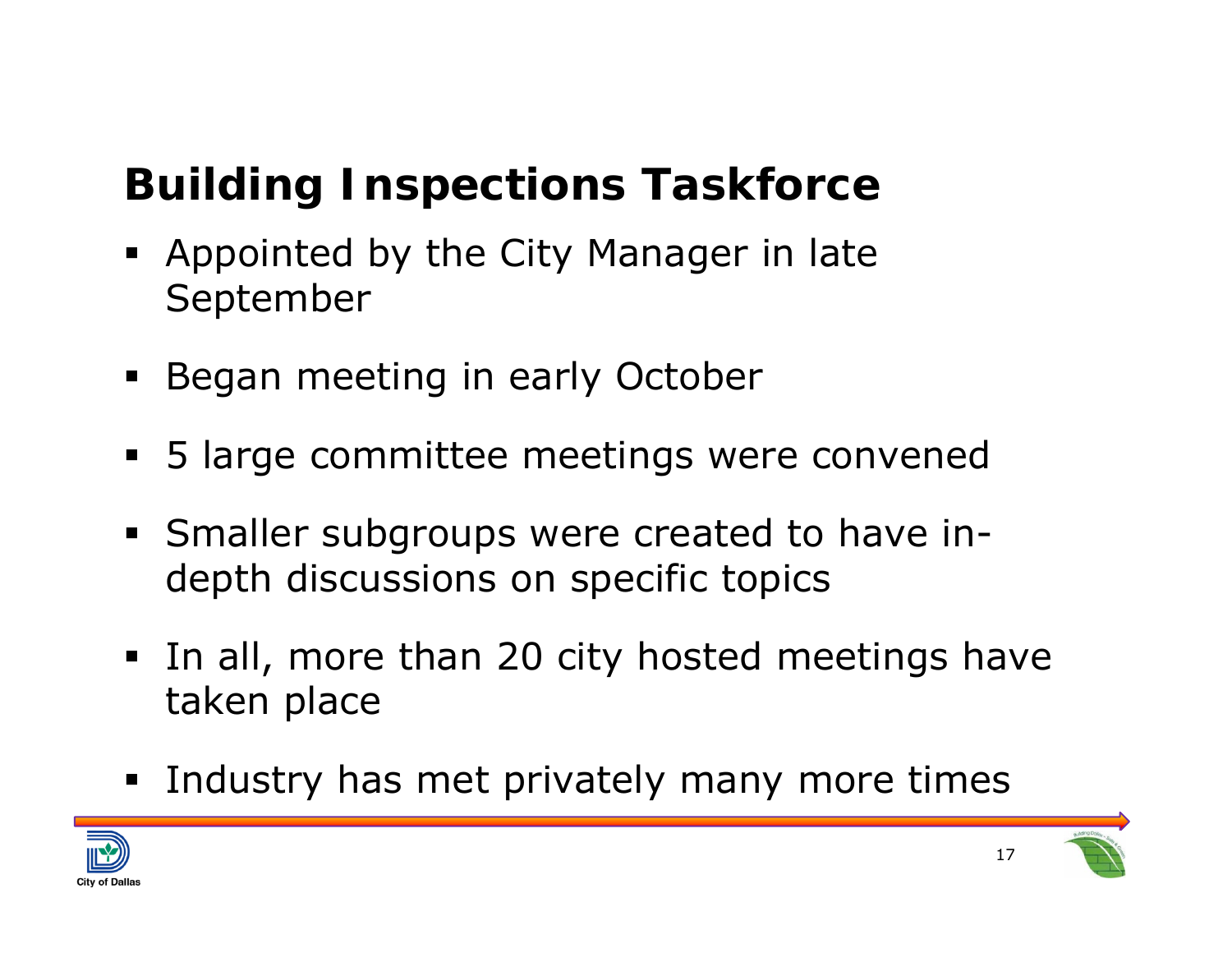### **Building Inspections Taskforce**

- $\blacksquare$ TREC
- $\blacksquare$ GDHBA
- ш Texo
- $\blacksquare$ Black Contractors
- ٠ Hispanic Contractors
- $\blacksquare$ Preservation Dallas
- ٠ Zoning Consultants
- $\blacksquare$ Permit Consultants
- Landmark Commission
- ٠ South Dallas representative
- ٠ Meadows Foundation
- $\blacksquare$ AIA
- $\blacksquare$ CEC
- $\blacksquare$ **NTCAR**
- $\blacksquare$ NAIOP
- $\blacksquare$ USGBC
- $\blacksquare$ CHDOs
- $\blacksquare$ ISDs
- $\blacksquare$ Oak Cliff Chamber
- $\blacksquare$ Greater Dallas Chamber
- $\blacksquare$ Dallas Black Chamber
- $\blacksquare$ Hispanic Chamber
- $\blacksquare$ North Dallas Chamber



18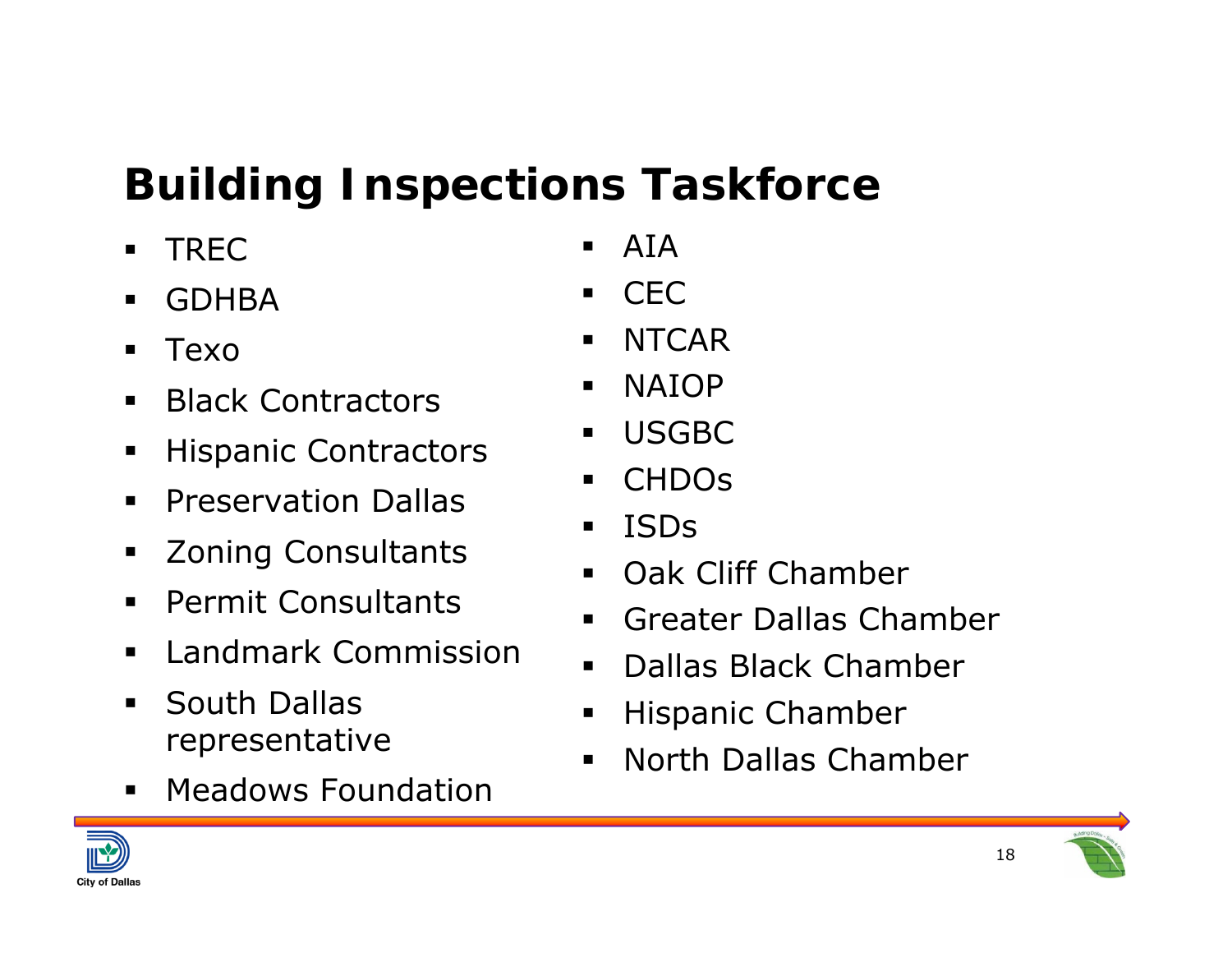## **Major findings of the committee**

- Resources were reduced much more than workload resulting in significant problems
- **Pressures on the general fund budget have** resulted in the enterprise funds paying for all services they receive from other city forces
- Not all work performed by enterprise fund employees is paid for
- **Questions were raised regarding** appropriateness of some fees



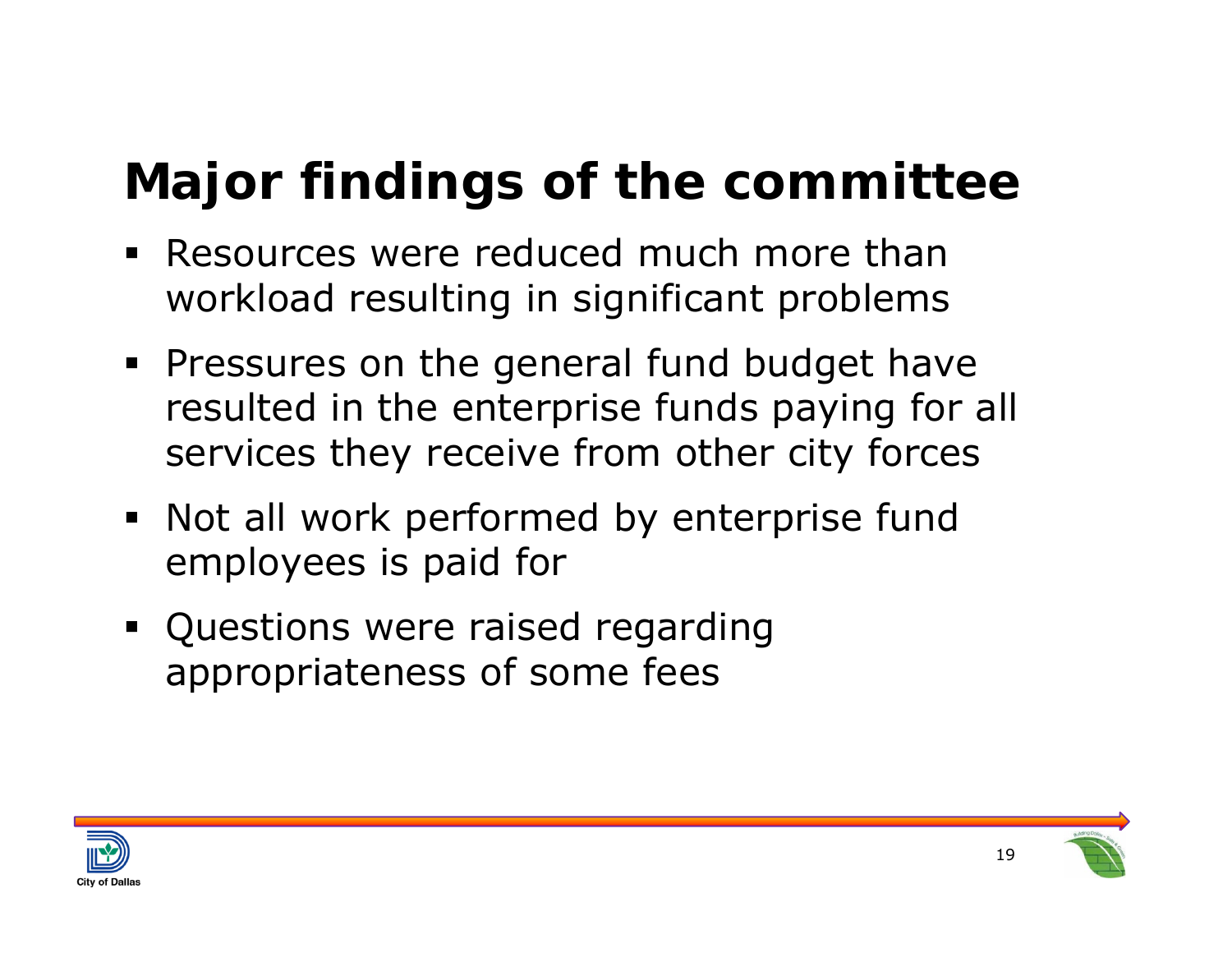## **Major findings of the committee**

- **Enhancements to this operation will take** months, if not years, to adequately address
- **Immediate changes are possible and advisable**
- At this time, volume of backlogged work dictates that priorities must be established
- **Most of the recommendations received** consensus



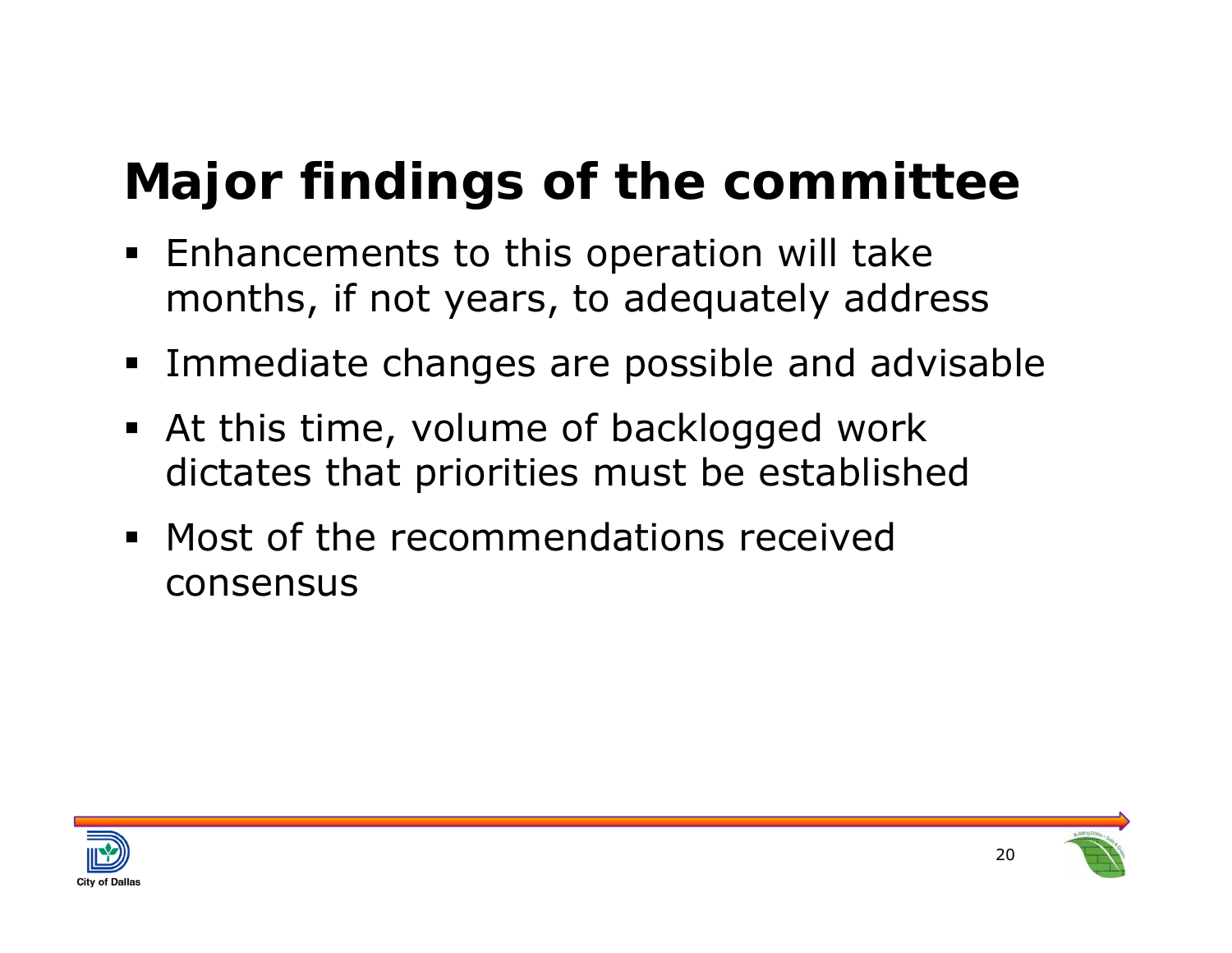## **Major Findings**

- **In order to stay focused on this issue, a** standing industry committee is recommended
- **Same composition as current committee** structure
- Guided by 2 co-chairs (one staff/one industry)
- Ability to offer joint or minority recommendations
- **Monthly meetings for initial year**

*\*(Additional committee information provided in the appendix)*



21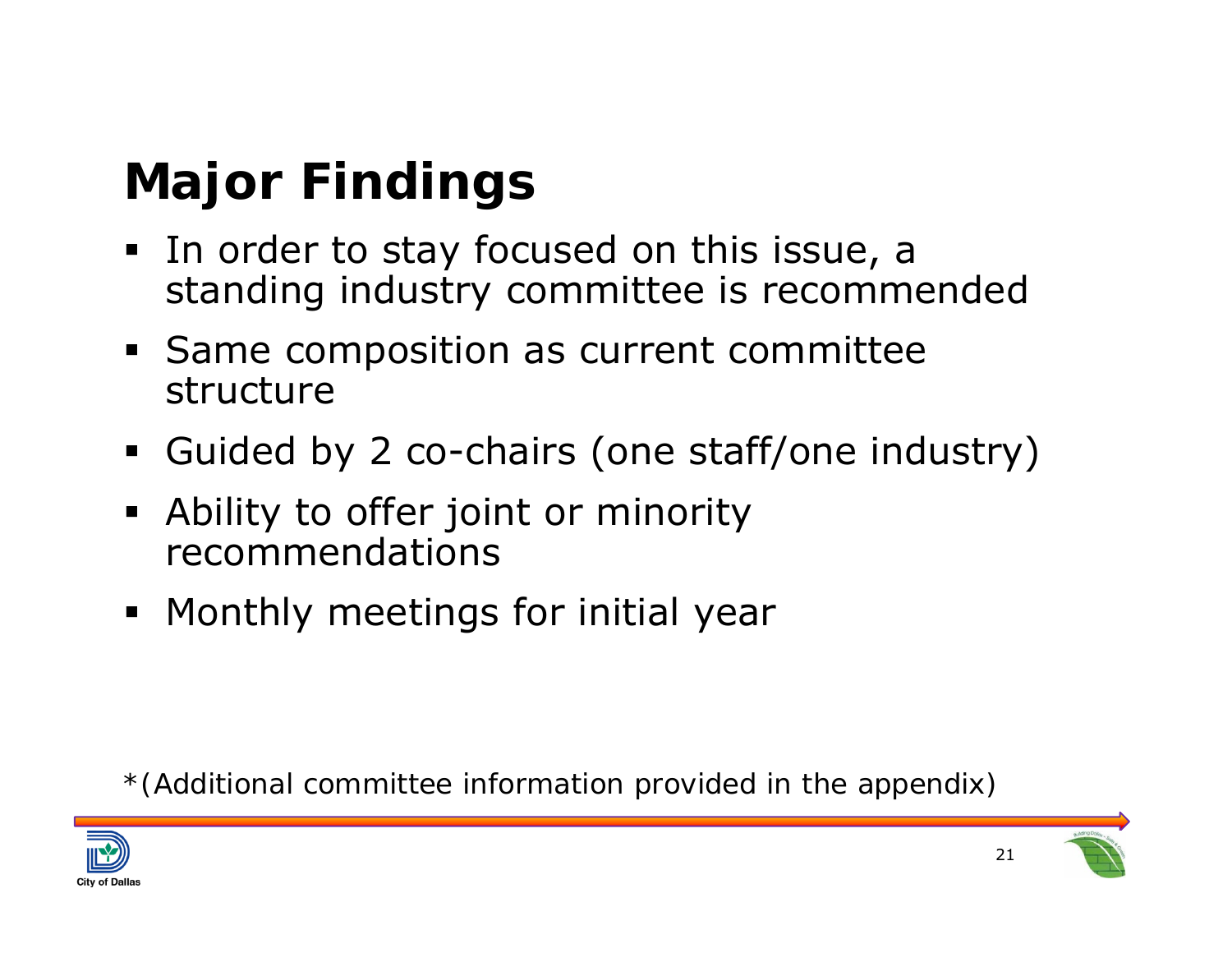## **Immediate Actions**

- Reconstitute a modified expedited processing menu for customers to use if they so choose
- **Hire all existing vacancies**
- **Institute a "chess clock" timing procedure for "** building plan review and zoning cases
- Refine production metrics and desired response times
- **Prioritize backlog of work for processing**



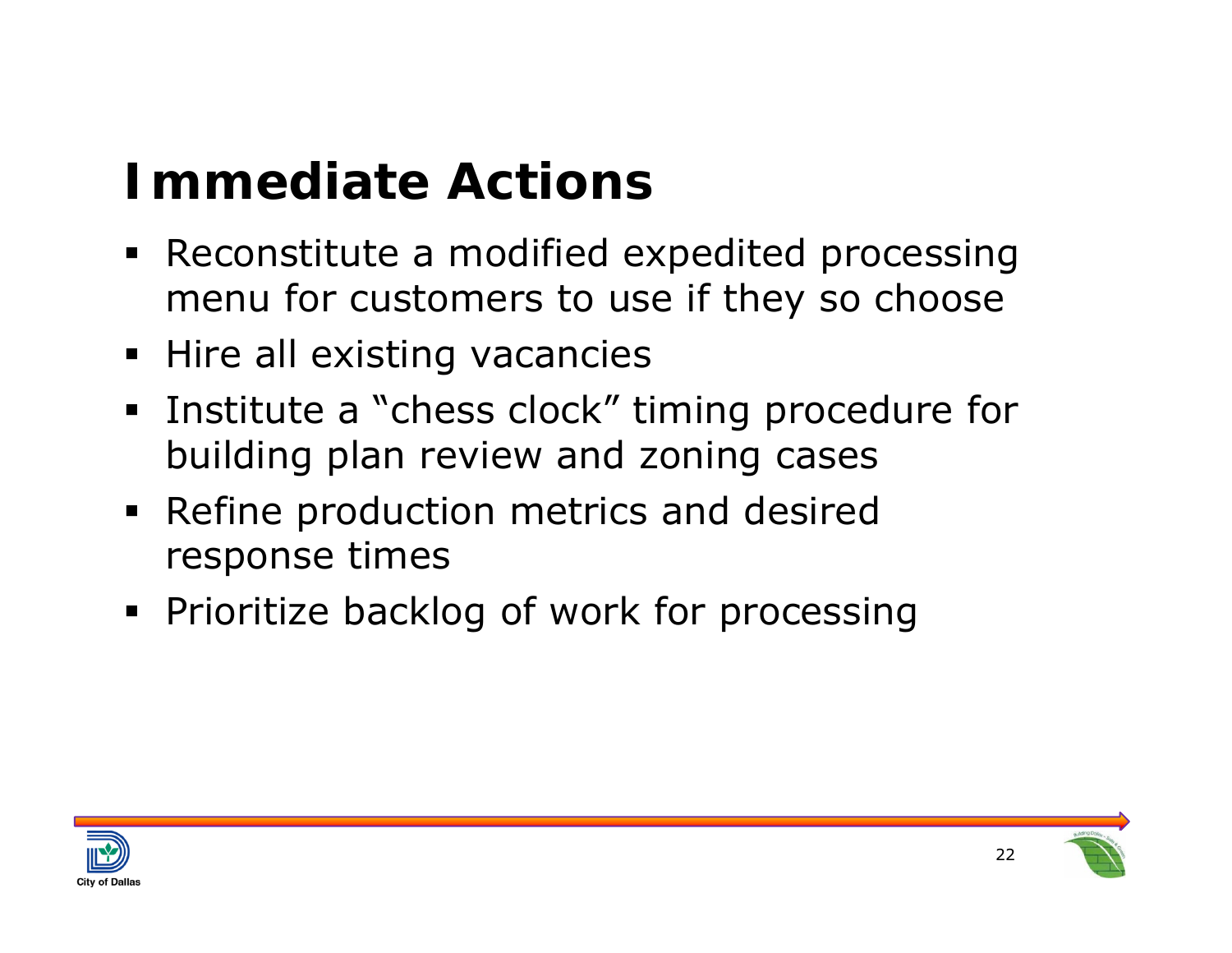## **Establishing Priorities**

- Due to the volume of work and lengthy processing times, the backlog of work must be prioritized to ensure key economic projects and important public projects are not jeopardized
- As a stop gap measure, cases in both zoning and building permits will be given priority in scheduling and processing
- **The criteria for these projects is being** developed. Committee input is being sought at this time.



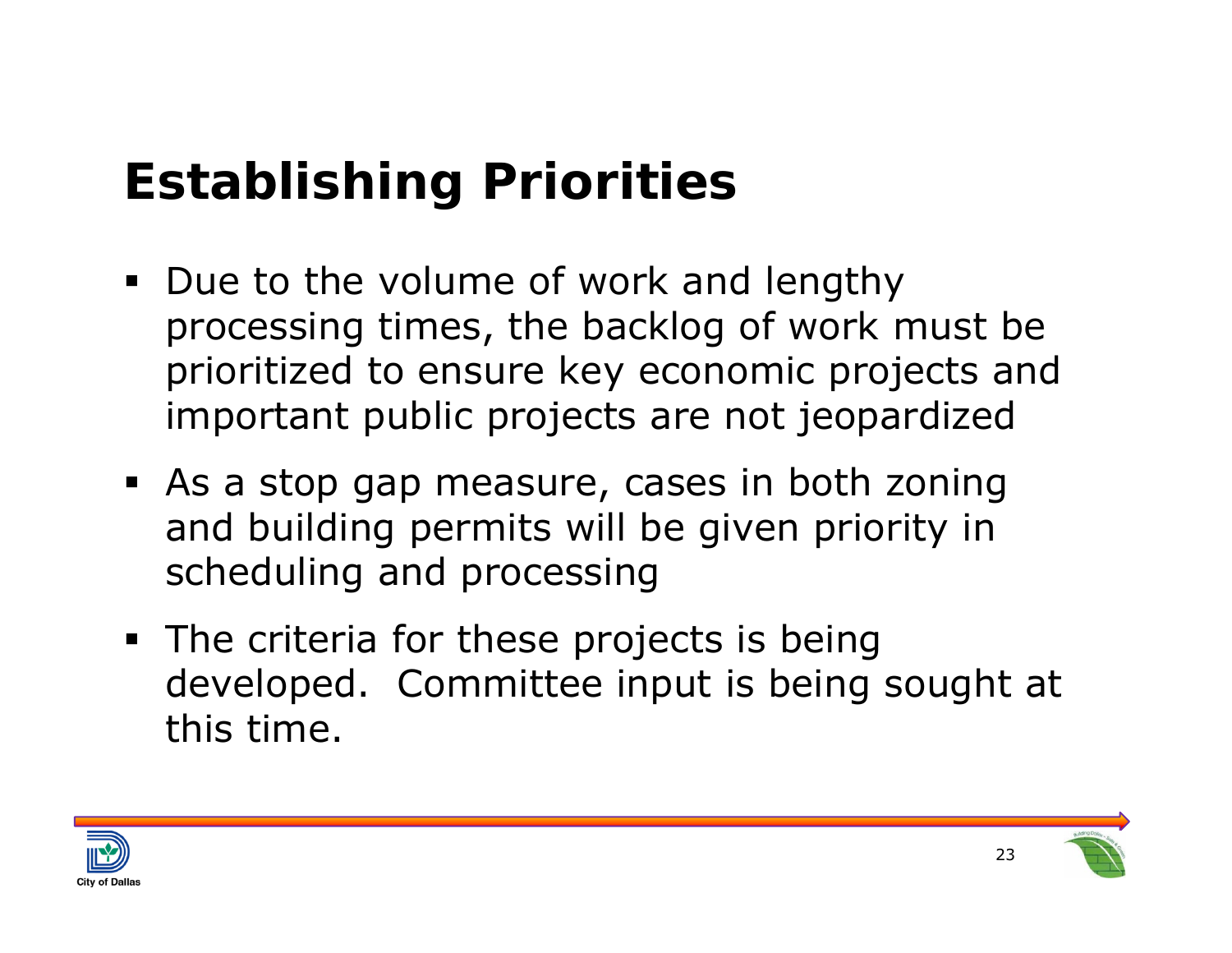## **The Differences**

Additional staff recommendations not receiving consensus

- **Institute fees as originally proposed, with the** exception of reducing Historic/Conservation fee increases by one-half and instituting the Q-Team related fees as described in the appendix
- Additional fee modifications will be proposed in the upcoming budget deliberations.



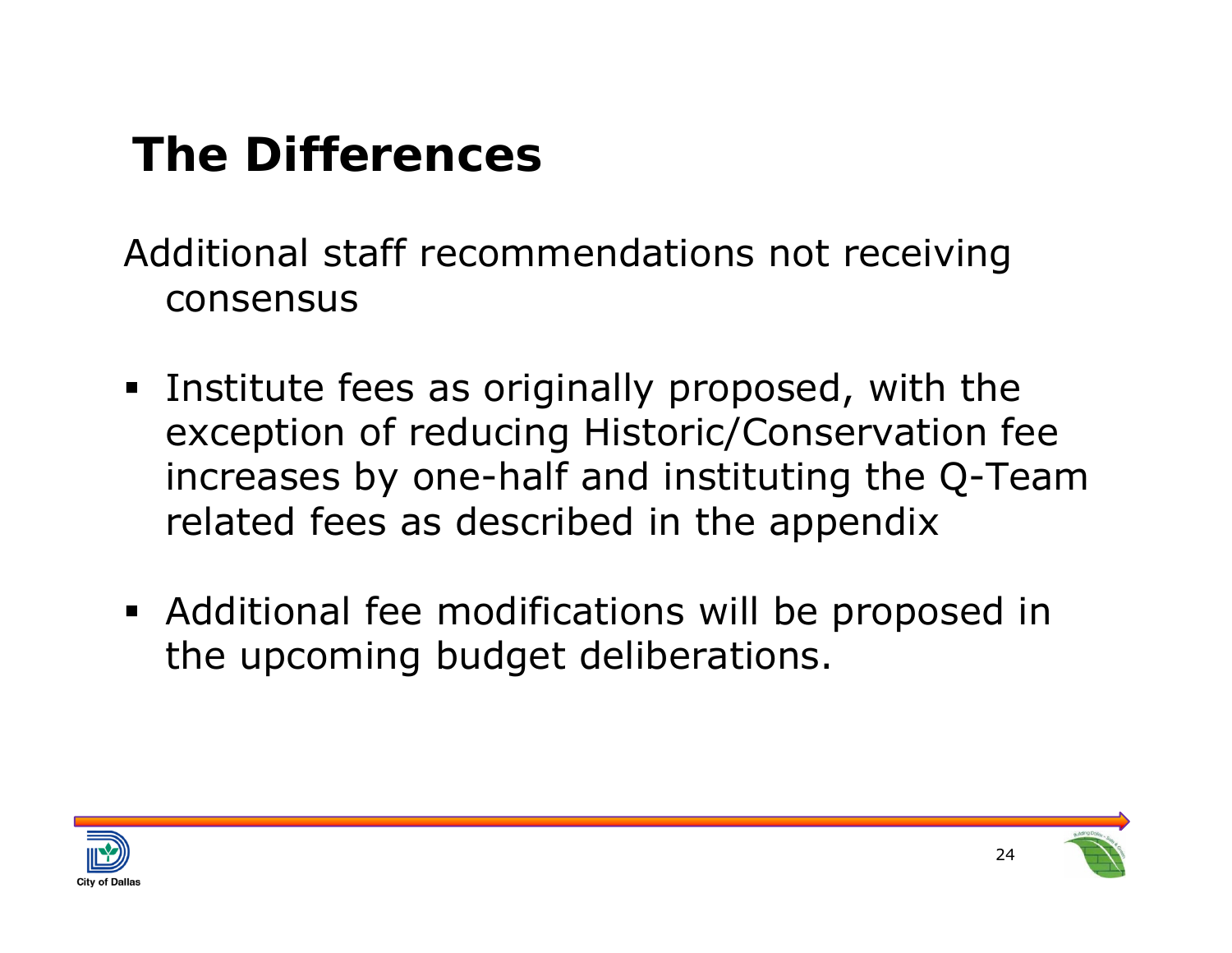## **The Differences**

Additional recommendations of citizen members

- ш Institute the recommended fee increases proposed by staff (and modified with respect to the Q-Team) provided that:
	- −– Historic Preservation fees not be imposed, but costs to be absorbed by the General Fund in the current fiscal year; and
	- −- In the following fiscal years, the Council is to provide for a funding source outside the BI/Planning fees sufficient to cover services being provided by the department which are not currently charged, such as authorized hearings, other governmental zoning cases, and historic preservation.



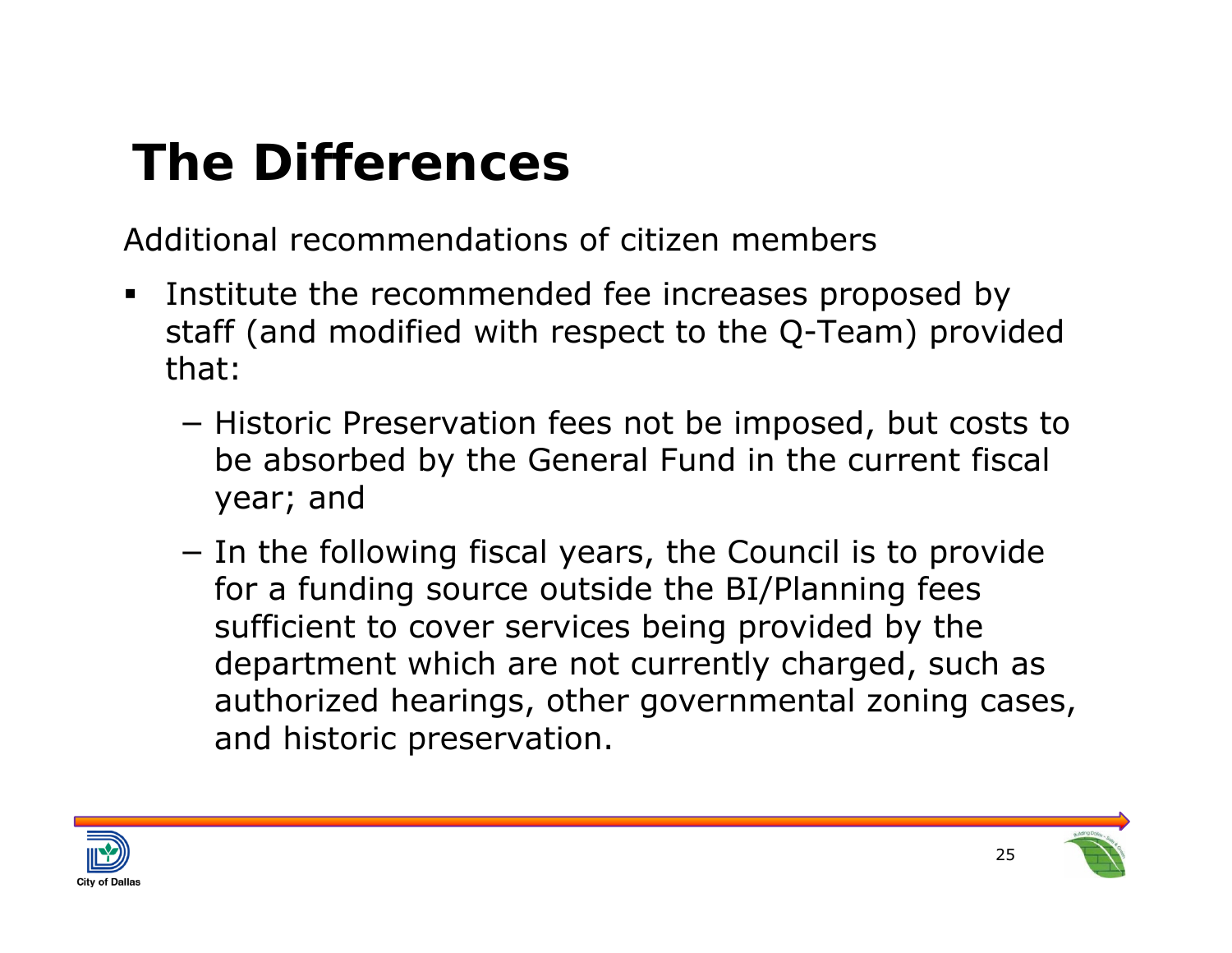## **Staff Recommendation**

- To adopt the consensus recommendations for immediate action and fee adjustments
- To adopt additional recommendations as proposed by staff in regards to "differences"



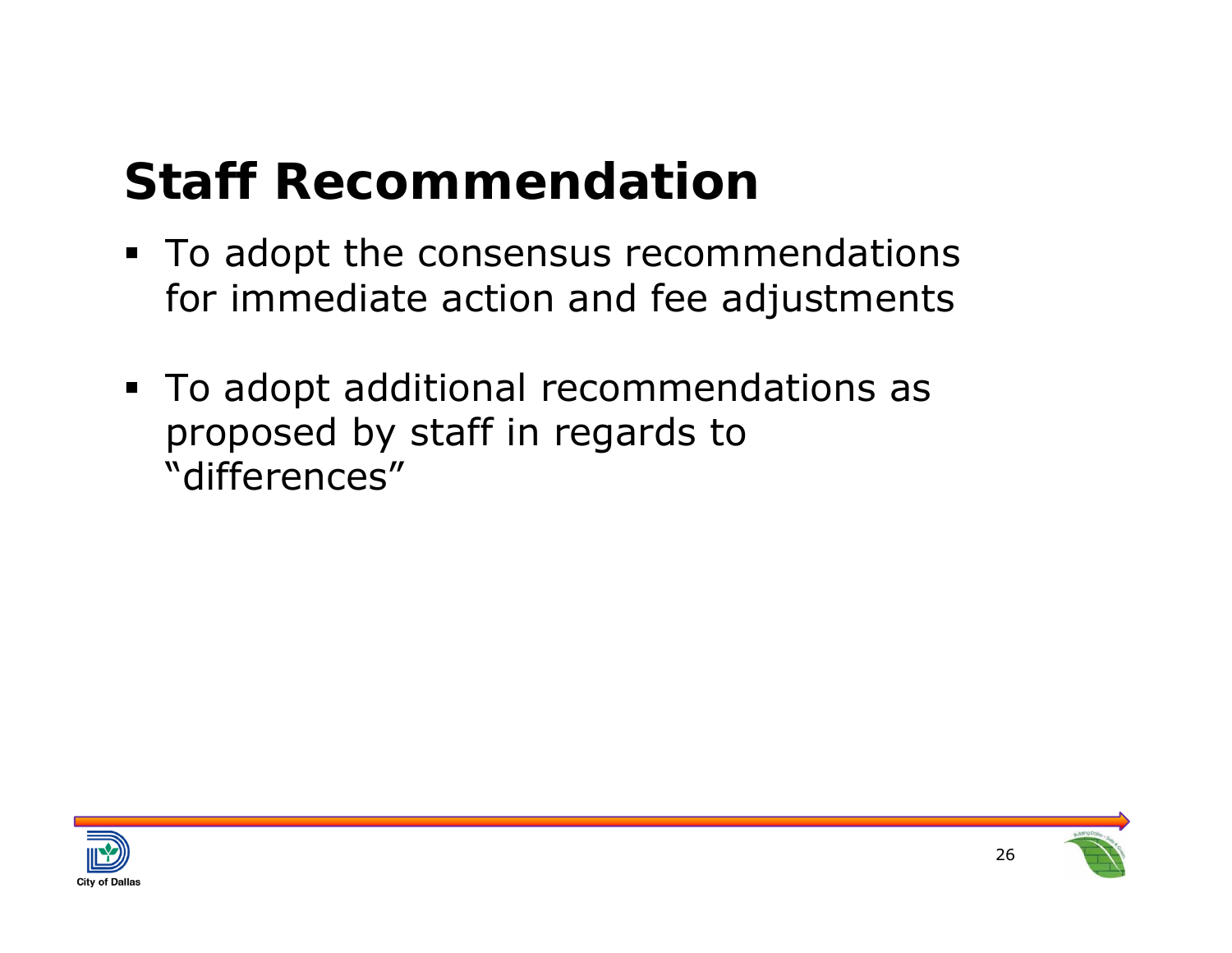### **Questions?**





**Effective Business Strategies for Sustainable Growth**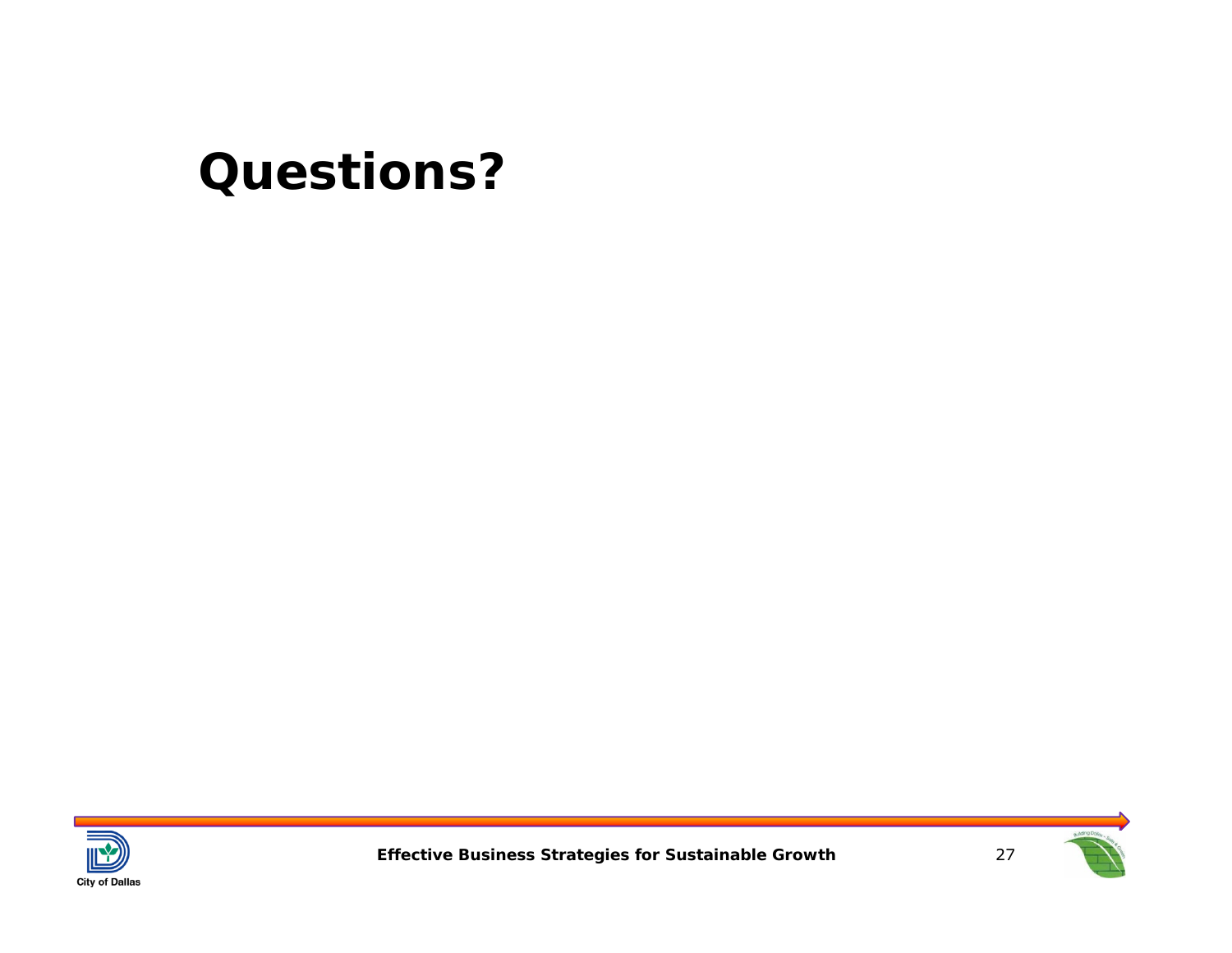## **Appendices**

- −BI Task Force Committee report
- −– Summary of fee changes
- −– Proposed fees
- − Current fee schedules
- − Workload indicators
- −Current uncompensated workload



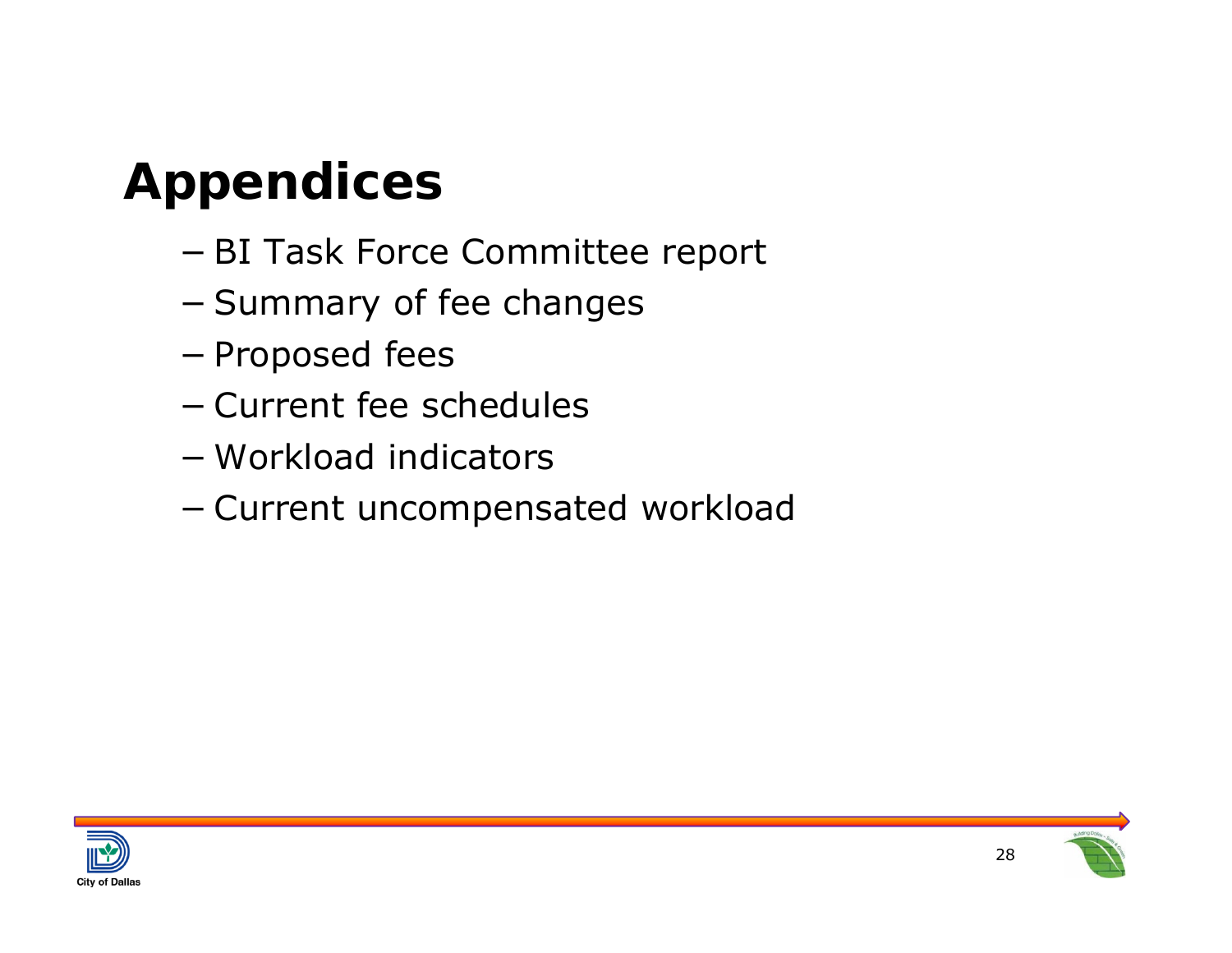#### **BI Task Force Recommendations**

- $\blacksquare$ The City's planning and building inspection functions are critical to a successful<br>economic development program. As such, these activities must be adequately funded,<br>efficiently run, and appropriately priced.
- $\blacksquare$ Currently, these functions are overwhelmed causing unacceptable delays in processing, unreasonable expectations of performance, and frustrations for all involved.
- $\blacksquare$ Industry representatives and key staff recognize this situation will require a commitment to a sustained effort to work through these issues, some immediately actions to provide some relief, and acceptance of some quiding
- $\blacksquare$  To this end, this report includes recommendations for:
	- − The creation of a staff/industry work group which will continue the efforts to improve the delivery of services in this area,
	- − The adoption of immediate action steps,
	- − The request that the following guiding principles be recognized by all involved:
		- The development/construction industry should pay for the services rendered in this area provided that there are clear expectations of performance, efficiently provided, and are priced to cover the costs associated with the service delivered
		- The issue that there are significant amounts of service rendered that are not currently charged nor provided with funding to provide them must be addressed
			- − All services should pay their fair share
		- As the work continues, the resources needed to develop additional recommendations will need to be provided by all of the participants, recognizing this effort further burdens a very strained system



29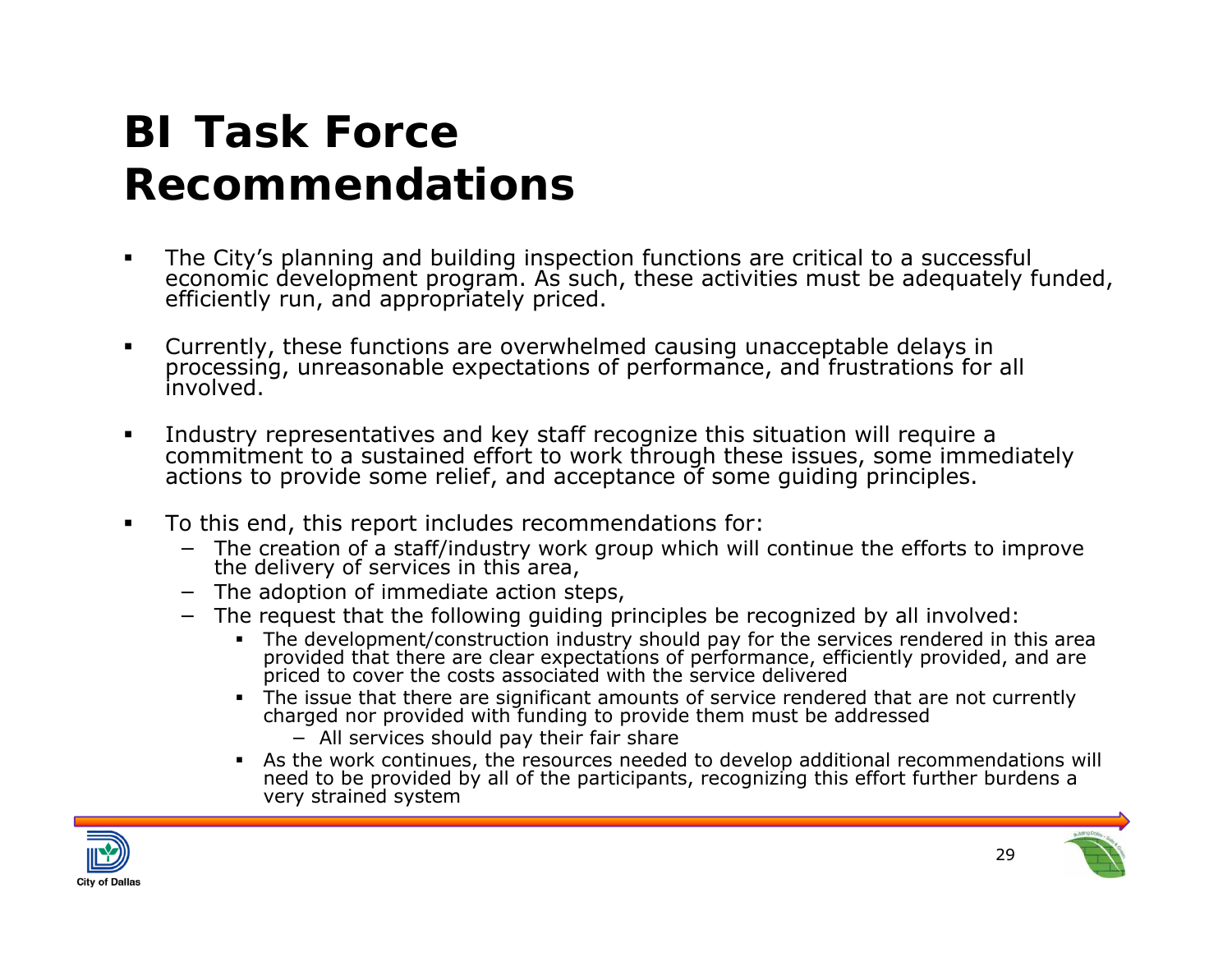#### **BI Task Force Recommendations**

Specific Recommendations

- $\blacksquare$  Create a standing Development and Construction Industry committee
	- − Follow the basic structure used with the current study group
		- $\mathbf{r}$ Same representative organizations as are now in place
		- Two Co-Chairs (one staff, one from the industry)
		- Ability to have joint and/or minority recommendations
		- $\mathbf{m}$  ,  $\mathbf{m}$ Monthly meetings for first year and then determine frequency in future years
	- Topics to be addressed could include, as examples:
		- П Work flow streamlining opportunities
		- П Annual budget review/analysis
		- П Privatization
		- Current year's progress
		- П Market comparison of fees
		- $\mathbf{H}^{\text{max}}$ Furlough day management
		- Water and Sewer permitting process timing
		- П Technology enhancements
		- П Applicant education
		- П Pre-development meetings
		- П Help desk
		- П Staff rewards program
		- Г Interdepartmental fees
		- Г Progress on production metrics
		- Г Cost for Authorized hearings
		- Quality and timeliness of services
		- Е Methodology of plan reviews
		- Е Funding for authorized hearings, Historic Preservation management, Governmental entities' zoning changes, etc
		- г Determining appropriate size of a fund balance for this enterprise fund



30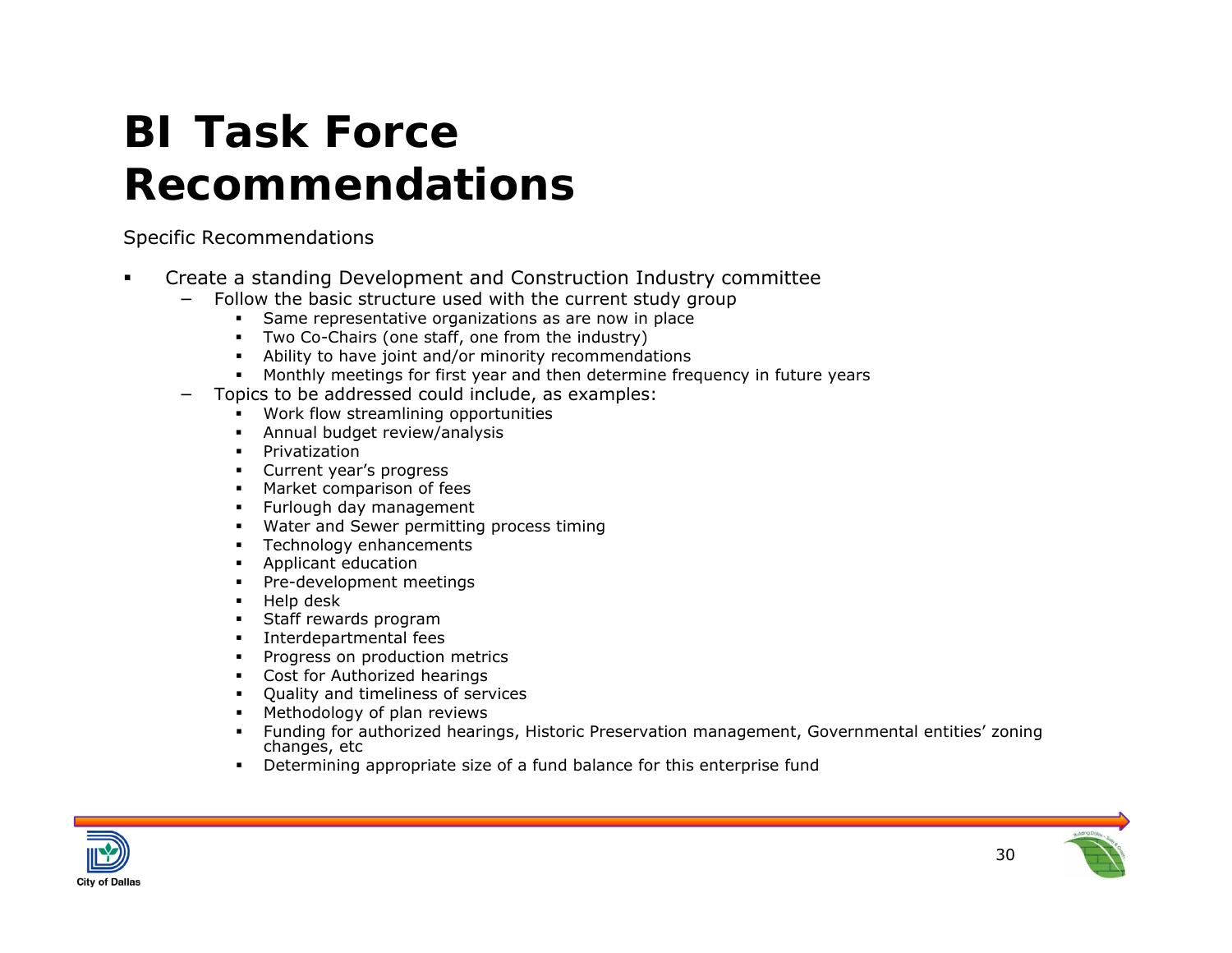# **BI Task Force**

#### **Recommendations**

- $\blacksquare$  Reconstitute a Modified Expedited Processing Menu consisting with the following:
	- A new O-Team Review (replaces Express Plan) immediately where all trades (10 trades or as needed for particular review) would meet with customer concurrently to review plans at a rate of  $$1,000/hr$ 
		- Max fee will be set by category of work
			- **See appendix**
		- Fee will be assessed through contract until fee ordinance is approved
	- − A new Pre Q-Team Review Fee and Service
		- Flat fee to be developed by category
		- Availability of staff uncertain
	- − A Selected Review where the customer pays an hourly rate per trade ~ \$200/hr
	- − Customer MUST request at time of permit application and only applies to regular plan review staff
	- − An OT Review where customer would pay and hourly rate per trade for staff to work overtime for review ~ \$250/hr above other applicable fees.
		- Considering supplementing with 3rd party for selected trade reviews
		- Coordinated through the City
	- − All Hourly fees are to cover face time (unless otherwise agreed by both parties) when services are rendered and will have a maximum charge
- $\blacksquare$ Other privatized work – Green building plan review and inspections



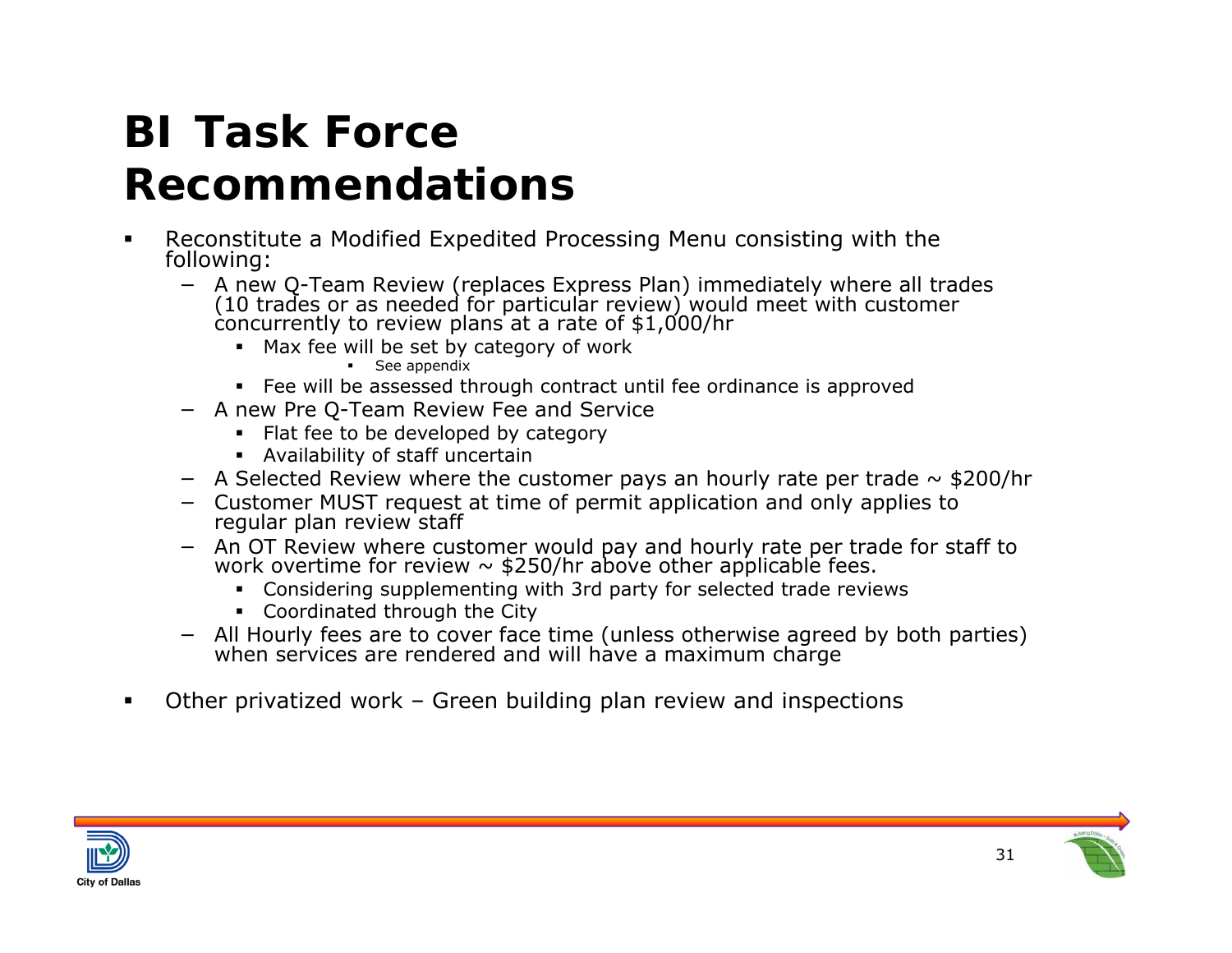#### **BI Task Force Recommendations**

- п Hire all existing vacancies immediately including the 14 new hires
- $\blacksquare$ Institute a "chess clock" timing procedure for building permits and zoning cases
- п Refine production metrics and desired response times by January 30th
	- − Staff estimates for metrics have been provided (See BI performance improvement spreadsheet), but more work is needed to determine consistency
- $\blacksquare$  As a stop gap measure, prioritize top 20 "front of the line" zoning projects
	- Possible criteria:
		- Jobs created
		- п Committed Investment
		- п Signature project
		- Targeted investment areas
		- Governmental projects
		- $\mathbf{u} = \mathbf{v}$ Etc.
		- Recommendation to be developed
- $\blacksquare$  As a stop gap measure, prioritize top 20 "front of the line" Building inspection projects
	- Possible criteria:

−

- Jobs created
- Value of permit (construction costs)
- $\mathbf{r}$ Signature project
- Targeted investment area
- $\mathbf{m}$  ,  $\mathbf{m}$ Governmental project
- $\mathbf{r}$ Etc.
- Recommendation to be developed
- $\blacksquare$ Use \$250,000 from fund balance to fund three additional planners to deal with the backload

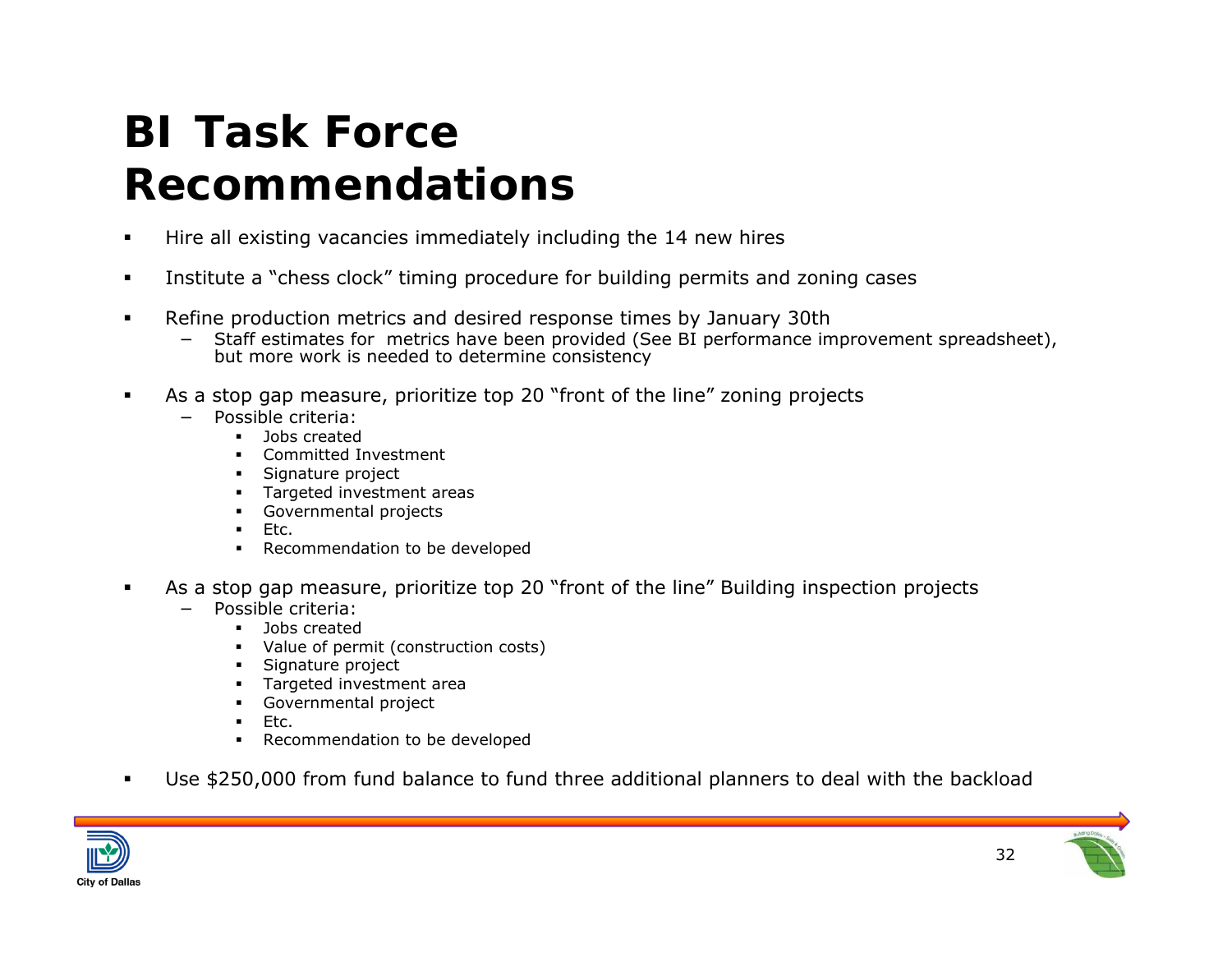#### **BI Task Force Recommendations**

- П Additional actions/recommendations of staff, not receiving a consensus of the committee:
	- − Institute the fees as originally proposed, with the exception of reducing the Historical preservation fee increases by one half and instituting the Q- Team related fees as described. Additional fee modifications will be proposed in the upcoming budget deliberations
- $\blacksquare$  Additional actions/recommendations of the citizen members of the committee:
	- − Institute the recommended fee increases proposed by staff (and modified with respect to the Q-Team fees) provided that:
		- Historic Preservation fees not be imposed, but costs to be absorbed by the General Fund in the current fiscal year; and
		- In following fiscal years the Council is to provide for a funding source outside the BI/Planning fees sufficient to cover services being provided by the department which are not currently charged, such as:
			- − Authorized Hearings
			- − Other governmental zoning cases
			- − Historic Preservation



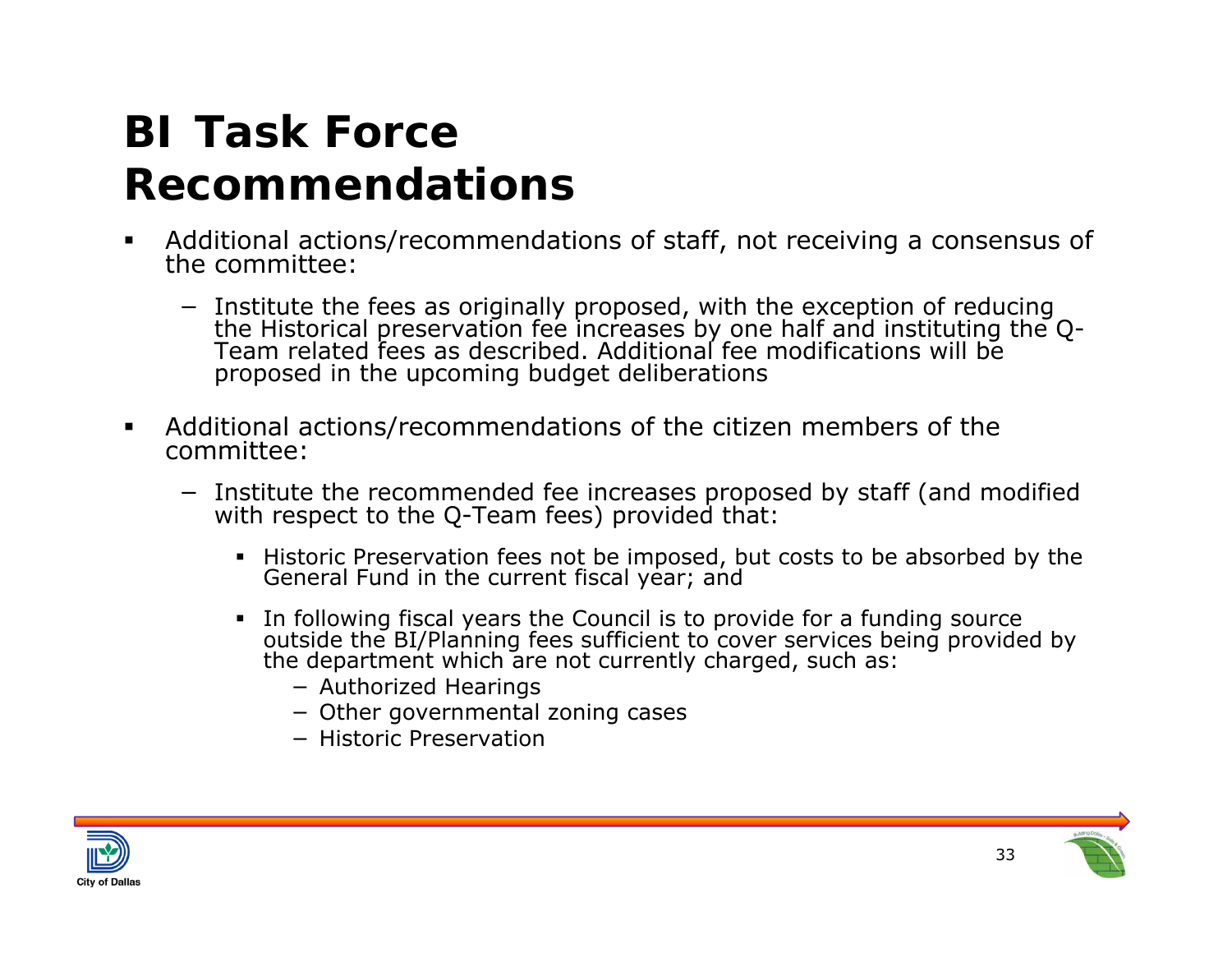## **Summary of Fee Adjustments**

- FY 10-11 Proposal Building Inspections
	- − $-$  Full list of proposed fee adjustments included in the appendix
	- − Core fees have NOT increased
	- −– Limited number of specific fees have been analyzed and adjusted to move toward full cost recovery, i.e. reinspections
	- − $-$  Introduces a few new fees for work previously provided at no charge to the customer



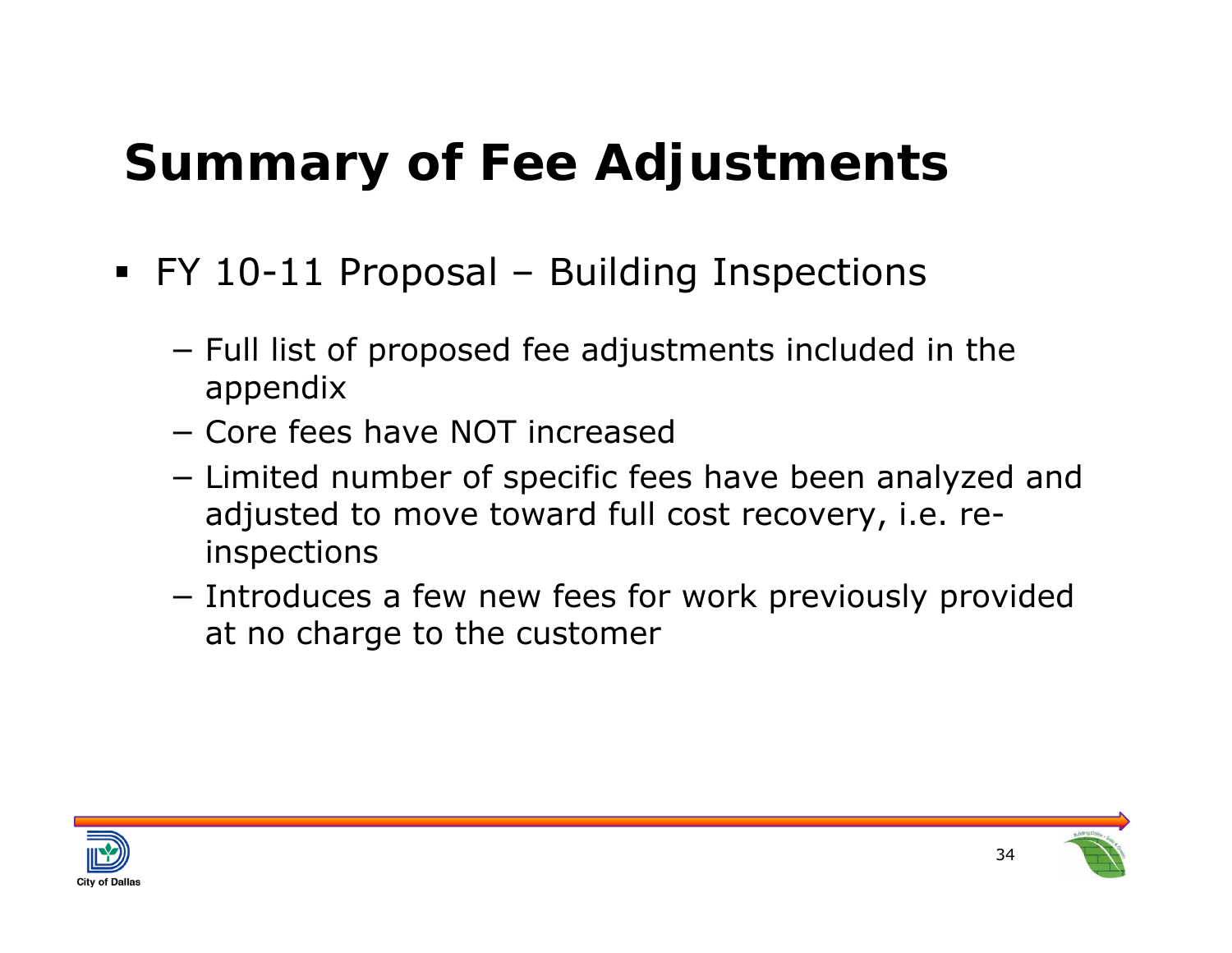## **Summary of Fee Adjustments**

- FY 10-11 Proposal Zoning
	- −Create new fees to allow for accelerated zoning review
	- − Adjust fees to realize full cost recovery on "under-valued" work, such as PD amendments
	- − $-$  Eliminate fee exemptions for certain types of uses, i.e. schools.



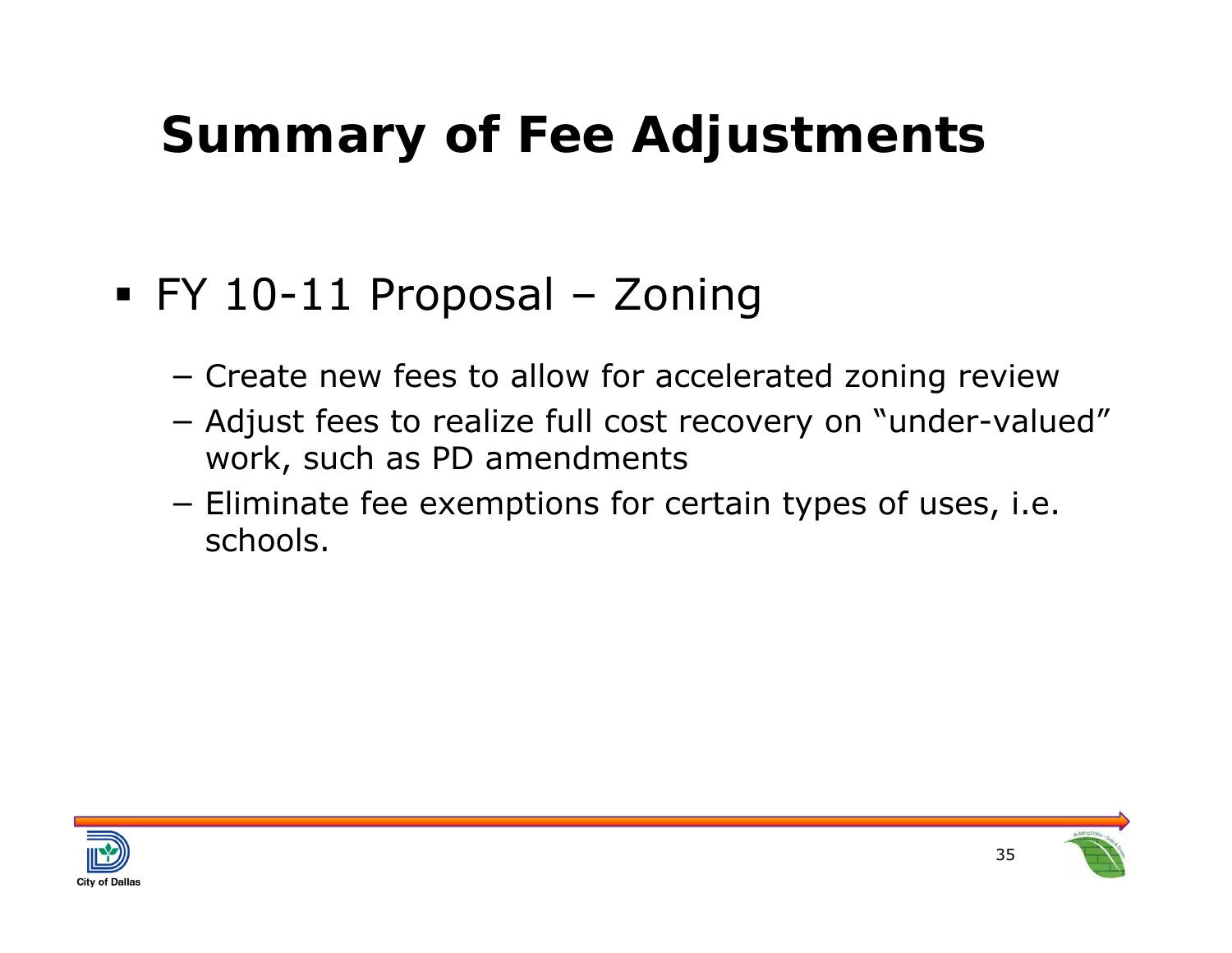|                                                                                                                                                                                                                                                                                                      | Current           |                   | Projected<br><b>FY10-11</b><br><b>Additional</b> |
|------------------------------------------------------------------------------------------------------------------------------------------------------------------------------------------------------------------------------------------------------------------------------------------------------|-------------------|-------------------|--------------------------------------------------|
|                                                                                                                                                                                                                                                                                                      | <b>Minimum</b>    | <b>Proposed</b>   | <b>Revenue</b>                                   |
| <b>Permit Service/Justification</b>                                                                                                                                                                                                                                                                  | Fee $(\$)$        | Fee $(\$)$        | $($ \$)                                          |
| Multi Family Development Permit Fee is<br>based on the number of units                                                                                                                                                                                                                               | \$215 per<br>unit | \$225 per<br>unit | \$20,000                                         |
| Register new types of contractors<br>similar to those currently registered.<br>Annual registrations to be required for:<br>residential general, commercial general,<br>concrete/ asphalt /paving, demolition,<br>landscape contractors, commercial pool,<br>fence, back flow testers contractors and |                   |                   |                                                  |
| energy code providers                                                                                                                                                                                                                                                                                | \$0               | \$120             | \$457,200                                        |

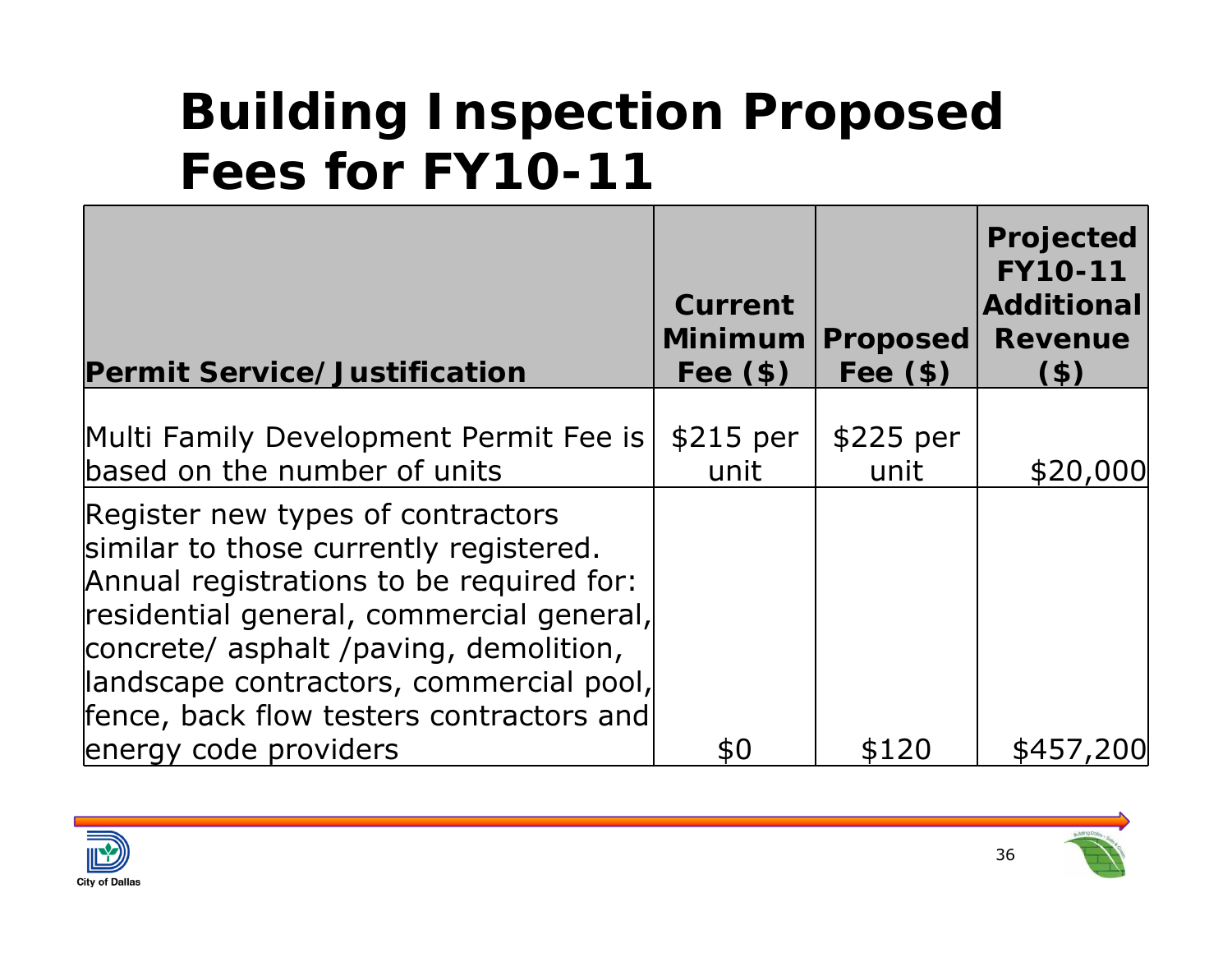| <b>Permit Service/Justification</b>                                                                     | Current<br>Fee $(\$)$ | Minimum Proposed<br>Fee $(\$)$ | Projected<br><b>FY10-11</b><br>Additional<br><b>Revenue</b><br>$($ \$) |
|---------------------------------------------------------------------------------------------------------|-----------------------|--------------------------------|------------------------------------------------------------------------|
| Single Trade Permits                                                                                    | \$60                  | \$100                          | \$852,960                                                              |
| Building Inspection Board Fees for<br>appeals to BI Board (Consistent with<br>Board of Adjustment fees) | \$0                   | \$600                          | \$1,200                                                                |
| Reinspection fee                                                                                        | \$25                  | \$75                           | \$144,760                                                              |
| Unauthorized cover up fee for any<br>work concealed without first obtaining<br>the required inspection  | \$0                   | \$200                          | \$10,000                                                               |
| <b>Expedited Priority Inspection (same</b><br>day call BEFORE 2:00PM)                                   | \$0                   | \$250                          | \$25,000                                                               |

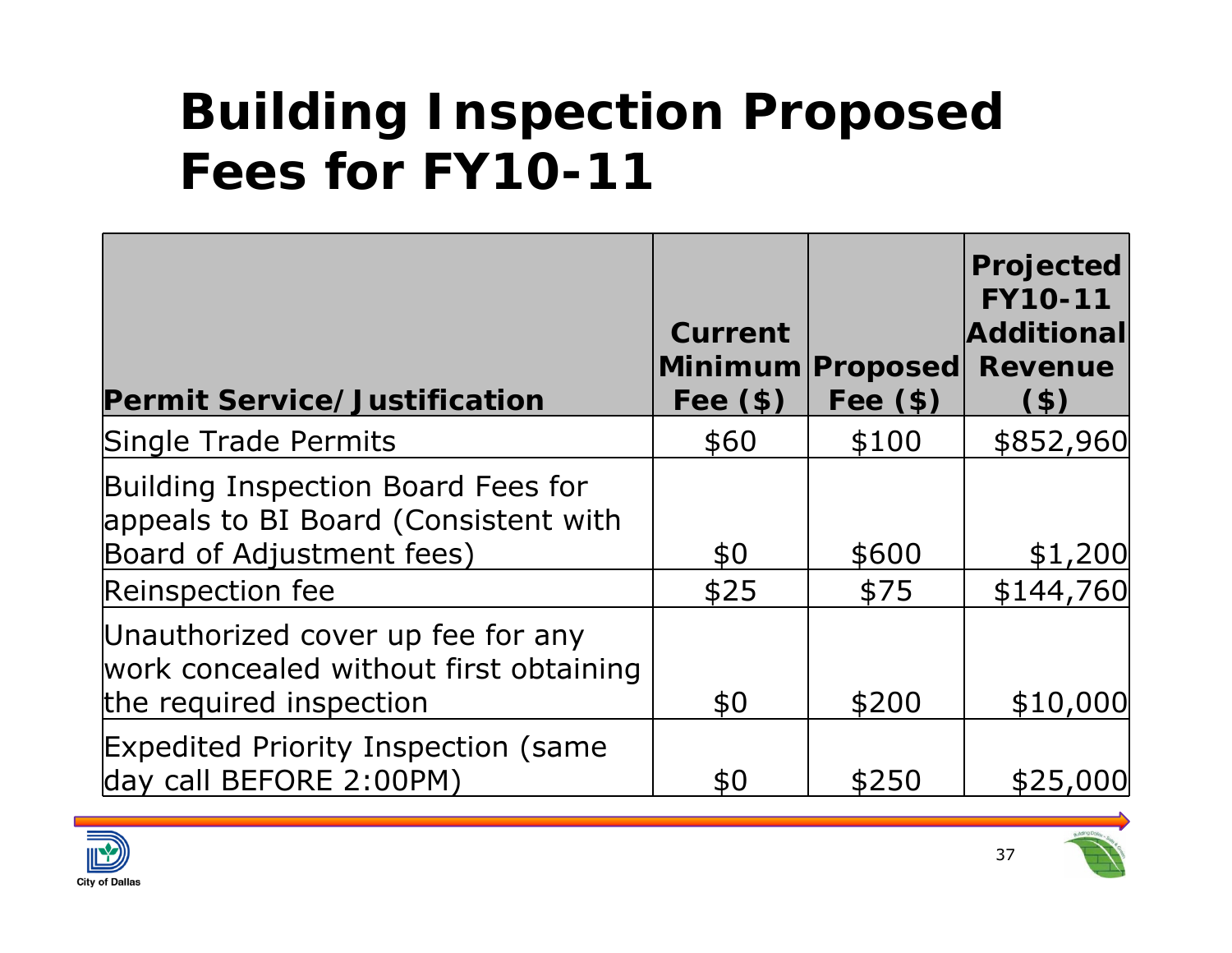|                                            |                |                 | Projected<br><b>FY10-11</b> |
|--------------------------------------------|----------------|-----------------|-----------------------------|
|                                            | Current        |                 | <b>Additional</b>           |
|                                            | <b>Minimum</b> | <b>Proposed</b> | <b>Revenue</b>              |
| <b>Permit Service/Justification</b>        | Fee $(\$)$     | Fee $(\$)$      | (3)                         |
| <b>Expedited Priority Inspection (same</b> |                |                 |                             |
| day call AFTER 2:00PM). Replaces           |                |                 |                             |
| current after hour inspection              | \$173          | \$300           | \$30,000                    |
| After hour release for gas and             |                |                 |                             |
| electric                                   | \$0            | \$50            | \$10,200                    |
| Record change on registrations             | \$10           | \$30            | \$3,000                     |
| Temporary Certificate of Occupancy         |                |                 |                             |
| (CO) Extension (record change)             | \$0            | \$30            | \$7,20                      |

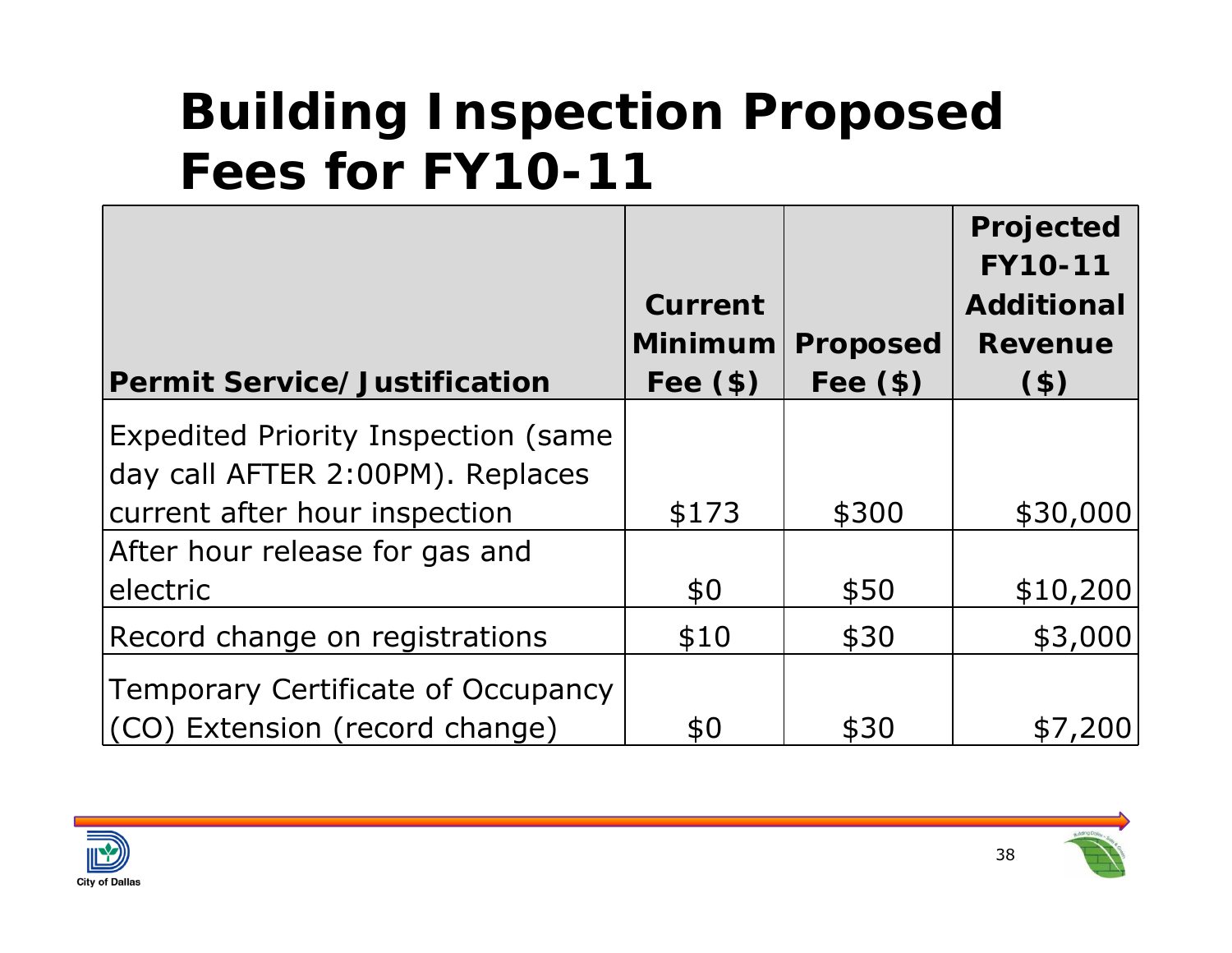|                                     |                              |                               | Projected<br><b>FY10-11</b> |
|-------------------------------------|------------------------------|-------------------------------|-----------------------------|
|                                     | Current                      |                               | <b>Additional</b>           |
| <b>Permit Service/Justification</b> | <b>Minimum</b><br>Fee $(\$)$ | <b>Proposed</b><br>Fee $(\$)$ | <b>Revenue</b><br>$($ \$)   |
|                                     |                              |                               |                             |
| Duplicate CO                        | \$0                          | \$30                          | \$4,500                     |
| Parking agreement                   |                              |                               |                             |
| amendment/termination               | \$0                          | \$100                         | \$600                       |
| Zoning determination letter         |                              |                               |                             |
| (similar to zoning verification     |                              |                               |                             |
| letter). This fee is only for the   |                              |                               |                             |
| letter. Includes up to one hour of  |                              |                               |                             |
| research time.                      | \$0                          | \$100                         | \$1,200                     |
| Zoning research only fee            | \$0                          | \$50 per hour                 | \$600                       |



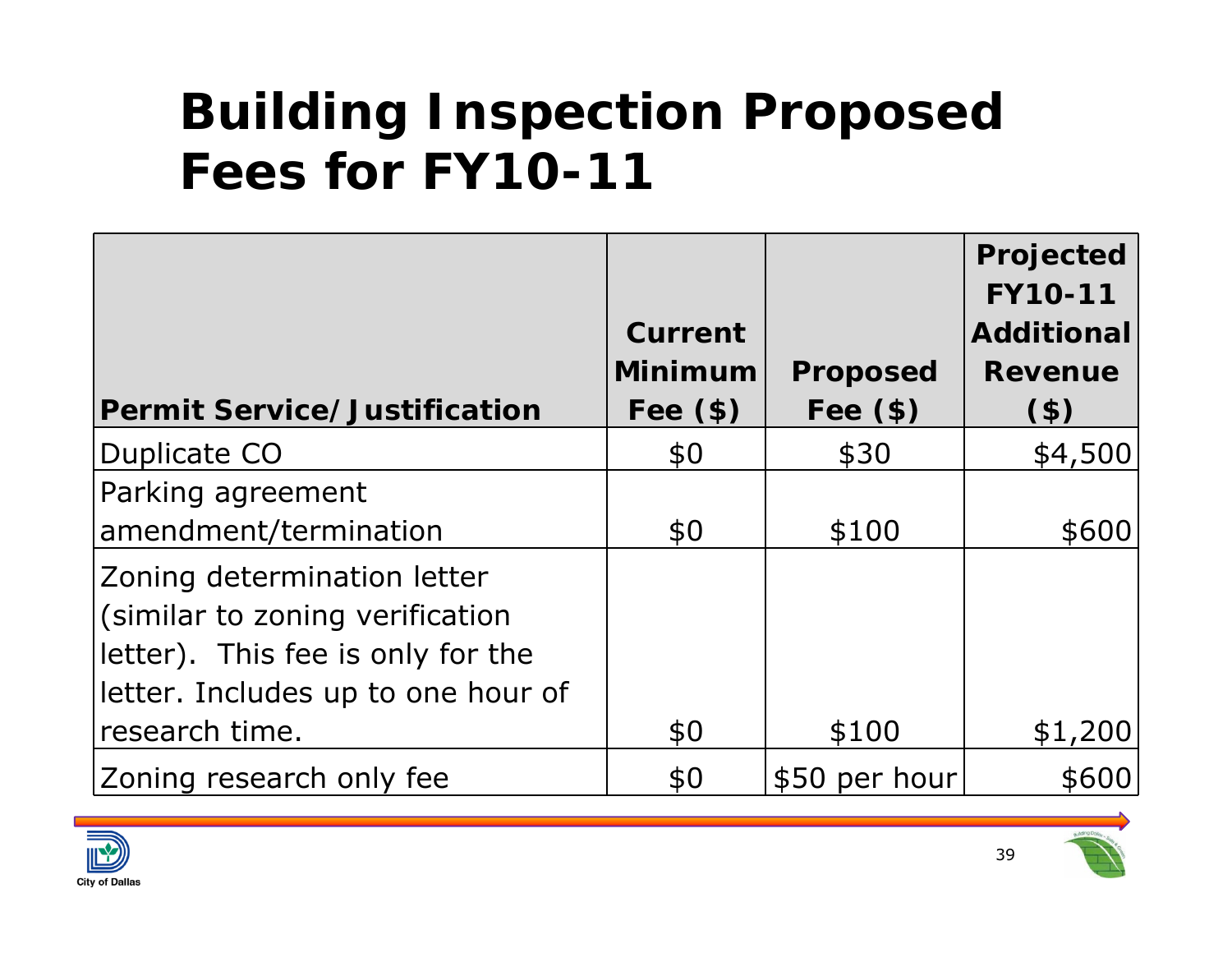|                                       |                |                 | Projected<br><b>FY10-11</b> |
|---------------------------------------|----------------|-----------------|-----------------------------|
|                                       | <b>Current</b> |                 | <b>Additional</b>           |
|                                       | Minimum        | <b>Proposed</b> | <b>Revenue</b>              |
| <b>Permit Service/Justification</b>   | Fee $(\$)$     | Fee $(\$)$      | $($ \$)                     |
| Plan reviews, site verification and   |                |                 |                             |
| inspections for installation or       |                |                 |                             |
| construction of signs                 | \$0            | \$75            | \$138,750                   |
| Pre-Development meetings:             |                |                 |                             |
| structure is less than or equal to    |                |                 |                             |
| 25,000 sq ft.                         | \$0            | \$250           | \$13,750                    |
| structure is greater than 25,000 and  |                |                 |                             |
| less than 50,000 sq ft.               | \$0            | \$500           | \$27,500                    |
| structure is greater than or equal to |                |                 |                             |
| 50,000 sq ft.                         | \$0            | \$750           | \$37,500                    |



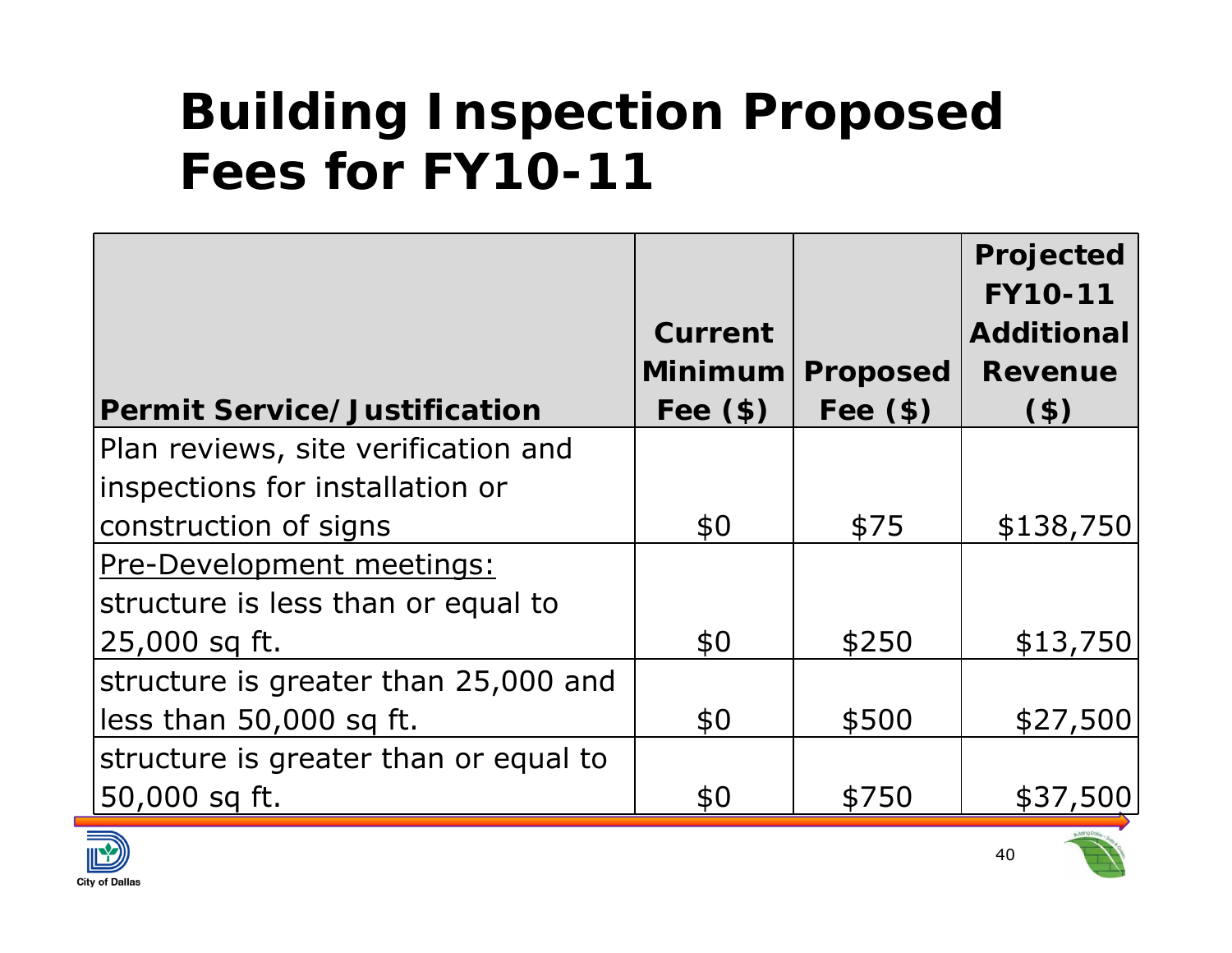|                                       |                |                 | Projected<br><b>FY10-11</b> |
|---------------------------------------|----------------|-----------------|-----------------------------|
| <b>Green Plan Review/Conservation</b> | <b>Current</b> |                 | <b>Additional</b>           |
| District Plan Review/Other            | Minimum        | <b>Proposed</b> | <b>Revenue</b>              |
| Consultation/Zoning/Building          | Fee $(\$)$     | Fee $(\$)$      | $($ \$)                     |
| Consultations - Fee per hour after    |                |                 |                             |
| free 20 minutes (in person            |                |                 |                             |
| meetings). Staff time required to     |                |                 |                             |
| guide applicants requiring this level |                |                 |                             |
| of service. These fees do not apply   |                |                 |                             |
| to customers that come in to discuss  |                | \$50~per        |                             |
| an active permit application.         | \$0            | hour            |                             |

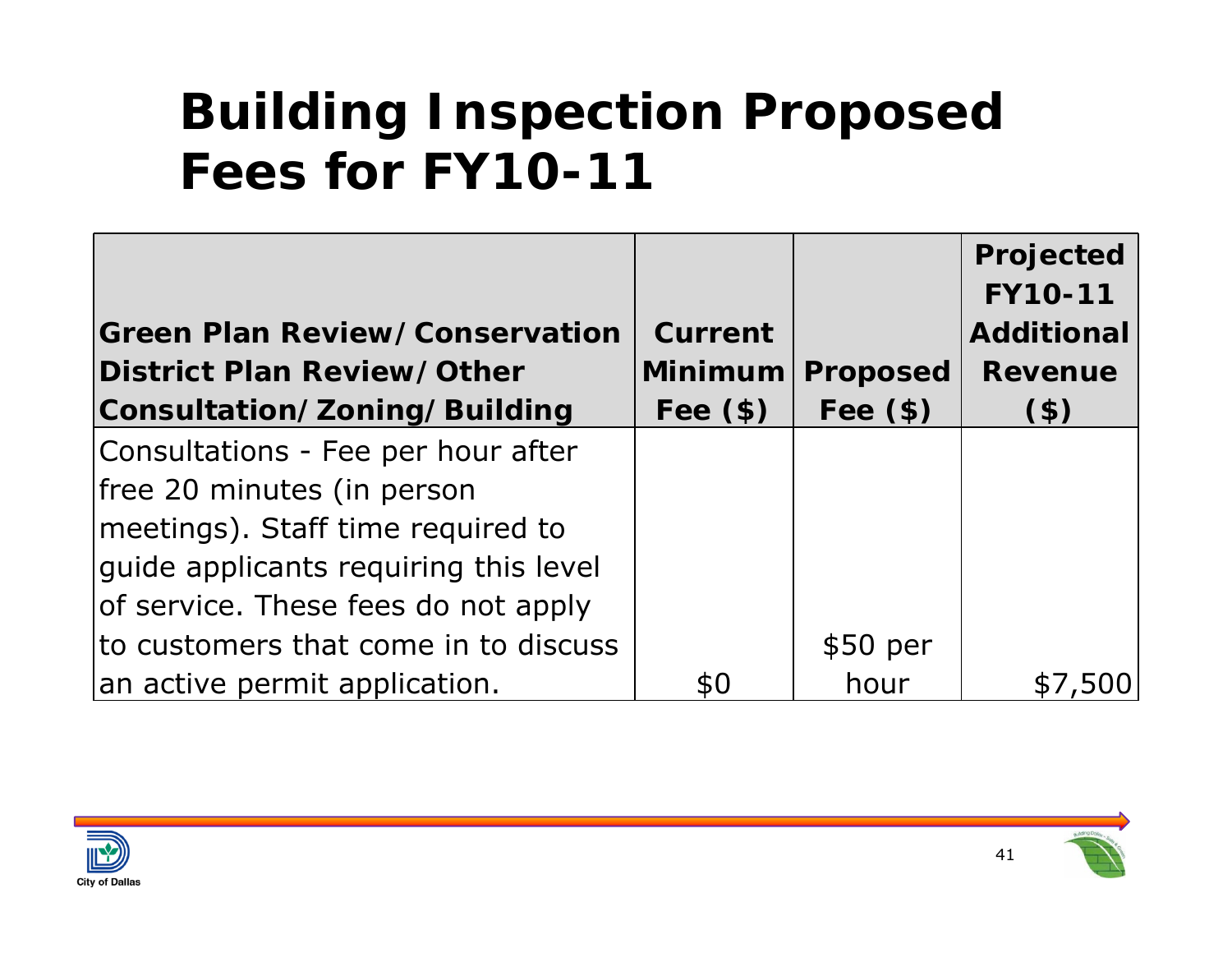|                                           |                |                 | Projected         |
|-------------------------------------------|----------------|-----------------|-------------------|
|                                           |                |                 | <b>FY10-11</b>    |
|                                           | <b>Current</b> |                 | <b>Additional</b> |
|                                           | <b>Minimum</b> | <b>Proposed</b> | <b>Revenue</b>    |
| <b>Plan Reviews</b>                       | Fee $(\$)$     | Fee $(\$)$      | $($ \$)           |
| <b>Conservation District reviews when</b> |                | $5\%$ of        |                   |
| building permit is required; Covers       |                | building        |                   |
| cost of performing review (checking       |                | permit          |                   |
| ordinance, copying plans, entering        |                | valuation       |                   |
| Posse information, correspondence         |                | per             |                   |
| with applicant)                           | \$0            | application     | \$30,000          |
| <b>Conservation District review when</b>  |                |                 |                   |
| building permit is not required.          |                |                 |                   |
| *Online permit will be available free     |                | $$25$ per       |                   |
| of charge for simple permit requests.     | \$0            | application     | \$3,000           |



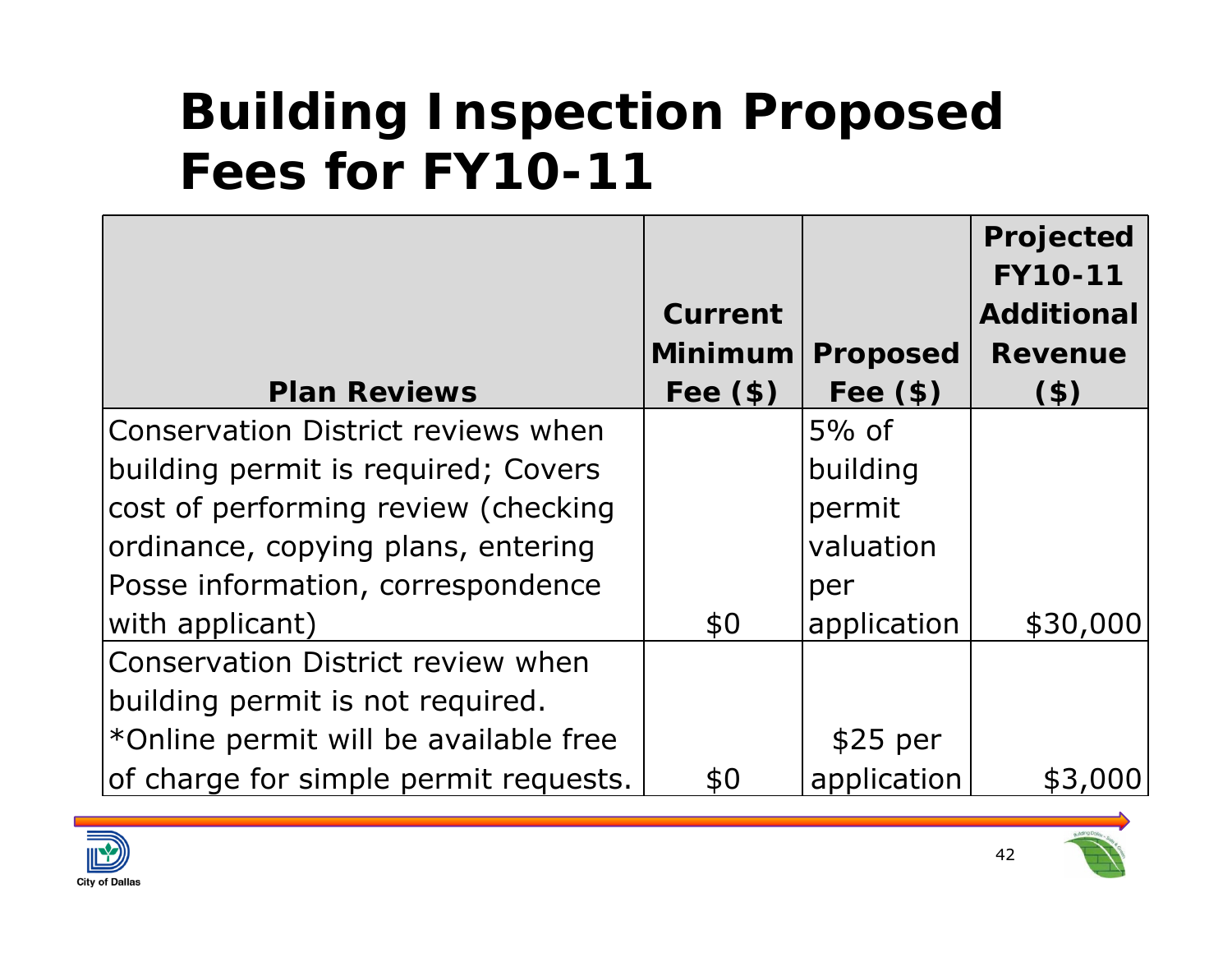|                                      |                |                 | Projected         |
|--------------------------------------|----------------|-----------------|-------------------|
|                                      |                |                 | <b>FY10-11</b>    |
|                                      | Current        |                 | <b>Additional</b> |
|                                      | <b>Minimum</b> | <b>Proposed</b> | <b>Revenue</b>    |
| <b>Plan Reviews</b>                  | Fee $(\$)$     | Fee $(\$)$      | (3)               |
| Overtime (OT) Review - per trade     |                |                 |                   |
| (no meeting with staff required).    |                |                 |                   |
| Pays staff OT for plan reviews. Work |                |                 |                   |
| assignments based on criteria that   |                | \$250 per       |                   |
| qualifies plan reviewer to work OT.  | \$0            | hour            | \$12,500          |
|                                      |                | \$200 per       |                   |
| Expedited Plan Review per trade      | \$0            | hour            | \$25,000          |
| Historic District - building permit  |                |                 |                   |
| surcharge for performing review      |                | $5%$ of         |                   |
| (check ordinance, copy plans, etc.)  | \$0            | valuation       | \$12,000          |



43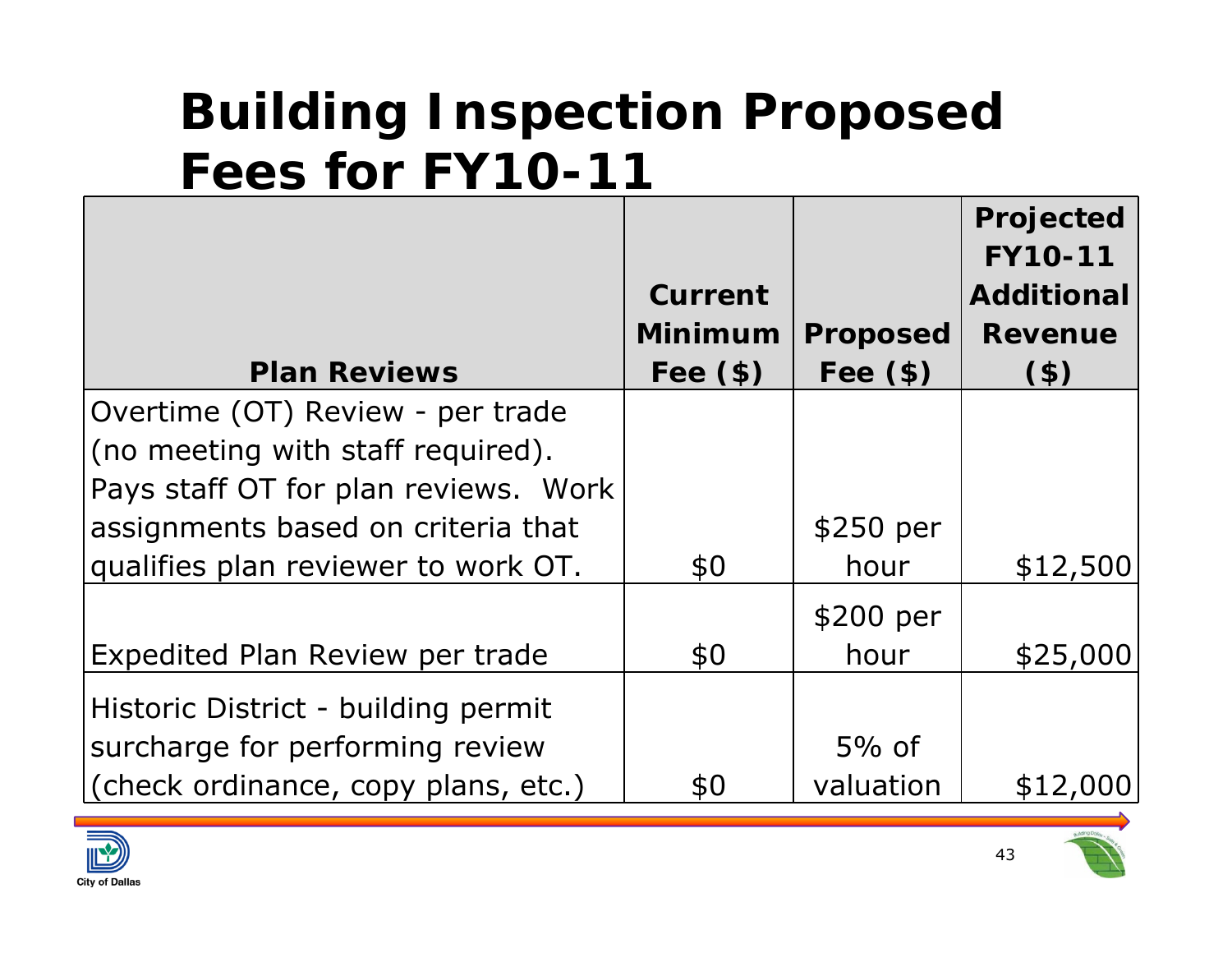|                                       |                |                 | Projected<br><b>FY10-11</b> |
|---------------------------------------|----------------|-----------------|-----------------------------|
|                                       | <b>Current</b> |                 | <b>Additional</b>           |
|                                       | <b>Minimum</b> | <b>Proposed</b> | <b>Revenue</b>              |
| <b>Plan Reviews</b>                   | Fee $(\$)$     | Fee $(\$)$      | $($ \$)                     |
| Expedited Plan Review (no meeting     |                |                 |                             |
| with staff; partial team, less than 3 |                |                 |                             |
| trades)                               | \$500          | \$600           | \$38,000                    |
| <b>Express Plan Review (includes</b>  |                |                 |                             |
| meeting with all trades               |                |                 |                             |
| simultaneously, plus coordinator's    |                |                 |                             |
| time. Does not include permit         |                | $$1,000$ per    |                             |
| application fees. (matrix sets caps)  | \$500          | hour            | \$30,000                    |
|                                       |                |                 |                             |

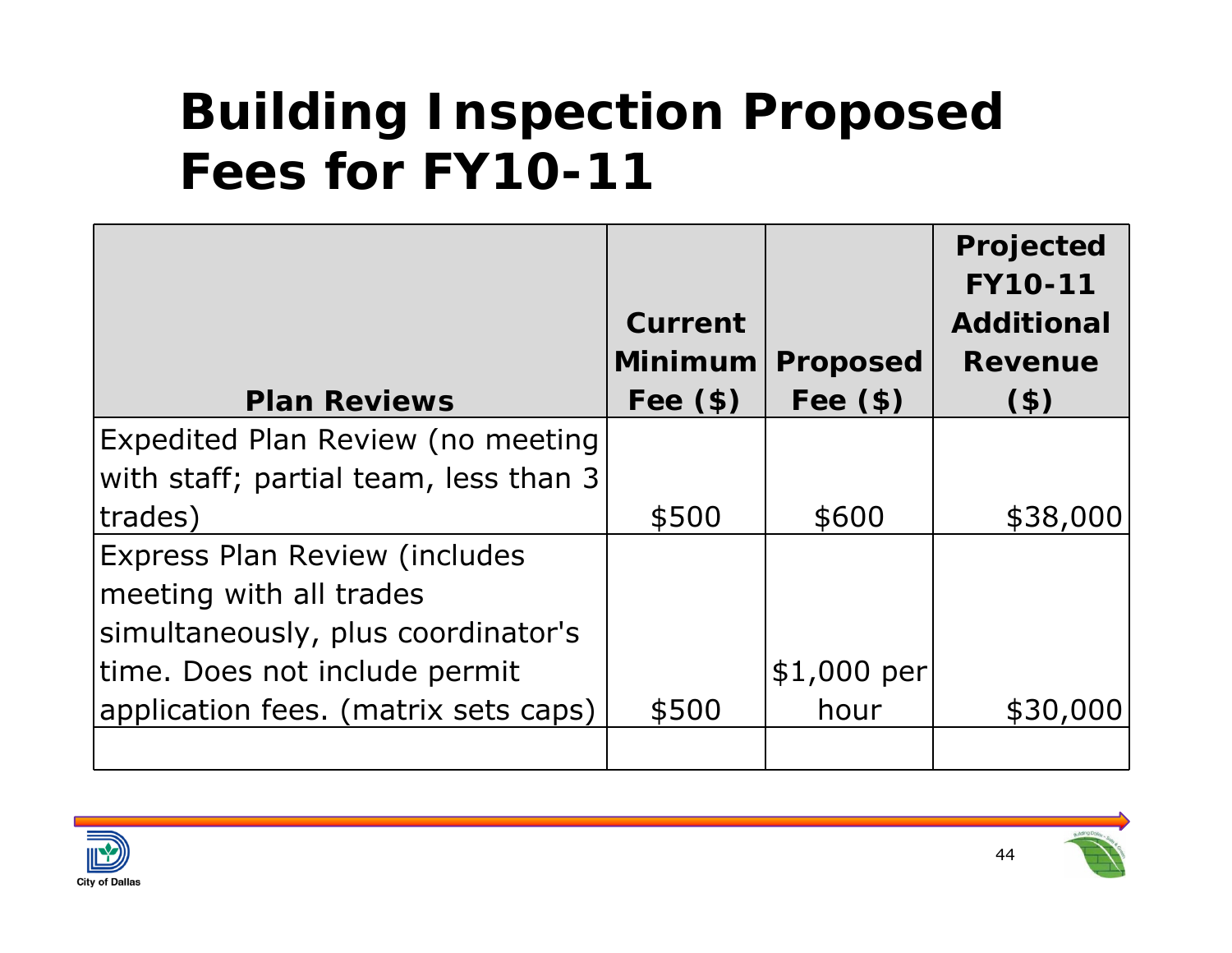## **Current Planning Inspection Proposed Fees for FY10-11**

|                                     |                |                 | Projected<br><b>FY10-11</b> |
|-------------------------------------|----------------|-----------------|-----------------------------|
|                                     | <b>Current</b> |                 | <b>Additional</b>           |
|                                     | <b>Minimum</b> | <b>Proposed</b> | <b>Revenue</b>              |
| <b>Current Planning</b>             | Fee $(\$)$     | Fee $(\$)$      | (3)                         |
| Eliminate fee exemptions for        |                |                 |                             |
| schools and governmental entities   | \$0            | varies          | \$30,000                    |
| Historic Districts - Certificate of |                |                 |                             |
| appropriateness review for "full    |                | \$150 SF/       |                             |
| process" (Task Force, Landmark      |                | \$300 Com       |                             |
| Commission) cases only.             | \$0            | per case        | \$39,000                    |
| Historic Districts - Certificate of |                |                 |                             |
| appropriateness review for Routine  |                | $$15$ per       |                             |
| Maintenance cases only              | \$0            | case            |                             |

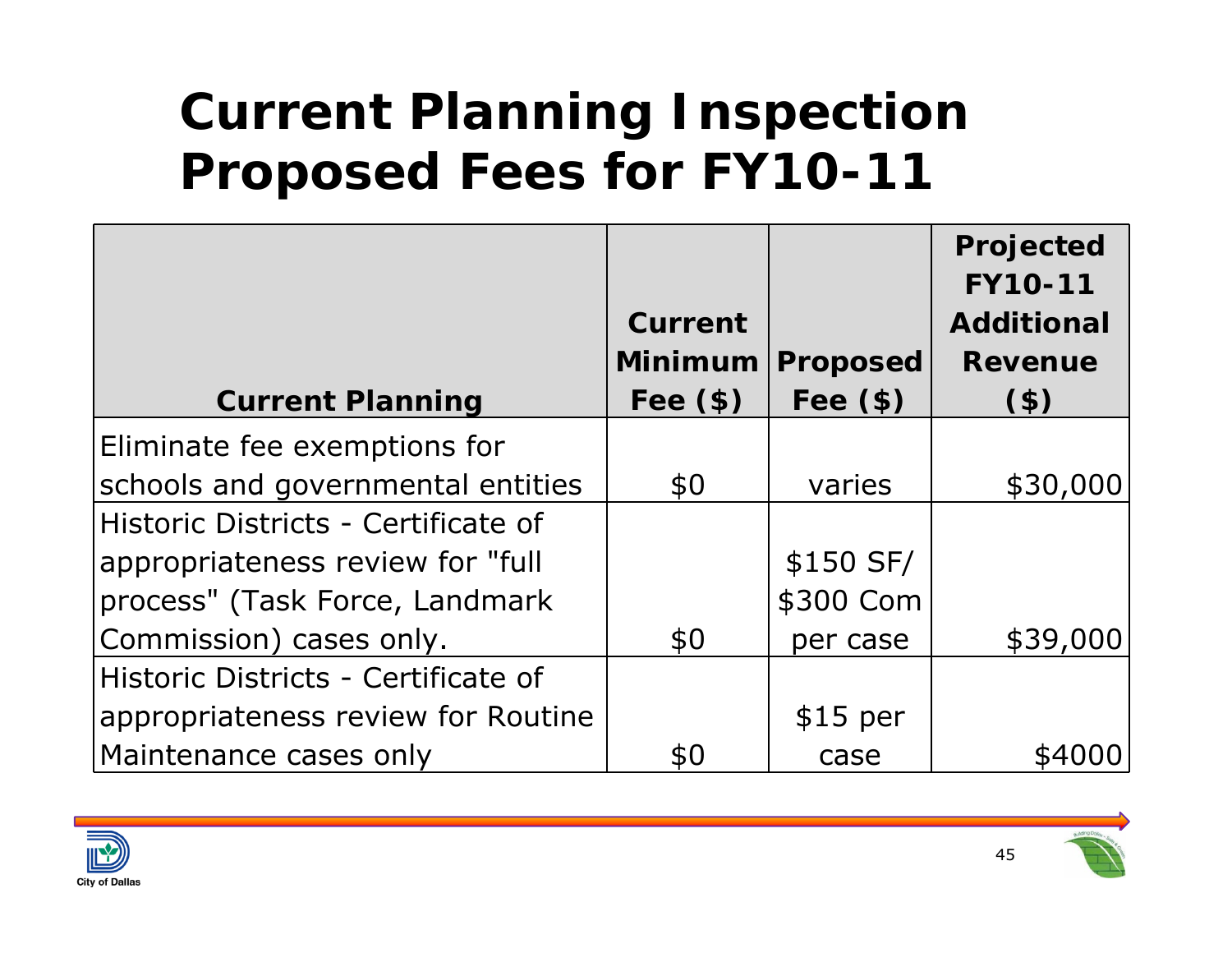## **Current Planning Inspection Proposed Fees for FY10-11**

|                                     |                |                 | Projected<br><b>FY10-11</b> |
|-------------------------------------|----------------|-----------------|-----------------------------|
|                                     | <b>Current</b> |                 | <b>Additional</b>           |
|                                     | Minimum        | <b>Proposed</b> | <b>Revenue</b>              |
| <b>Current Planning</b>             | Fee $(\$)$     | Fee $(\$)$      | $($ \$)                     |
| Amendment to planned                |                |                 |                             |
| development district or             |                |                 |                             |
| institutional overlay district site |                |                 |                             |
| plan and/or conditions only         | \$0            | varies          | \$25,000                    |
|                                     |                |                 |                             |
| Certificate of demolition           | \$0            | \$500           | \$15,000                    |
|                                     |                |                 |                             |
|                                     |                |                 |                             |



46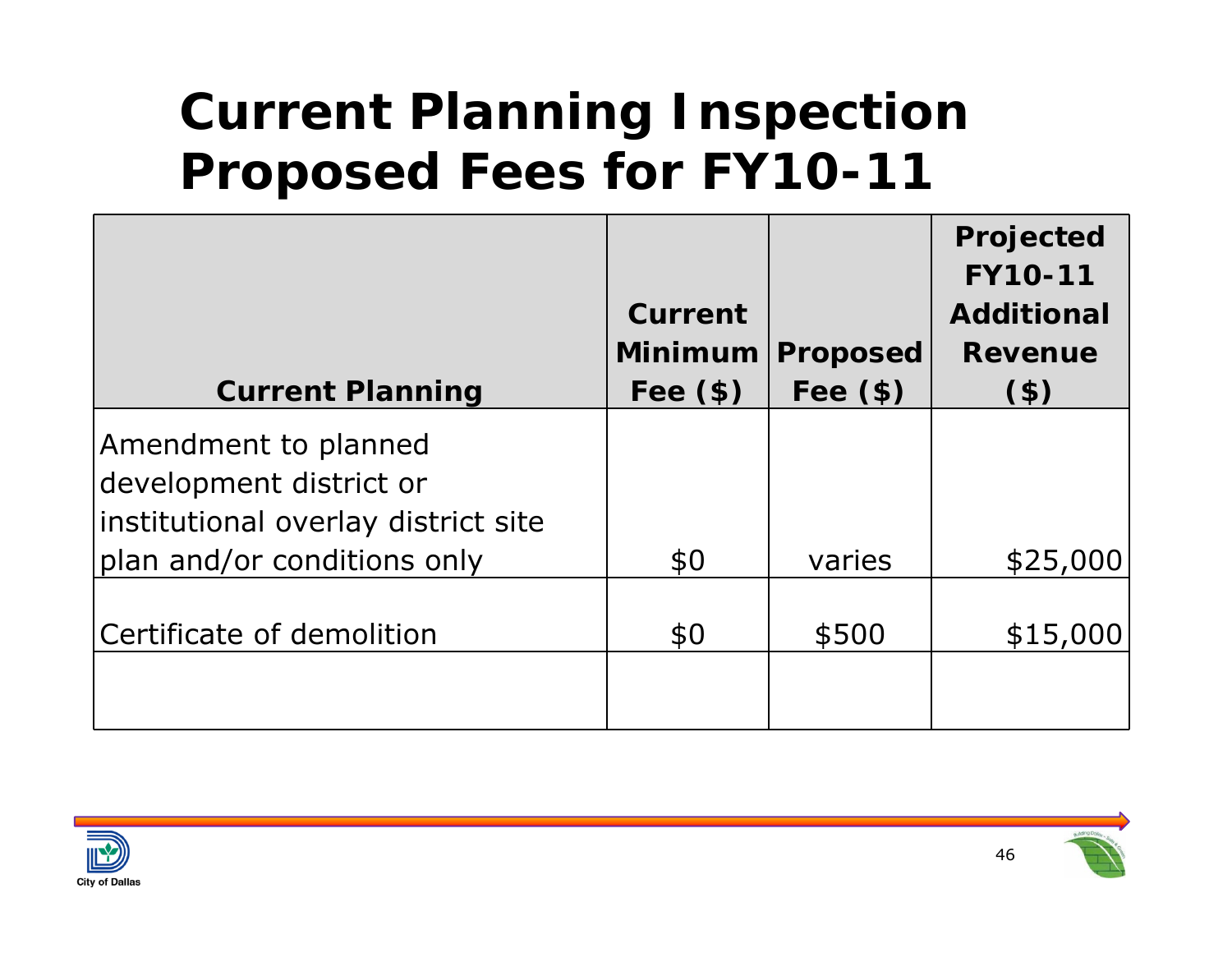## **Q-Team**

#### **Maximum Fee Based on Square Footage**

| • Square Footage       | <b>Maximum Fee</b> | <b>Hours</b> |
|------------------------|--------------------|--------------|
| $-0-10,000$            | \$2,000            | 2hours       |
| $-10,001 - 50,000$     | \$12,500           | 12.5 hours   |
| $-50,001 - 100,000$    | \$27,500           | 17.5 hours   |
| $-100,001$ and greater | \$50,000           | 50 hours     |

#### **Flat Fee for Pre Q-Team Review by Square Footage**

- **Square Footage Maximum Fee** − $-0-10,000$  \$500
	- −10,001 - 50,000 \$750
	- − $-50,001 - 100,000$  \$1,000
	- −
- 
- 
- $-100,001 +$  \$1,250



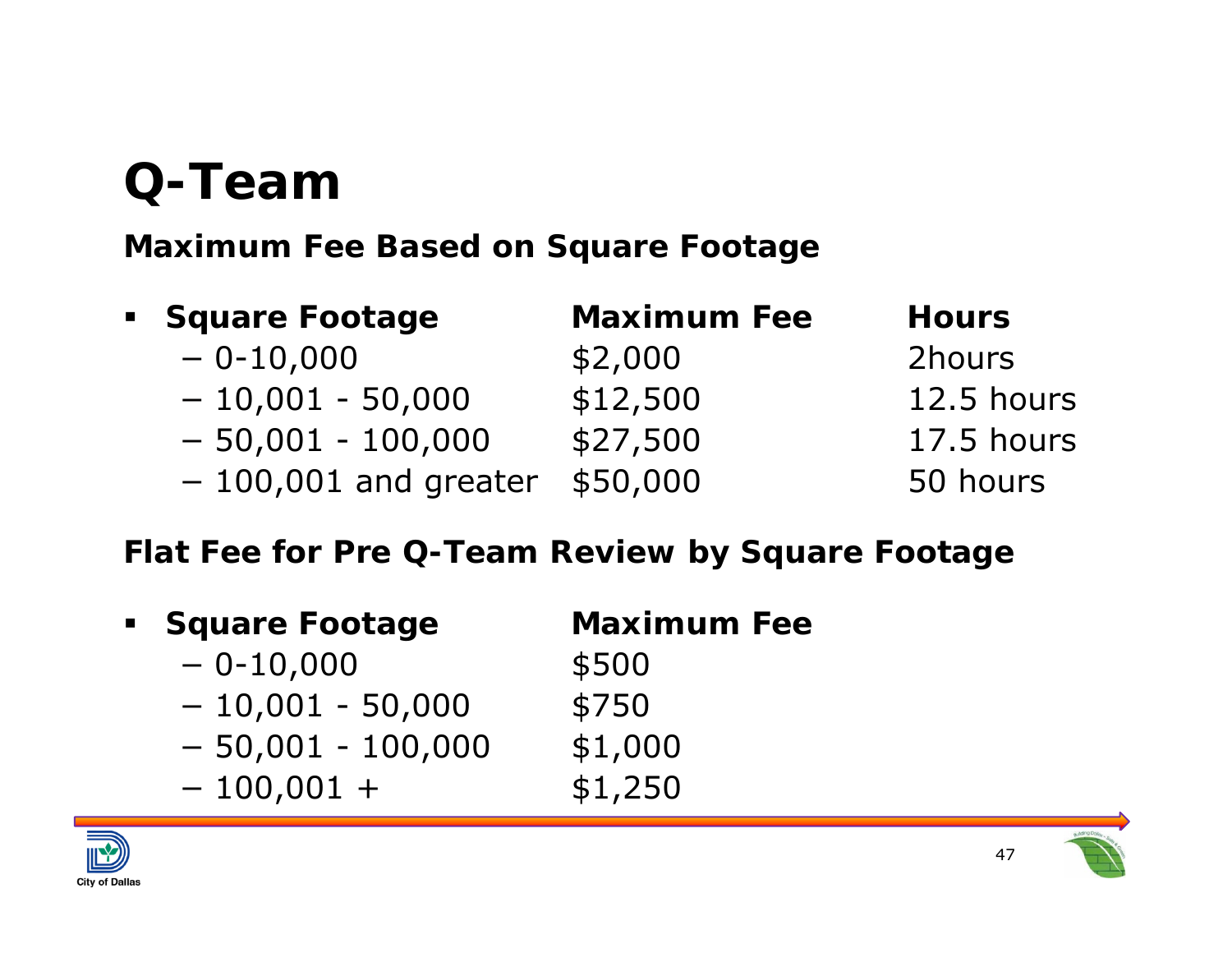#### **Building Inspection Current Fees Schedule**

| <b>Permit Service</b>              | <b>Current Minimum Fee (\$)</b> | <b>Current Fee Calculation</b>                           |
|------------------------------------|---------------------------------|----------------------------------------------------------|
| <b>Master Permits</b>              | 560                             | Table A-I, A-II, A-III & B                               |
| Site Plan Review Fee               | 550                             | \$50 or .003 per sq ft, whichever is greater             |
| <b>Plan Review Fee</b>             | \$150                           | \$150 or .012 per sq ft, whichever is greater            |
| <b>Fire Sprinkler Plans</b>        | \$150                           | \$150 or .008 per sq ft, whichever is greater            |
| <b>Demolition</b>                  | <b>NA</b>                       | \$42 + .021 per sq ft                                    |
| Barricade                          | \$45                            | .006 per sq ft per day                                   |
| Excavation                         | \$125                           | \$100 + \$25 per week until filled to grade              |
| Certificate of Occupancy           | \$215                           | basic application fee                                    |
| Temporary Certificate of Occupancy | \$104                           | \$104 Inspection fee + \$215 C.O. application            |
| Partial Certificate of Occupancy   | \$104                           | \$104 Inspection fee + \$215 C.O. application            |
| Sidewalk Walver                    | \$208                           | \$208 each                                               |
| Consultation w/ Plan Review Staff  | \$50                            | \$50 per hour consulting charge after a permit is issued |
| Plan Check Addendum Fee            | \$25                            | \$25 per hour for each substitution or addition to plans |
| Infrastructure Inspection          | \$600                           | See table B-I                                            |
| Development Impact                 | \$50                            | \$50 per application                                     |
| Residential Adjacency Review       | \$50                            |                                                          |
|                                    |                                 |                                                          |
|                                    |                                 |                                                          |
|                                    |                                 |                                                          |

| <b>Registrations</b>                  | <b>Current Minimum Fee (\$)</b>                              | <b>Current Fee Calculation</b> |
|---------------------------------------|--------------------------------------------------------------|--------------------------------|
| Electrical Contractor                 | \$160                                                        |                                |
| Electrical Sign Contactor             | \$160                                                        |                                |
| Elevator Contractor                   | \$160                                                        |                                |
| Master Electrician/Electrical License | \$200                                                        |                                |
| Journeyman Electrician                | \$40                                                         |                                |
| Journeyman Sign Electrician           | \$40                                                         |                                |
| Elevator specialist electrician       | \$40                                                         |                                |
| Residential specialist electrician    | \$40                                                         |                                |
| Moving Contractor                     | \$260                                                        |                                |
| Medical Gas Contractor                | \$35                                                         |                                |
| <b>Back Flow Prevention</b>           | \$35                                                         |                                |
| Inspections                           |                                                              |                                |
| <b>Back Flow Prevention</b>           | \$15 filing fee                                              |                                |
| <b>Customer Service</b>               | \$15 filing fee                                              |                                |
|                                       | \$25 for first reinspection, \$50 for second, \$75 for third |                                |
| Reinspection                          | and each subsequent inspection                               |                                |
| <b>After Hours</b>                    | \$75 per hours, minimum charge of \$173                      |                                |



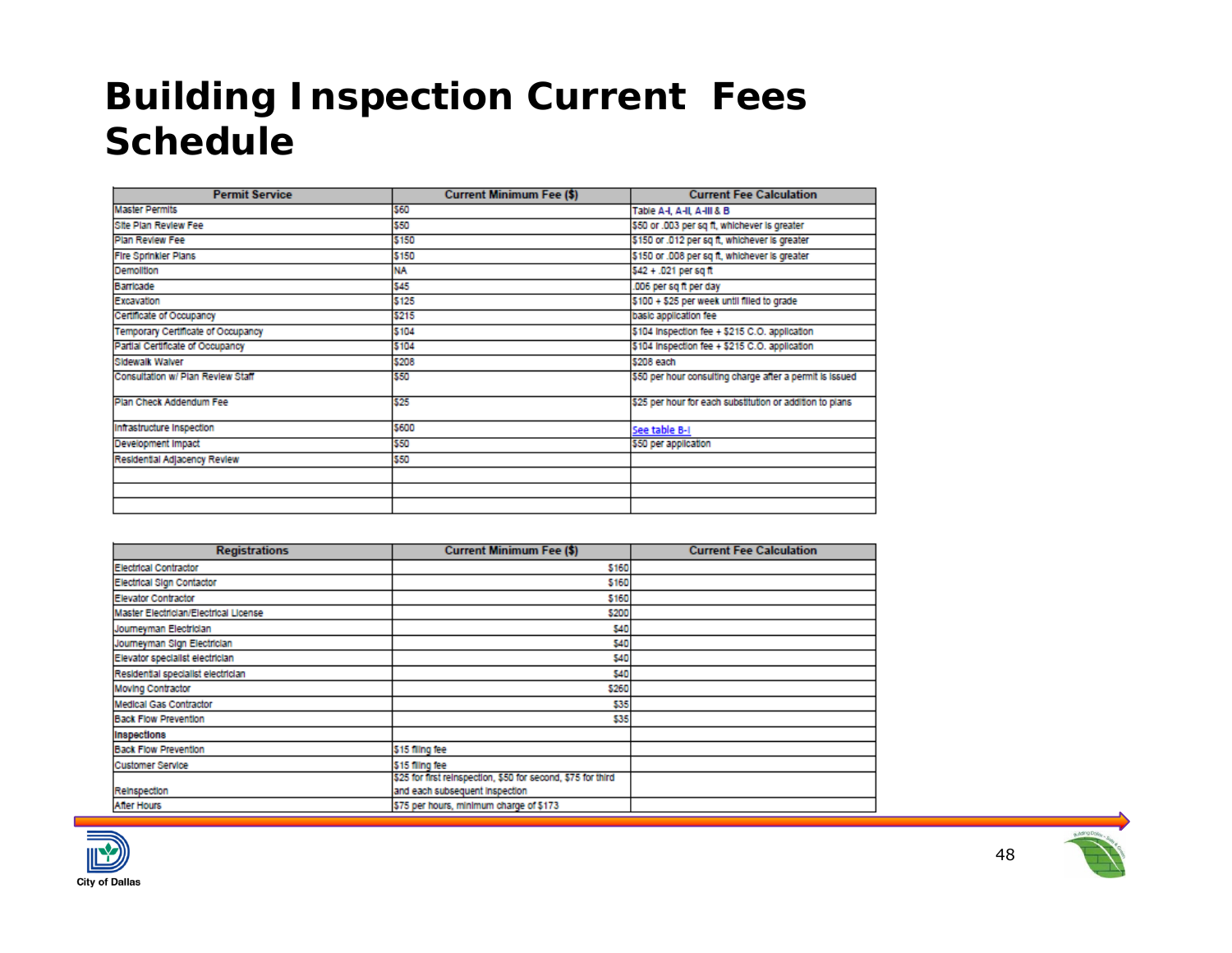#### **Building Inspection Current Fees Schedule**

| <b>Sign Fees</b>                                                                                                                                      |               |                          |  |  |  |
|-------------------------------------------------------------------------------------------------------------------------------------------------------|---------------|--------------------------|--|--|--|
| <b>Effective Area</b>                                                                                                                                 | Premise Signs | <b>Non-Premise Signs</b> |  |  |  |
| up to 20 sq ft                                                                                                                                        | \$45          | \$48                     |  |  |  |
| 21 to 50 sq ft                                                                                                                                        | \$81          | \$84                     |  |  |  |
| 51 to 100 sq ft                                                                                                                                       | \$110         | \$216                    |  |  |  |
| 101 to 200 sq ft                                                                                                                                      | \$136         | \$242                    |  |  |  |
| 201 to 300 sq ft                                                                                                                                      | \$188         | \$294                    |  |  |  |
| 301 to 400 sq ft                                                                                                                                      | \$216         | \$324                    |  |  |  |
| 401 to 500 sq ft                                                                                                                                      | \$242         | \$350                    |  |  |  |
| 501 to 700 sq ft                                                                                                                                      | \$268         | \$376                    |  |  |  |
| 701 to 900 sq ft                                                                                                                                      | \$322         | Not Permitted            |  |  |  |
| 901sq ft or greater                                                                                                                                   | \$374         | <b>Not Permitted</b>     |  |  |  |
| The fee for removing or demolishing a sign is \$78.                                                                                                   |               |                          |  |  |  |
| The fee for erecting, constructing, altering, rebuilding, enlarging, extending, converting, replacing or relocating any special purpose sign is \$40. |               |                          |  |  |  |

| <b>Table A-I</b>                      |                   |                   |  |  |  |  |
|---------------------------------------|-------------------|-------------------|--|--|--|--|
| <b>New Single Family Construction</b> |                   |                   |  |  |  |  |
| Value of Proposed Work                | <b>Multiplier</b> | <b>Add Factor</b> |  |  |  |  |
| $$0 - 60,000$                         | X .00950          |                   |  |  |  |  |
| \$60,001 - 200,000                    | X .00250          | \$418             |  |  |  |  |
| \$200,001 - 900,000                   | X .00203          | $+ 5512$          |  |  |  |  |
| \$900,001 - 2,500,000                 | X .000826         | $+ $1,596$        |  |  |  |  |
| \$2,500,001 or greater                | X .00040          | $+$ \$2,661       |  |  |  |  |

MINIMUM FEE SCHEDULE (Based on the number of trades or valuation which ever is greater)

| # of Trades | <b>Minimum Permit Fee</b> |
|-------------|---------------------------|
|             | \$60                      |
|             | \$120                     |
|             | \$180                     |
|             | \$240                     |
|             | \$300                     |
| б           | \$360                     |
|             | \$420                     |
| я           | \$480                     |



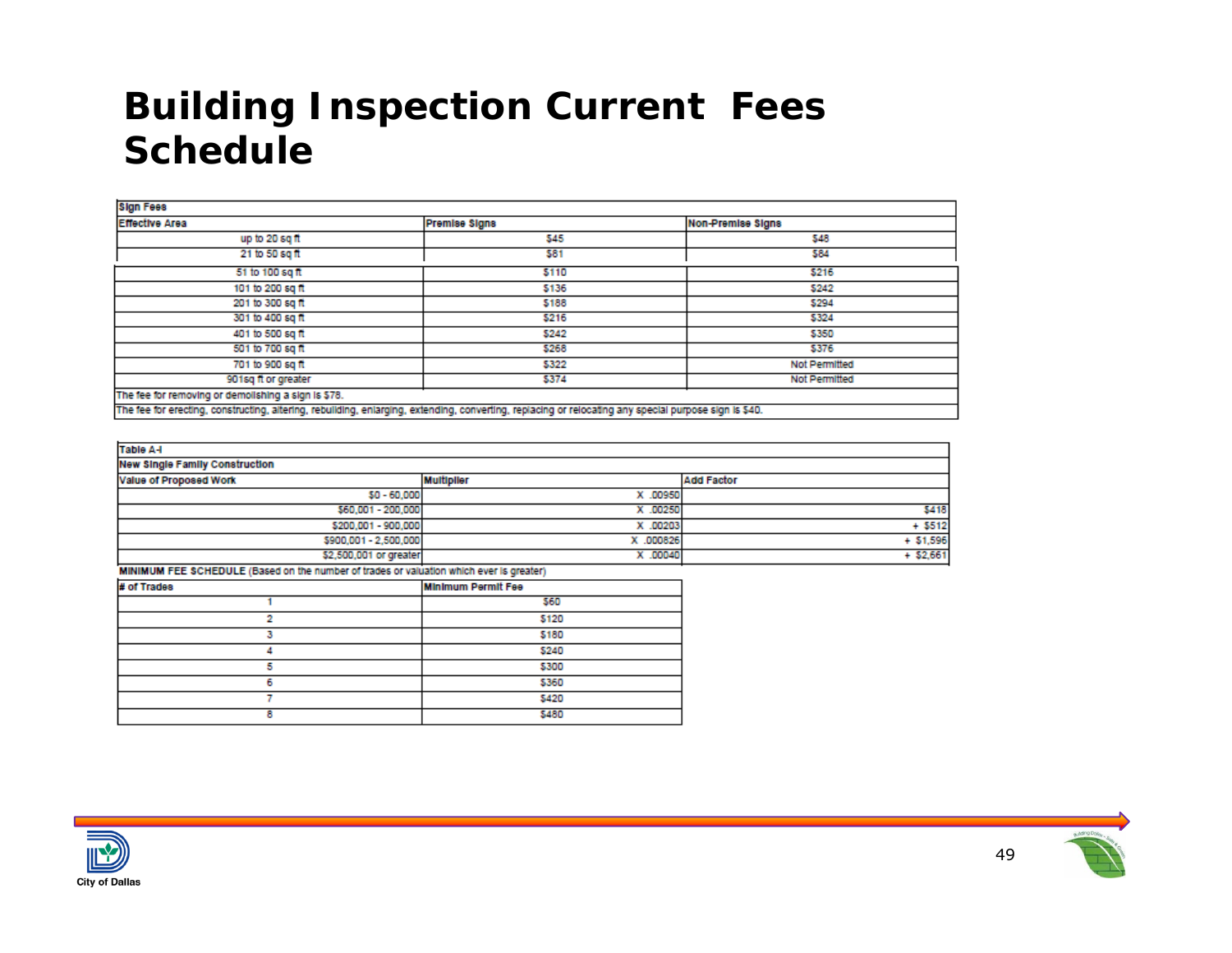#### **Building Inspection Current Fees ScheduleTable A-II**

**New Multi-Family Construction** 

\$215 per dwelling unit

| <b>Table A-III</b>                 |                   |                   |  |  |  |
|------------------------------------|-------------------|-------------------|--|--|--|
| <b>New Commercial Construction</b> |                   |                   |  |  |  |
| Value of Proposed Work             | <b>Multiplier</b> | <b>Add Factor</b> |  |  |  |
| $$0 - 60,000$                      | X .009525         |                   |  |  |  |
| \$60,001 - 200,000                 | X .004964         | \$274             |  |  |  |
| \$200,001 - 900,000                | X .003914         | \$484             |  |  |  |
| \$900,001 - 1,500,000              | X .002862         | \$1,431           |  |  |  |
| \$1,500,001 - 2,500,000            | X .002197         | 2,429             |  |  |  |
| \$2,500,001 - 5,000,000            | X .001417         | 4,379             |  |  |  |
| \$5,000,001 - 10,000,000           | X .001036         | 8,286             |  |  |  |
| \$10,000,001 or greater            | X .000767         | 8,977             |  |  |  |

| <b>Table B</b>           |                   |                   |  |  |  |  |
|--------------------------|-------------------|-------------------|--|--|--|--|
| Remodel                  |                   |                   |  |  |  |  |
| Value of Proposed Work   | <b>Multiplier</b> | <b>Add Factor</b> |  |  |  |  |
| $$0 - 100,000$           | X .009652         |                   |  |  |  |  |
| \$100,001 - 300,000      | X .009525         | \$13              |  |  |  |  |
| \$300,001 - 500,000      | X .009410         | \$47              |  |  |  |  |
| \$500,001 - 700,000      | X .009285         | \$110             |  |  |  |  |
| 700,001 - 900,000        | X .009155         | \$201             |  |  |  |  |
| 900,001 - 1,100,000      | X .009045         | \$300             |  |  |  |  |
| \$1,100,001 - 2,500,000  | X .008894         | \$465             |  |  |  |  |
| \$2,500,001-5,000,000    | X .008768         | \$780             |  |  |  |  |
| \$5,000,001 - 10,000,000 | X .008641         | \$1,416           |  |  |  |  |
| \$10,000,001 or greater  | X .007940         | \$8,426           |  |  |  |  |

MINIMUM FEE SCHEDULE (Based on the number of trades or valuation which ever is greater)

| # of Trades | <b>Minimum Permit Fee</b> |
|-------------|---------------------------|
|             | 560                       |
|             | \$120                     |
|             | \$180                     |
|             | \$240                     |
|             | \$300                     |
|             | \$360                     |
|             | \$420                     |
| ۰           | \$480                     |

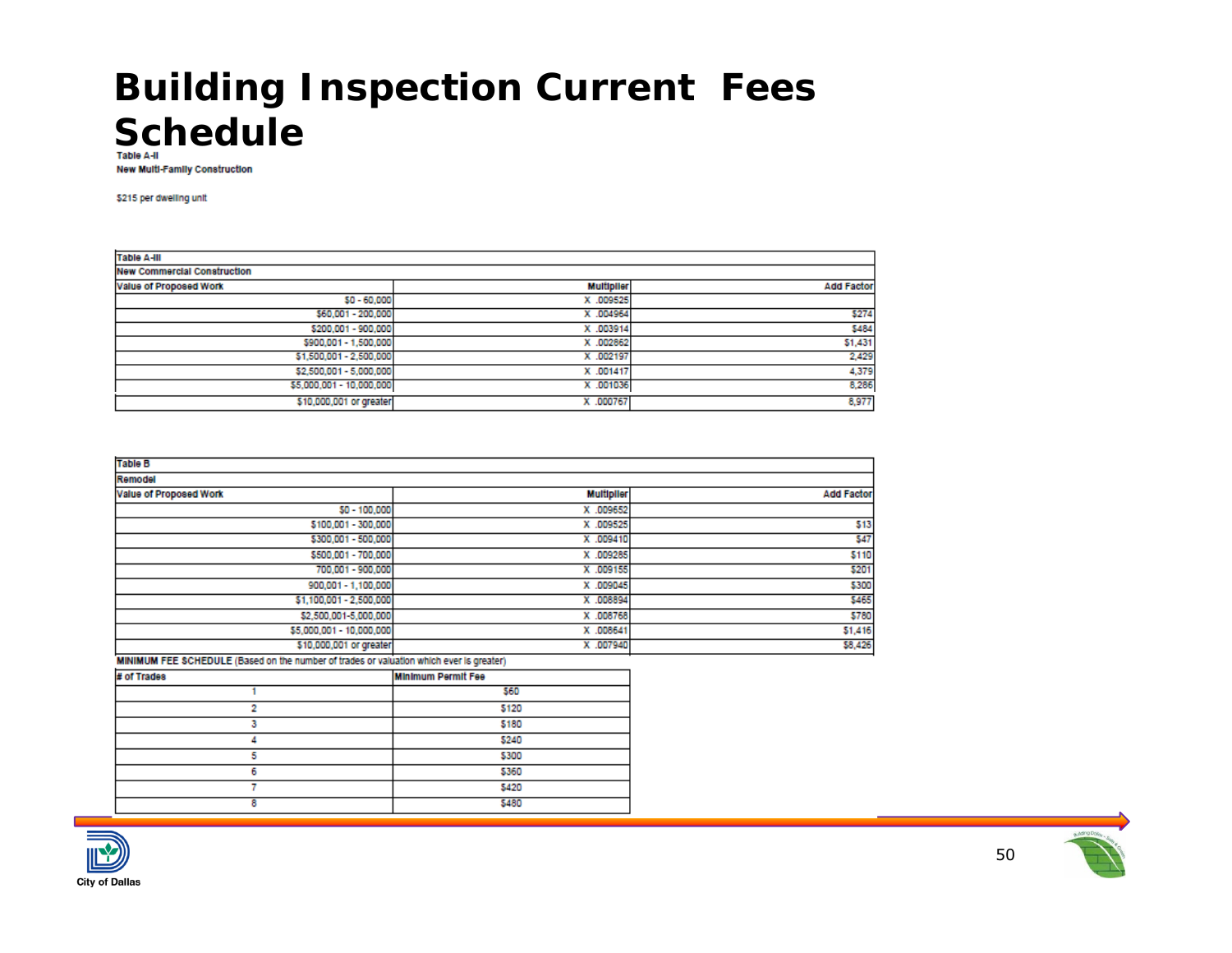#### **Workload indicators**

| Fiscal Year 08/09                                                  | Fiscal Year 09/10                                                                | <b>Staffing</b><br>Variance            | <b>Workload</b><br>Variance |
|--------------------------------------------------------------------|----------------------------------------------------------------------------------|----------------------------------------|-----------------------------|
| 56 staff that completed<br>166409 inspections                      | $\Rightarrow$ 42 staff that completed<br>156606 inspections                      | $\sqrt{25\%}$                          | $\sqrt{5.89\%}$             |
| 27 Permit Center staff<br>served 31656 customers                   | $\Rightarrow$ 17 Permit Center staff<br>served 31848 customers                   | $\sqrt{37.04\%}$                       | $\hat{1}$ 0.61%             |
| 27 Permit Center staff<br>issued 26667 over the<br>counter permits | 17 Permit Center staff<br>$\Rightarrow$ issued 27135 over the<br>counter permits | $\sqrt{1}$ 37.04% $\hat{\ }$ 1.75%     |                             |
| 67 staff<br>issued 32749 total permits                             | $\Rightarrow$ 48 staff<br>issued 34197 total permits                             | $\sqrt{28.36\%}$ 1 4.42%               |                             |
| 67 staff processed<br>7105 CO applications                         | $\Rightarrow$ 48 staff processed<br>6558 CO applications                         | $\downarrow$ 28.36% $\downarrow$ 7.70% |                             |



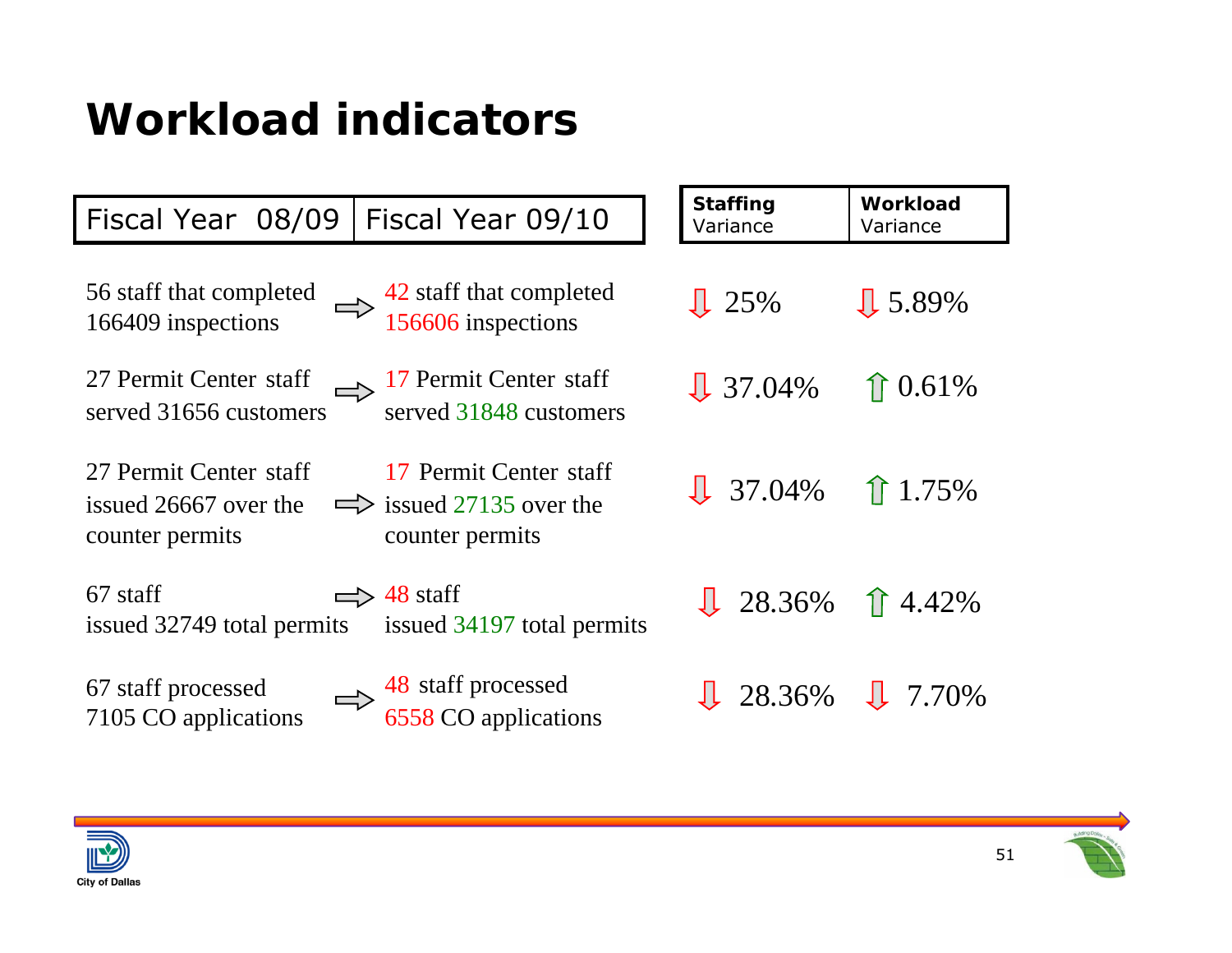#### **Workload Indicators (continued)**





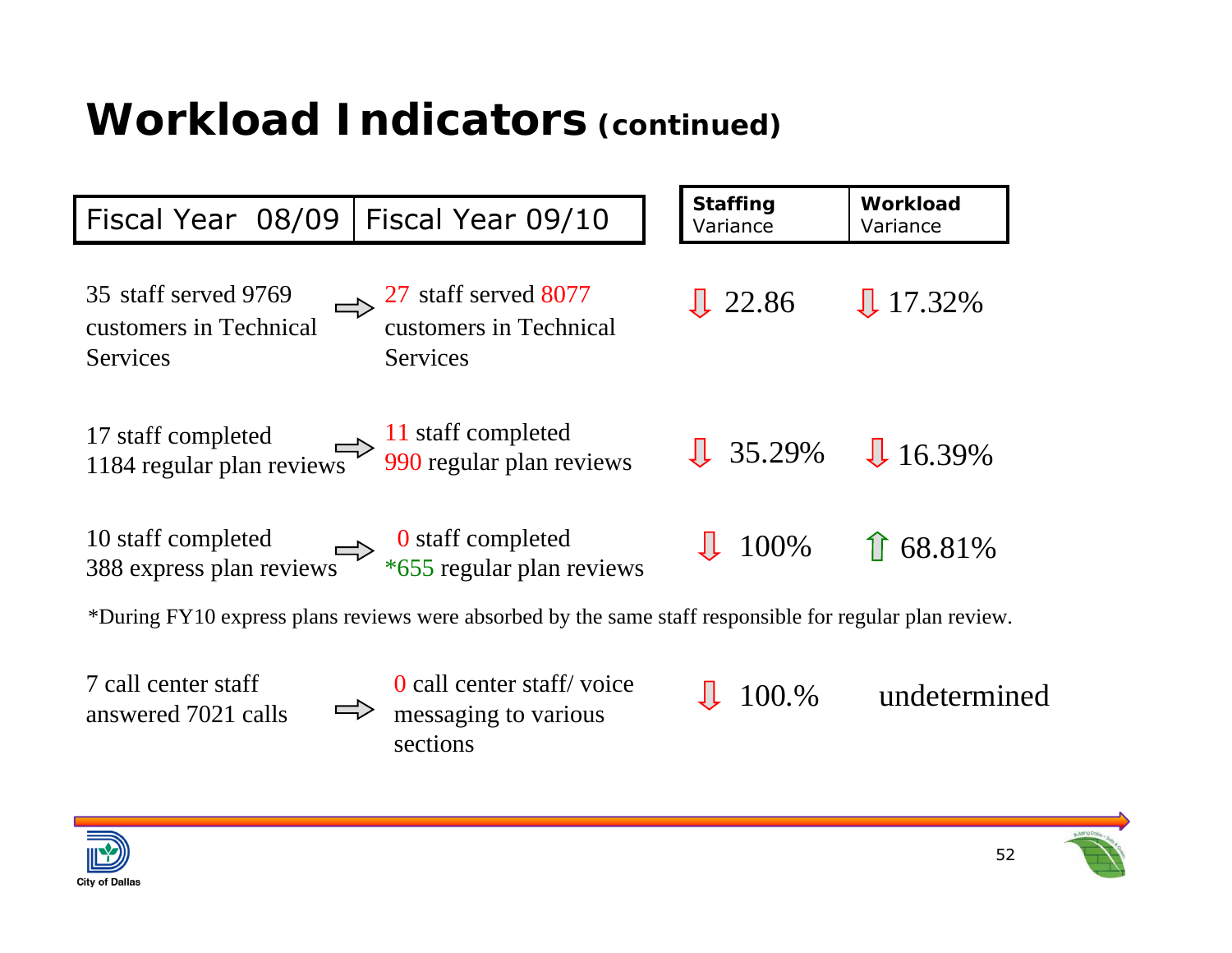## **Uncompensated work**

#### Current cases for government partners and non-profit agencies

- −Dallas Housing Authority
- − Z090-219 Dallas ISD
- − Z090-220 Charter School
- − Z090-224 Dallas ISD
- − Z090-227 Charter School
- − Z090-236 Dallas ISD
- − Z090-237 Dallas ISD
	- Dallas Housing Authority
		- Charter School
- − Z090-259 Dallas ISD
- − Z090-260 Dallas ISD
	- Duncanville ISD

Charter School

−

 $- 7101 - 103$ 

 $-$  Z090-241

− Z090-258



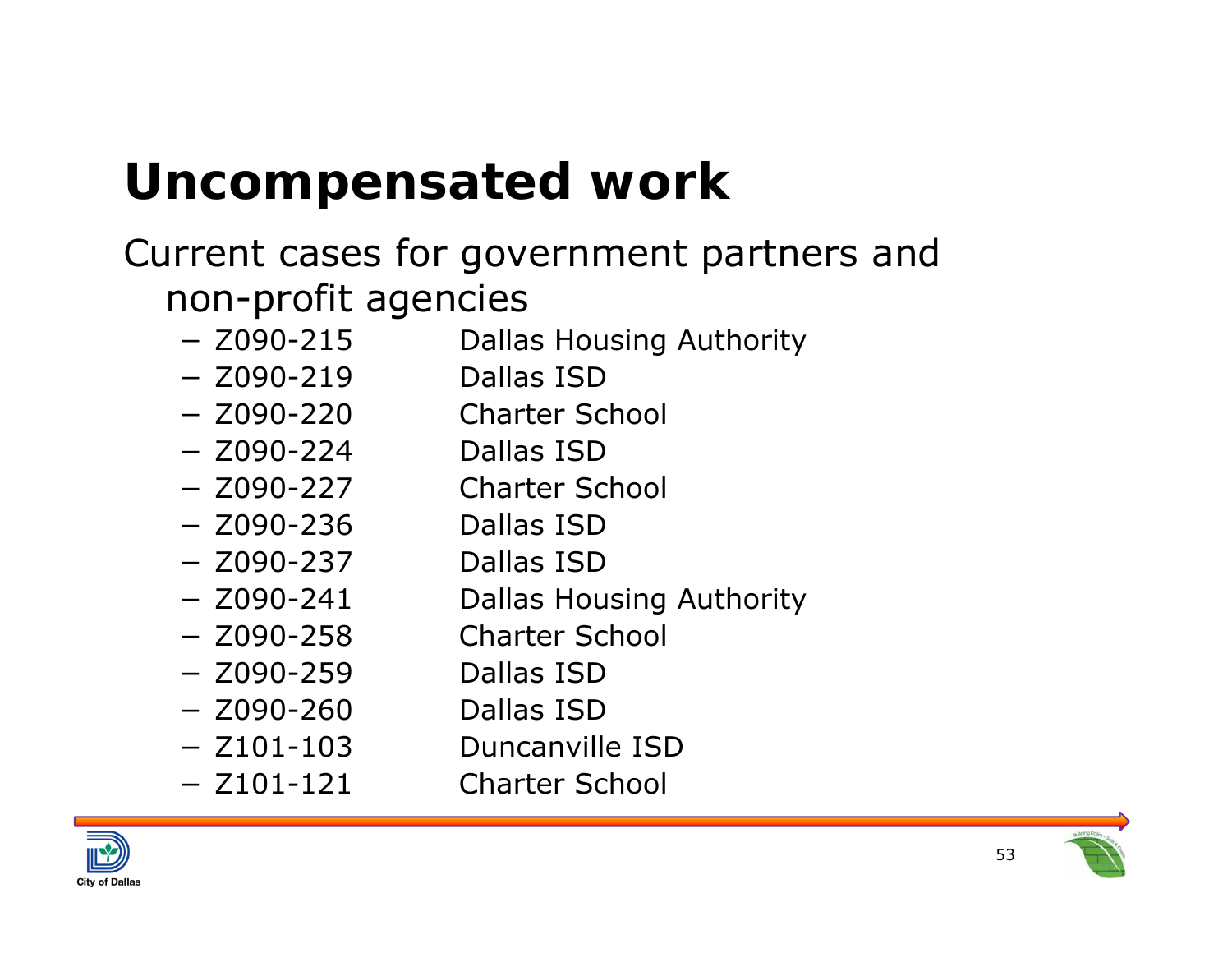#### **Uncompensated work – public hearings authorized by CC or CPC**

- Active cases
	- − Z090-225 PDD 145
	- − Z090-256 PDD 708
	-
	- − Z090-243
	- − Z090-242 Greenville Ave Post Office
- $\blacksquare$  Open cases
	- $-$  Z067-203
	- − Z067-204 La Bajada
	-
	- −
	- − Z101-109 PDD 37
- **Trinity Gateway**
- 
- − Z089-163 Stevens Park
	- **Disney Streets**
	-



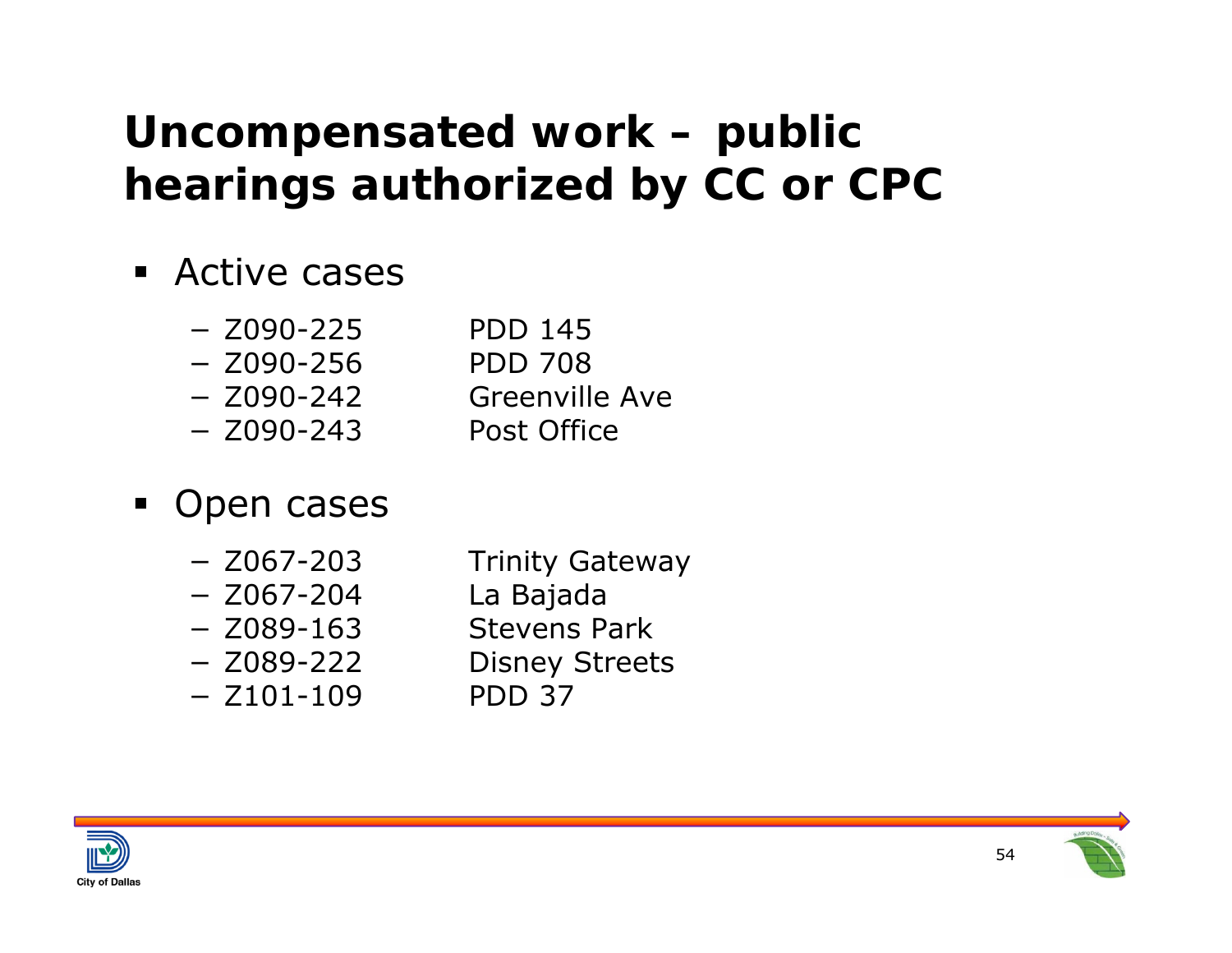### **Uncompensated work – pending authorized hearings**

- $\blacksquare$ Henderson Avenue
- ш Downtown pedestrian core
- $\blacksquare$ PD 595
- $\blacksquare$ Glen Heights RR
- Old Renner
- $\blacksquare$ Deep Ellum
- Park Estates CD
- East Kessler CD
- **Defferson Street**
- $\blacksquare$ 1-20 Dowdy Ferry
- $\blacksquare$ Southern Gateway
- Southward Industrial
- Jappa
- Rochester Heights
- $\blacksquare$ Pemberton Hill
- **Ease I deal Neighborhood**
- **South Lamar**
- Cadillac Heights
- $\blacksquare$  . Skyline Heights
- Tenth Street Bottoms
- West Commerce Riverside
- Westmoreland Heights
- Commonwealth/Trinity
- $\blacksquare$ Irving Blvd/Regal Row
- **Stemmons Crossroads**
- $\blacksquare$ Luna Road/Walnut Hill
- ٠ Forest Heights



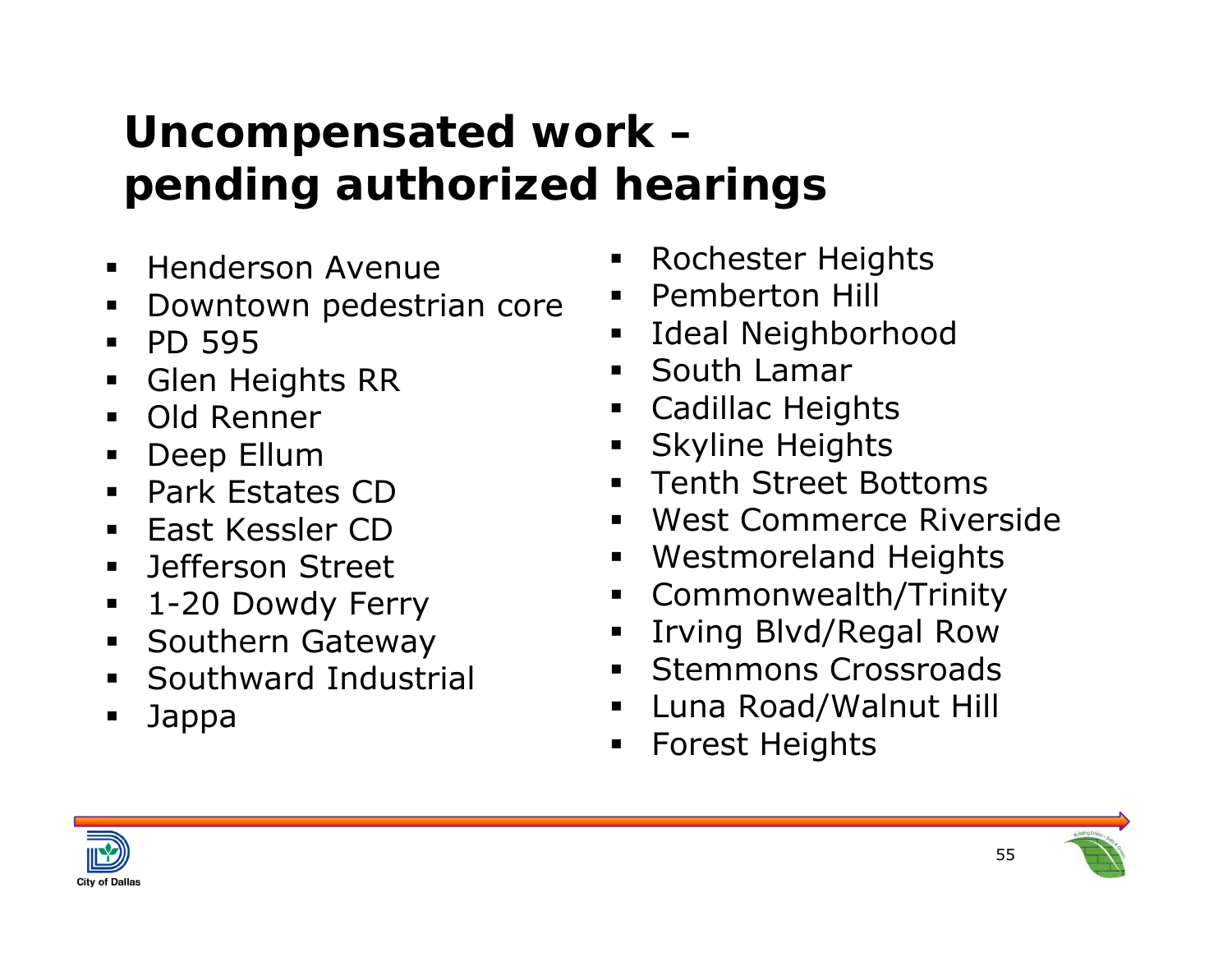#### **Uncompensated work – active code amendments and revisions**

- Convenience Store with Drive-through
- **Exammunity Gardens**
- Alternative Financial Institutions
- E Parking Issues (15)
- **Article X Tree Preservation**
- E Neighborhood Stabilization Overlays
- **Conservations Districts**



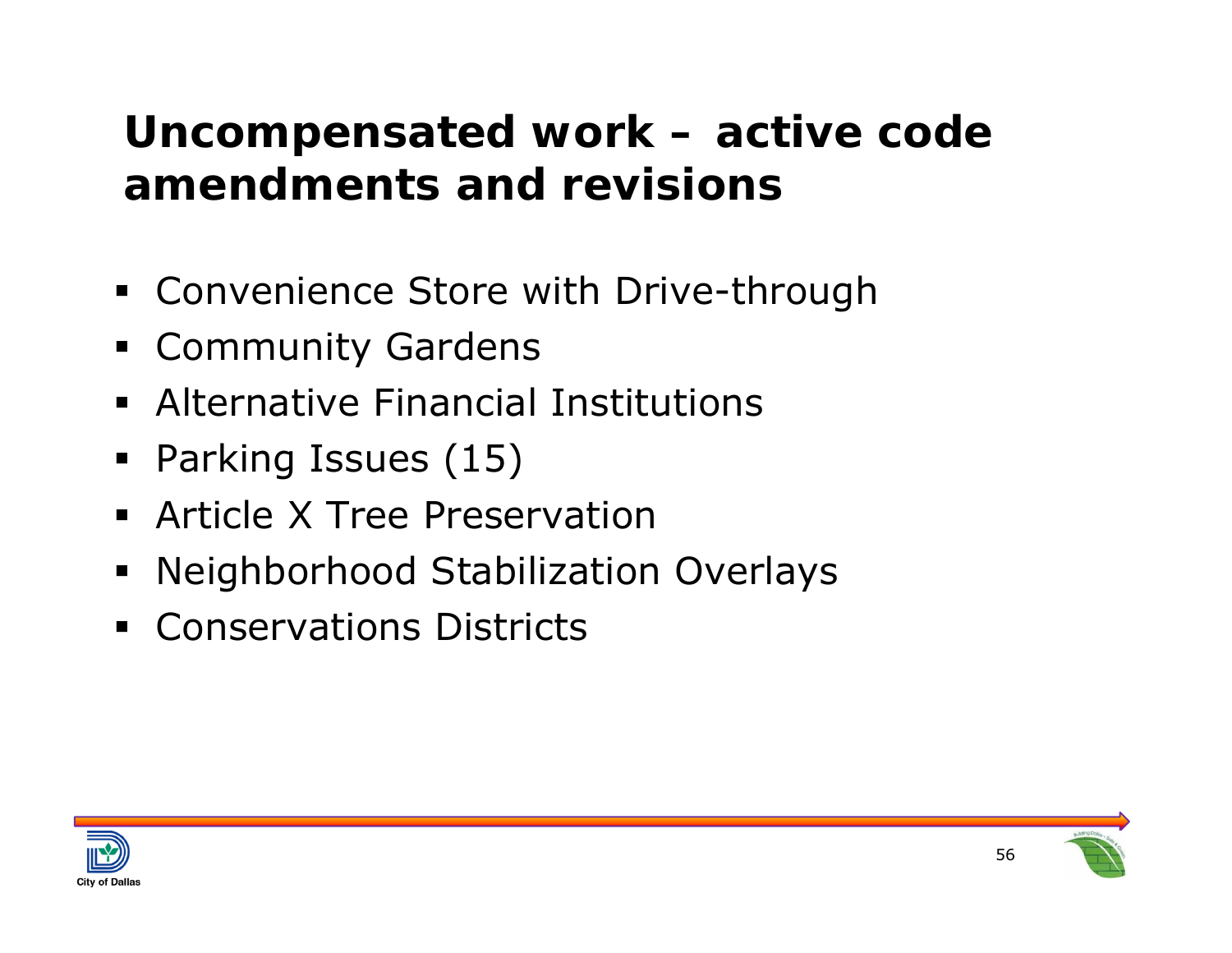#### List of Non Paying Items

|                                           | 090            | 089            | 078            | 067            | 056            | <b>Total</b>   |
|-------------------------------------------|----------------|----------------|----------------|----------------|----------------|----------------|
| <b>Conservation Districts</b>             |                | $\overline{2}$ |                | 1              | 3              | 6              |
| <b>Historic Overlay</b>                   |                |                |                |                |                |                |
| LC Auth Hrg                               |                | $\overline{2}$ | $\overline{4}$ | 5              | $\overline{4}$ | 15             |
| <b>General Zoning Change</b>              |                |                |                |                |                |                |
| City of Dallas                            |                | $\overline{2}$ |                |                |                | $\overline{2}$ |
| CPC Auth Hrg                              |                | $\overline{2}$ |                | 1              | 2              | 5              |
| <b>Neighborhood Stabilization Overlay</b> |                | 1              | 3              | $\overline{2}$ | 1              | $\overline{7}$ |
| <b>Planned Development Dist</b>           |                |                |                |                |                |                |
| City of Dallas                            |                |                | 3              | $\mathbf{1}$   | 2              | $6\phantom{1}$ |
| CPC Auth Hrg                              | 3              | 3              | 1              | 11             | 3              | 21             |
| <b>Housing Authority</b>                  | $\overline{2}$ | $\mathbf 1$    | $\overline{2}$ |                |                | 5              |
| <b>DISD</b>                               | 17             | 3              | 6              | 1              | 5              | 32             |
| <b>DART</b>                               | $\mathbf{1}$   |                |                | 3              | 3              | $\overline{7}$ |
| Dallas Co. Comm. College                  |                |                |                | 1              |                | $\mathbf{1}$   |
| <b>RISD</b>                               |                |                |                |                | 2              | $\overline{2}$ |
| Charter School (error)                    |                | 1              |                |                |                | 1              |